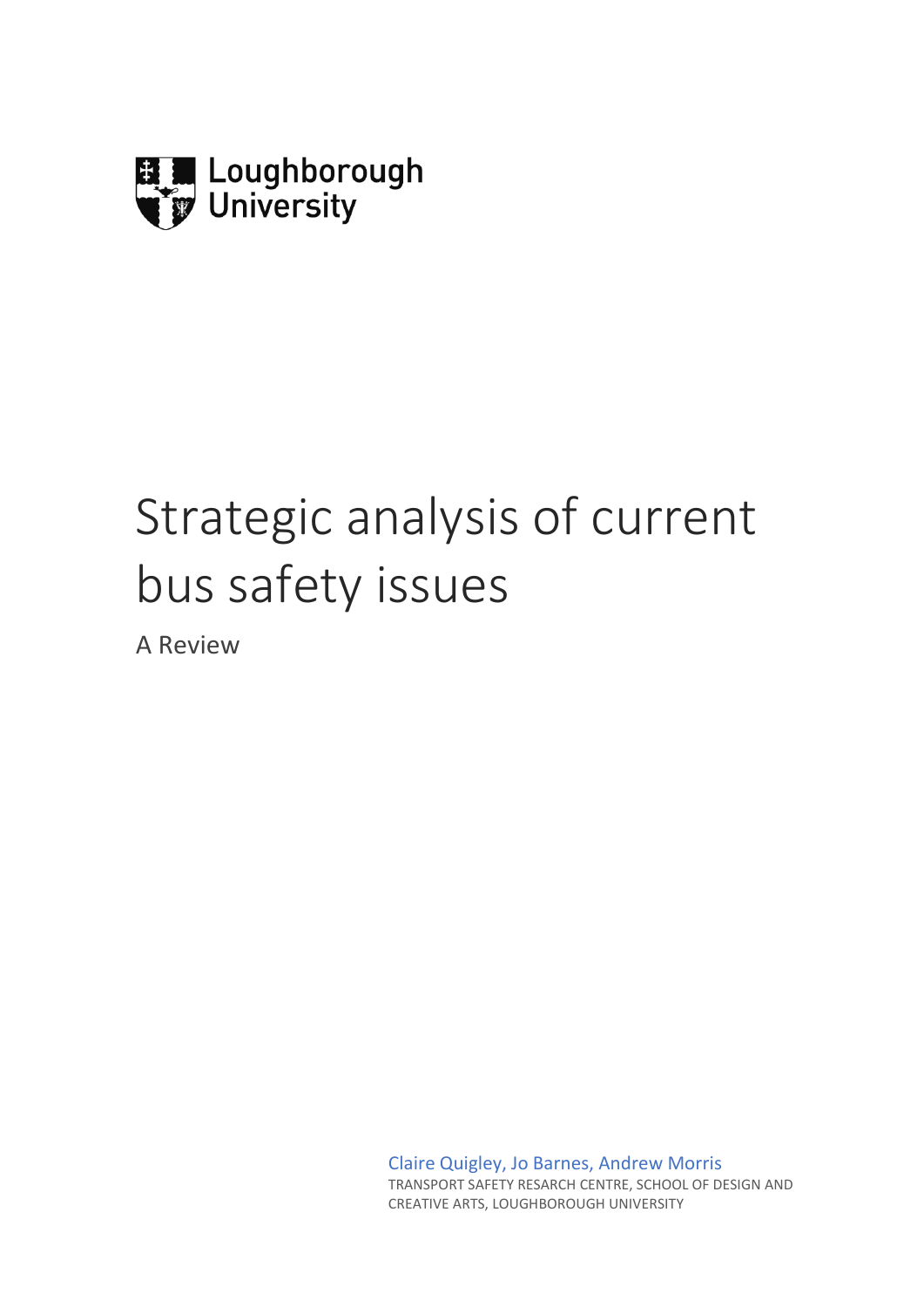# Table of Contents

| 1 |                                                                              |                                                                                         |  |  |  |  |
|---|------------------------------------------------------------------------------|-----------------------------------------------------------------------------------------|--|--|--|--|
| 2 | Overview of Current Bus Regulatory Framework in England Outside of London  6 |                                                                                         |  |  |  |  |
|   | 2.1                                                                          | Overview of Main Organisations and their Responsibilities in terms of Bus Safety 6      |  |  |  |  |
|   | 2.2                                                                          |                                                                                         |  |  |  |  |
| 3 |                                                                              |                                                                                         |  |  |  |  |
|   | 3.1                                                                          |                                                                                         |  |  |  |  |
|   | 3.2                                                                          |                                                                                         |  |  |  |  |
|   | 3.2.1                                                                        |                                                                                         |  |  |  |  |
|   | 3.3                                                                          |                                                                                         |  |  |  |  |
|   | 3.3.1                                                                        |                                                                                         |  |  |  |  |
|   | 3.3.2                                                                        |                                                                                         |  |  |  |  |
|   | 3.3.3                                                                        |                                                                                         |  |  |  |  |
|   | 3.3.4                                                                        |                                                                                         |  |  |  |  |
|   | 3.3.5                                                                        |                                                                                         |  |  |  |  |
|   | 3.3.6                                                                        |                                                                                         |  |  |  |  |
| 4 |                                                                              | Comparison of the Regulation of Safe Bus Travel in England Outside of London with Areas |  |  |  |  |
|   |                                                                              |                                                                                         |  |  |  |  |
|   | 4.1                                                                          |                                                                                         |  |  |  |  |
|   | 4.2                                                                          |                                                                                         |  |  |  |  |
|   | 4.3                                                                          |                                                                                         |  |  |  |  |
|   | 4.4                                                                          |                                                                                         |  |  |  |  |
|   | 4.5                                                                          |                                                                                         |  |  |  |  |
|   | 4.6                                                                          |                                                                                         |  |  |  |  |
| 5 |                                                                              |                                                                                         |  |  |  |  |
|   | 5.1                                                                          | Regulation of Bus Safety and Safe Bus Travel in England (Outside of London)23           |  |  |  |  |
|   | 5.1.1                                                                        |                                                                                         |  |  |  |  |
|   | 5.1.2                                                                        |                                                                                         |  |  |  |  |
|   | 5.1.3                                                                        |                                                                                         |  |  |  |  |
|   | 5.1.4                                                                        | The Role of the Traffic Commissioners and DVSA in Bus Safety 24                         |  |  |  |  |
|   | 5.2                                                                          | The Role of the National Bus Strategy and Enhanced Partnerships in Improving Safe Bus   |  |  |  |  |
|   | Travel                                                                       |                                                                                         |  |  |  |  |
|   | 5.3                                                                          |                                                                                         |  |  |  |  |
|   | 5.4                                                                          | Standards of Buses Operating and the Role of Local Transport Authorities 27             |  |  |  |  |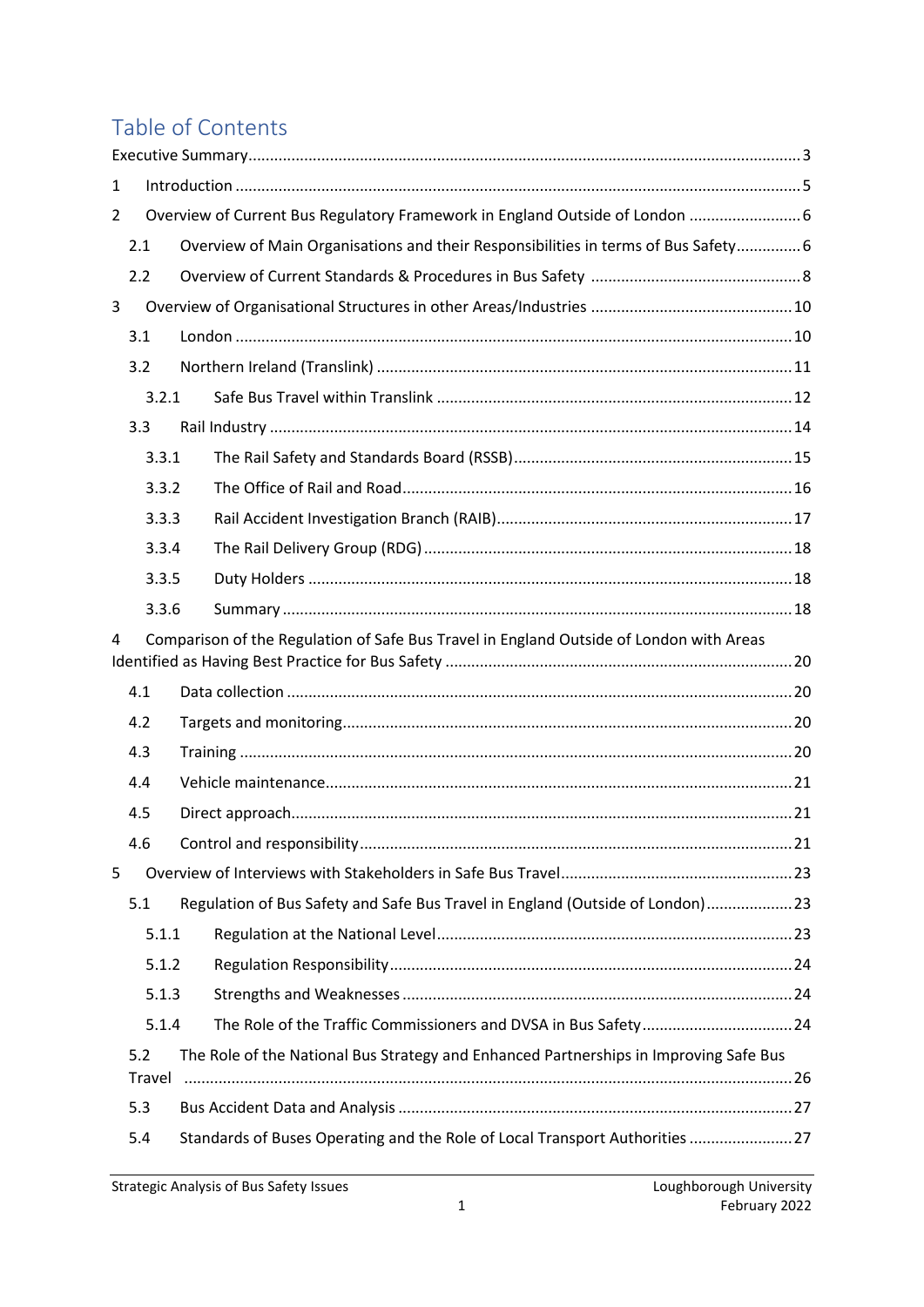|   | The Role of the Transport Authority and Bus Driver Training and Performance Monitoring<br>5.5 |                                                                                                   |  |  |
|---|-----------------------------------------------------------------------------------------------|---------------------------------------------------------------------------------------------------|--|--|
|   | 5.6                                                                                           | The Role of the Transport Authority and Bus Infrastructure in Local Areas 29                      |  |  |
|   | 5.7                                                                                           | Perceived Challenges to Ensuring Minimum Safety Levels in Bus Travel29                            |  |  |
|   | 5.8                                                                                           |                                                                                                   |  |  |
|   | 5.9                                                                                           |                                                                                                   |  |  |
|   | 5.10                                                                                          | Responsibility for Setting and Enforcing National Standards for Bus Safety32                      |  |  |
|   | 5.11                                                                                          | Feasibility of a National Safety Body for Bus Travel or a National Branch for Investigating       |  |  |
|   | 5.12                                                                                          |                                                                                                   |  |  |
|   | 5.13                                                                                          |                                                                                                   |  |  |
| 6 |                                                                                               | Main Challenges in the Regulation of Bus Safety in England Outside of London 36                   |  |  |
| 7 |                                                                                               |                                                                                                   |  |  |
| 8 |                                                                                               | Best Practice Recommendations - How the Regulatory Framework for Bus Safety Could be              |  |  |
|   |                                                                                               |                                                                                                   |  |  |
| 9 |                                                                                               |                                                                                                   |  |  |
|   |                                                                                               | Annex A: A Brief History of Acts Related to Bus Travel in England and Deregulation47              |  |  |
|   |                                                                                               |                                                                                                   |  |  |
|   | B.1                                                                                           |                                                                                                   |  |  |
|   | B.2                                                                                           | Commissioning, Running, and Monitoring of Bus Routes/Services51                                   |  |  |
|   | B.3                                                                                           |                                                                                                   |  |  |
|   | B.4                                                                                           |                                                                                                   |  |  |
|   | <b>B.5</b>                                                                                    |                                                                                                   |  |  |
|   | <b>B.6</b>                                                                                    |                                                                                                   |  |  |
|   | <b>B.7</b>                                                                                    |                                                                                                   |  |  |
|   |                                                                                               |                                                                                                   |  |  |
|   |                                                                                               | Annex D: Comparison of the Regulation of Safe Bus Travel in England compared with "Best Practice" |  |  |
|   |                                                                                               |                                                                                                   |  |  |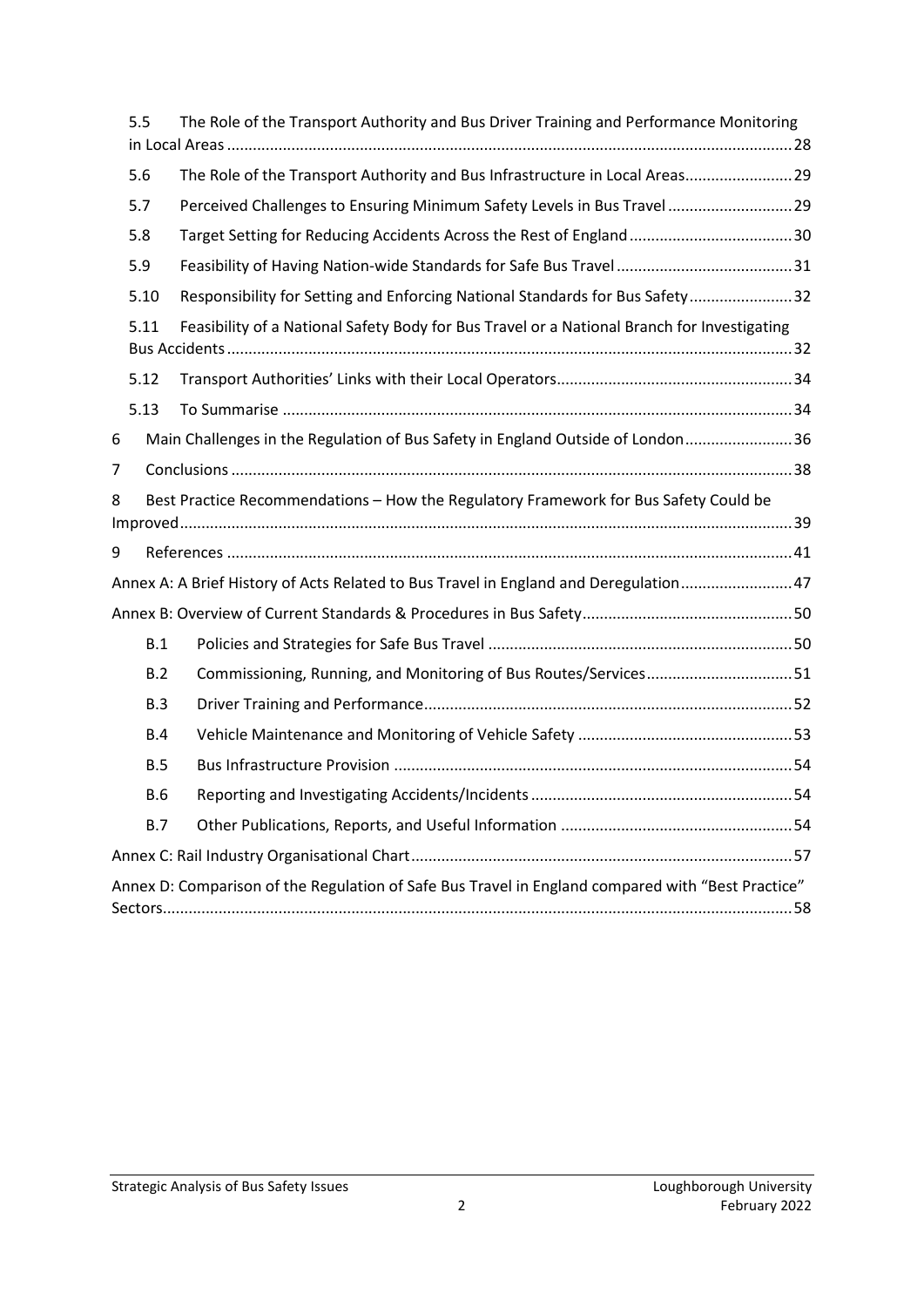# <span id="page-3-0"></span>Executive Summary

Bus safety in England is a key focus for the Urban Transport Group (UTG). However, there are differences between London and the rest of the country in terms of safety policy. This is because of the long-standing franchise model used by Transport for London (TfL), meaning they have authority over, and a wider influence on the delivery of public transport. Outside of London, public transport is the responsibility of the individual local government authorities, who do not have the same influential powers as TfL to demand higher bus safety standards beyond the basic vehicle safety standard.

The Urban Transport Group commissioned Loughborough University's Transport Safety Research Centre to conduct a review of the current approach to bus safety in England outside of London. A desk top analysis of available bus safety documents and relevant information was conducted with supporting interviews of a selection of UTG members from Local Transport Authorities, the Traffic Commissioner and the Driver and Vehicle Standards Agency (DVSA) providing additional material for the review.

The objectives for the review were as follows:

- To understand the strengths and weaknesses of the current system of regulation of bus safety and the role of local authorities and Local Transport Authorities within it.
- To develop best-practice recommendations as to how the regulatory framework for safe bus travel could be improved.
- To provide an overview of the main safety challenges in the bus sector and how they might best be addressed.

The document review found that there are bus safety-related standards and guidance available in many of the areas of bus safety and bus travel, but there are gaps, particularly in the areas of safe vehicle design, monitoring driver performance and investigating/reporting accidents and incidents involving buses. Also, where there is documentation available, it is often only guidance rather than standards or legislation, for example, buses are kept to the minimum legal safety requirements. What was not evident was the Leadership to systematically raise the safety standards beyond the minimum. There are several organisations and individuals involved in attempting to regulate safety for bus travel and a lot of guidance as to how to maintain minimum standards for safety. However, there is currently no clear guidance from government regarding setting safety standards and available evidence comes across as being disjointed through a "patchwork" of publications. For example, there are several recommendations in some areas (e.g., driver training), but very little in others (e.g., accident/incident reporting).

One clear weakness in bus safety in England outside of London is that there is no existing mechanism to push safety beyond the minimum standards which are set nationally, and there is no single organisation who has the authority and power to enable this. Local Transport Authorities have to negotiate with bus operators, and all can specify what minimum safety standards they want in the contracts with the operators, further complicating the review of bus safety outside of London.

Another challenge identified was non coherent communication between all of the main actors (i.e., DVSA, Transport Commissioners, Local Transport Authorities) and bus operators. There is a lack of incident data sharing that could inform bus safety similar to how the Rail, Marine and Air Accident Investigation Branches work.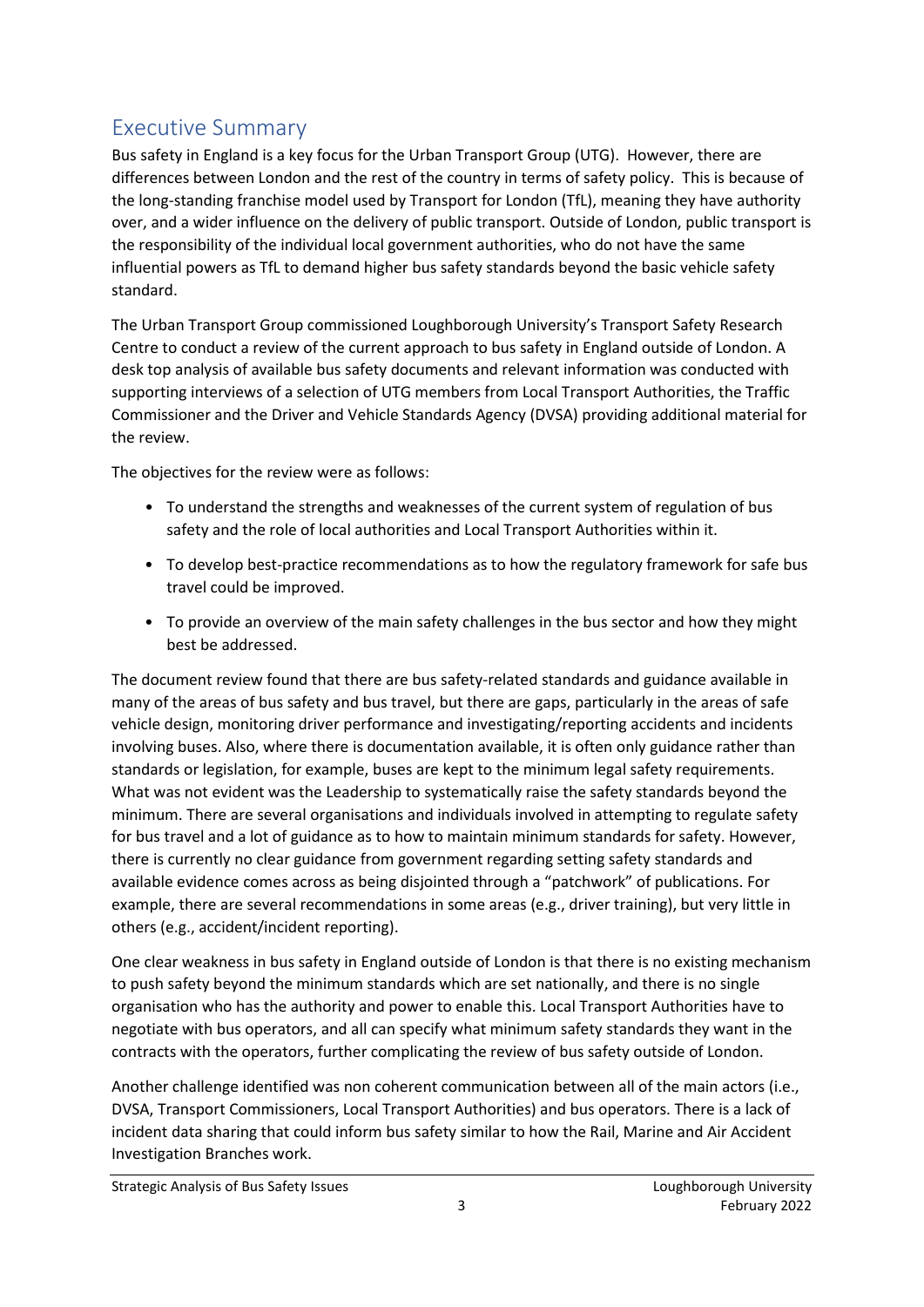There however is a will to push for better bus safety with the organisations interviewed and the movement towards partnerships and franchising offers the opportunity to change how bus safety is overseen, although on its own it provides no guarantees that standards will be driven up. Additionally, the Combined Authorities governed by Mayors have greater powers to improve bus safety through establishing similar franchising opportunities as London. Unfortunately, safety was deemed not to be an important inclusion in the latest government publication" Bus Back Better" strategy as it is barely mentioned. The participants interviewed could not see anything in the strategy that would affect safety despite the fact they were aware of many safety-related improvements that are being investigated for example driver behaviour and performance.

It was determined that a national bus safety strategy would be a positive move, but with any new initiative it would need resourcing and a single body such as the Department for Transport, or a subsidiary body, to be responsible for setting safety legislation. Other organisations such as the DVSA and Traffic Commissioners would be instrumental in governing such strategy and the Enhanced Partnerships or franchising processes made easier as all bus operators would have to adhere to the same safety standards outside of London. Importantly sharing bus incident data was considered to be at the forefront of enhancing bus safety across England providing the opportunity to review bus safety incidents and learn from them. However, the issue of the ownership or governance of the shared data would need careful consideration, but it has potential to inform bus safety in the future as well as provide measurable outcomes to assess any implementation of bus safety initiatives. Furthermore, the potential to have a Bus Accident Investigation Branch to independently investigate incident data was also considered to be of value in improving bus safety. If, however, a National Bus Safety Body and Branch for investigating accidents are to be adopted in the future, there will be a need to ensure that it delivers on safety, and therefore close monitoring of safety track-records across the board will be required.

To progress bus safety standards outside of London, a good starting point would be to apply some of the current best practice and standards set by TfL in London and Translink in Northern Ireland, plus those in the rail sector. These practises could be shared and implemented in other areas to level up the discrepancies and variability between different Local Transport Authorities and bus operators.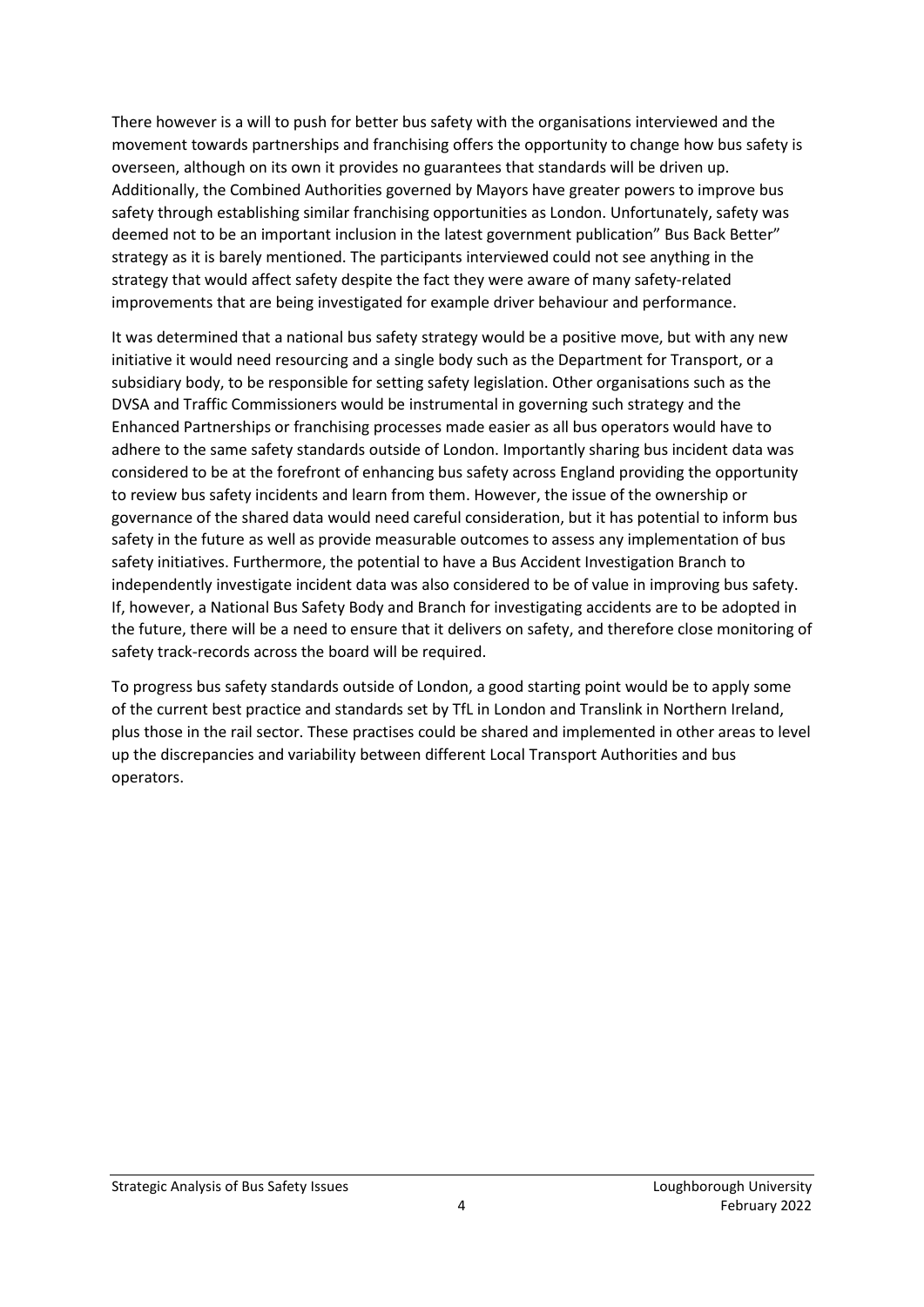## <span id="page-5-0"></span>1 Introduction

Bus safety in England is a key focus for the Urban Transport Group (UTG), however there are differences between London and the rest of the country in terms of safety policy. This is because of the long-standing franchise model used by Transport for London (TfL) meaning they have authority over, and a wider influence on the delivery of public transport. As part of their model, they have set their own expected minimum safety standards for buses and bus operators to adhere to should they wish to operate a bus route in London. These standards are above the basic vehicle safety standard required for buses to be driven on the roads. Furthermore, these standards have been published and are available for the public and stakeholders alike.

Outside of London, public transport is the responsibility of the individual local government authorities who do not have the same influential powers as TfL to demand higher bus safety standards beyond the basic vehicle safety standard. The current local government authorities have an opportunity to work with bus operators using the Bus Back Better strategy recently launched by the Government, although safety is not mentioned specifically in the strategy. It is challenging to position the importance of bus safety outside of London as the current regulatory system is difficult to navigate, mainly because it does not sit under one umbrella advisory body. This is in direct contrast to other public or passenger transport modes including aviation, rail, and marine transportation where in each modality, there are independent bodies which investigate safetyrelated events (both crashes and near-misses) and recommend safety changes.

To establish what the current approach to bus safety is outside of London, this report provides an overview of the regulatory framework for bus safety in England. Specifically, the objectives are as follows:

- To understand the strengths and weaknesses of the current system of regulation of bus safety and the role of local authorities and Local Transport Authorities within it.
- To develop best-practice recommendations as to how the regulatory framework for bus safety could be improved.
- To provide an overview of the main safety challenges in the bus sector and how they might best be addressed.

To achieve these objectives a desk top analysis of current bus safety documents and other available relevant information was undertaken, and interviews were conducted with a selection of UTG members, the Traffic Commissioner and the Driver and Vehicle Standards Agency (DVSA).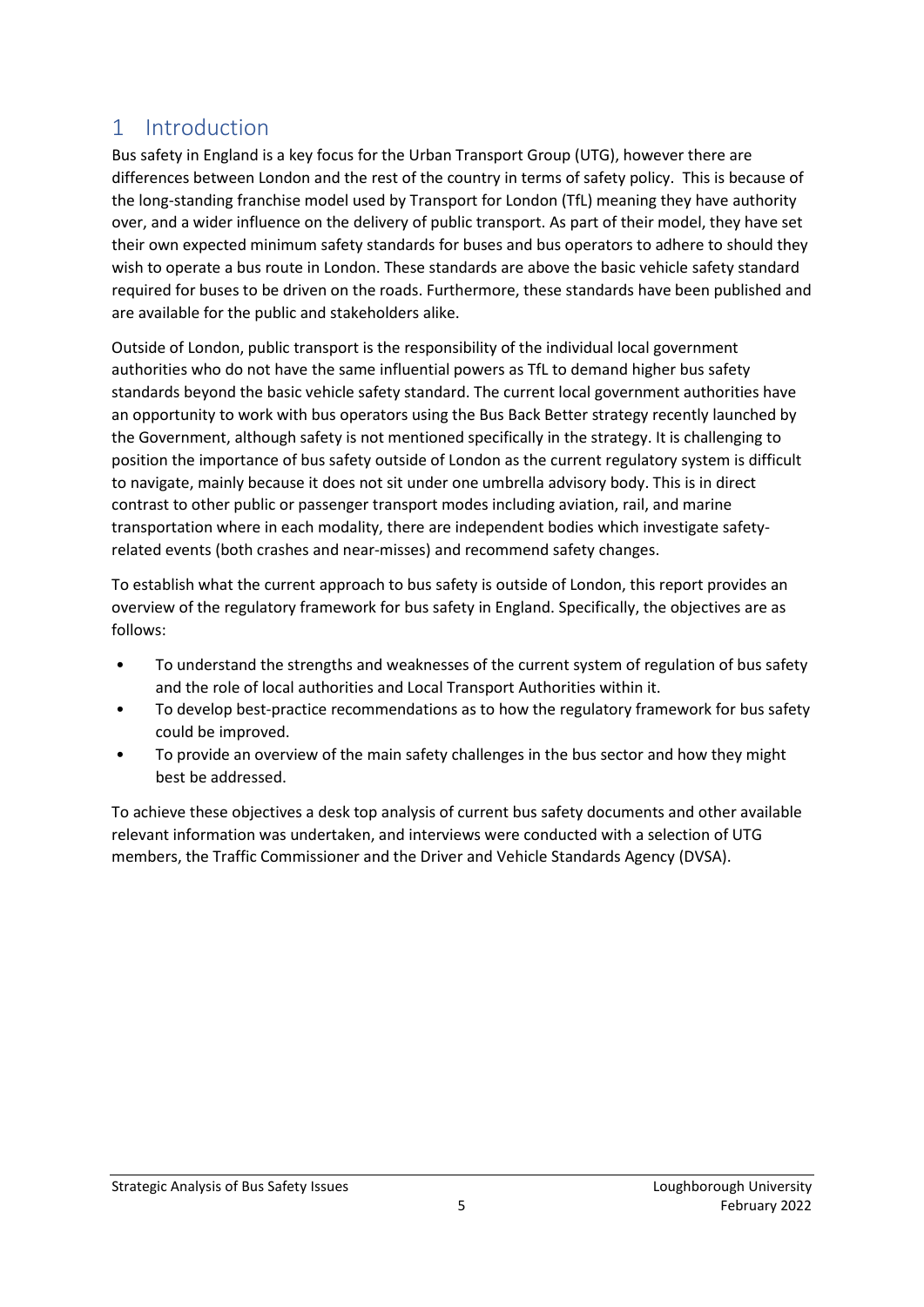# <span id="page-6-0"></span>2 Overview of Current Bus Regulatory Framework in England Outside of London

The general regulation of bus safety is difficult to review as there is no overarching advisory board for bus safety nor an independent safety/accident investigation organisation unlike other passenger transport modes, for example, the Rail Accident Investigation Branch (RAIB). The RAIB is an independent body which became operational in 2005 and has a responsibility for investigating accidents and incidents which occur on the UK mainline rail networks (Network Rail and Northern Ireland Railways), London Underground, other metro systems, tramways, heritage railways and the UK part of the Channel Tunnel. RAIB's investigations are focused on improving safety and they have no authority for prosecution or apportioning blame or liability.

Historically prior to 1968, bus travel in the UK was operated by individual local authorities and private companies with very limited co-ordination. Since that time there have been numerous changes to the regulation of bus travel, as outlined in various transport-related Acts of Parliament. The list of Acts which have directly affected bus travel in England since 1968 and the main changes are summarised in Annex A. This section provides an overview of the current bus regulatory framework in England outside of London to determine where responsibilities lie for bus safety.

## <span id="page-6-1"></span>2.1 Overview of Main Organisations and their Responsibilities in terms of Bus Safety

Although there are numerous bodies and organisations which have an influential role on safe bus travel, there are five which have the greatest influence and responsibility for bus safety in England *outside* of London (i.e., safe buses, safe drivers and bus infrastructure). They are the UK Government/Department for Transport, Office of the Traffic Commissioners, the DVSA, the Local/Regional Transport Authorities and the Bus Operators.

The **UK Government/Department for Transport** are mainly responsible for policy and publishing standards for safe bus travel. They are advised by the Transport Select Committee and other stakeholders/bodies (including passenger groups, drivers' unions and the UTG). They decide ultimately how much funding to allocate to bus travel, based on the departmental spending levels set by HM Treasury in the spending review. The Department for Transport is the Government department which oversees safety on public transport, including bus travel, on behalf of the UK Government, and publishes safety policies, strategies and changes/updates to Parliamentary Acts related to bus travel and bus safety on their behalf.

For bus travel, the **Office of the Traffic Commissioners** is responsible, on behalf of the Secretary of State for Transport, for licencing the operators of buses and coaches, registration of local bus services, granting bus driver vocational licences (Driver Certificates of Professional Competence – CPC) and taking action against bus drivers and operators who are not carrying out their duties legally or safely (e.g., bus maintenance, driver hours/training). They may also hold public inquiries if necessary (undertaken by Deputy Traffic Commissioners). They are currently not an investigatory body – investigations are undertaken by the DVSA (see next paragraph) who then pass on the information to the Traffic Commissioners when further disciplinary action is required. Although the roles of the Traffic Commissioners are appointed by the Secretary of State for Transport, the role of the Traffic Commissioners is partly judicial in nature, with their role as regulator and as a tribunal for the Department for Transport. Also, since the introduction of the Local Transport Act 2008, which introduced changes to the ways the Traffic Commissioners engage with the UK Government, their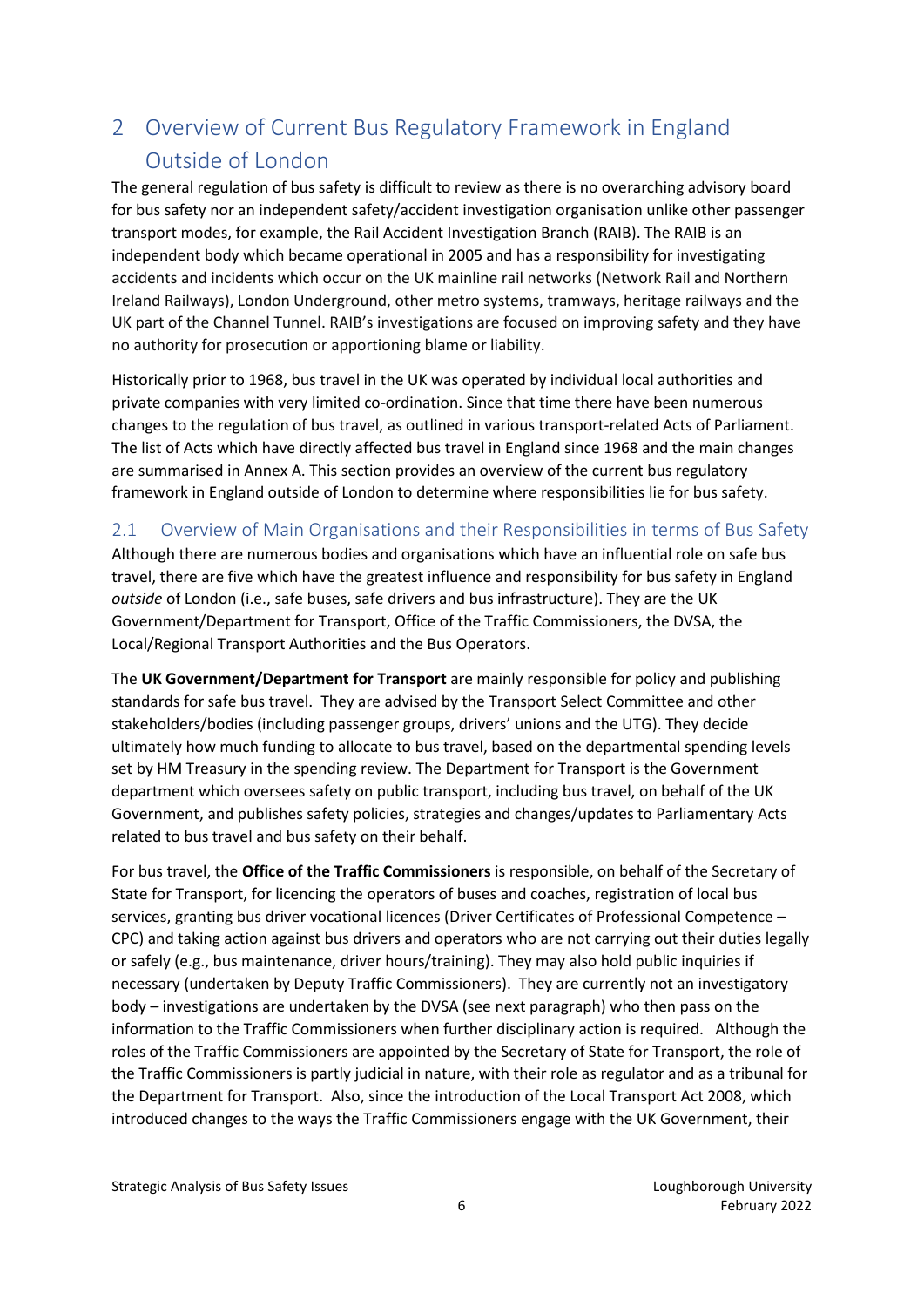independence has been strengthened through the "introduction of a statutory Senior Traffic Commissioner (STC) with new powers".<sup>1</sup>.

The Traffic Commissioners publish an annual report which highlights the work they have accomplished throughout the previous year, including the number of operator licence applications, bus services registered, the number and type of disciplinary actions taken, and public inquiries held<sup>2</sup>. Along with the achievements of the year, any challenges are discussed faced (e.g., in 2020, the challenge of the Covid-19 pandemic), along with plans for the forthcoming year. An annual report is also written to the secretary of state as required in Section 55 of the Public Passenger Vehicles Act 1981.<sup>3</sup> In addition to the annual reports, a triennial review of the Traffic Commissioners is undertaken, in accordance with Cabinet Office guidelines.<sup>4</sup> This consists of two phases: an internal review by the Department of Transport, followed by a second phase, which is an independent review undertaken by external consultants which challenges the findings of the Phase 1 internal review. Following on from the Triennial Review, an implementation plan is then published by the Department for Transport, with the aim of outlining how improvements recommended in the Triennial Review are going to be implemented<sup>5</sup>.

The **Driver and Vehicle Standards Agency**'**s (DVSA)** main roles in bus travel are: (1) to support the Traffic Commissioners in considering and processing applications for licenses to operate buses and registered bus services;(2) to carry out driving tests for bus drivers; (3) to supervise the MOT scheme and conduct annual tests of buses; and (4) to conduct routine and targeted checks on operators, vehicles, and drivers to ensure compliance with safety standards and conduct post-collision investigations on buses where requested. The DVSA will also investigate reports of unsafe practice from passengers and other sources and will determine whether potential disciplinary action is required. Normally the DVSA will handle such incidents themselves (if it is a single incident) or on other occasions, incidents will be handed over to the Traffic Commissioner if there are repeated or more serious issues, for possible public inquiry. The DVSA have published an array of guidance and policies related to bus safety, including the "Guide to Maintaining Roadworthiness" (2018), "Categorisation of Vehicle Defects" (2019), the "Public Service Vehicle Inspection Manual" (2018), the "PSV Daily Walk Around Check Guidelines", "Guidance for Drivers: Passenger Carrying Vehicles" (2018), and the "Enforcement Sanctions Policy" (2018).<sup>6</sup>

The main influential roles of Local and Regional **Transport Authorities** (Combined, Mayoral, Passenger Transport Executives) in safe bus travel are limited to their subsidised/franchised routes and they are normally responsible for the bus infrastructure in their area (e.g., bus stops, bus stations and interchanges) together with the safety of the users of these facilities. However, in some areas, bus stops are the responsibility of the district councils and Transport Authorities have more of an advisory role in their safety and upkeep. They currently have no authority over safety of the

<sup>6</sup> <https://www.checkedsafe.com/dvsa-compliance-guidelines/>

4

<sup>1</sup> [https://assets.publishing.service.gov.uk/government/uploads/system/uploads/attachment\\_data/file/3573/framework](https://assets.publishing.service.gov.uk/government/uploads/system/uploads/attachment_data/file/3573/framework-document-traffic-commissioners.pdf)[document-traffic-commissioners.pdf](https://assets.publishing.service.gov.uk/government/uploads/system/uploads/attachment_data/file/3573/framework-document-traffic-commissioners.pdf)

<sup>2</sup> [https://assets.publishing.service.gov.uk/government/uploads/system/uploads/attachment\\_data/file/663189/2016-to-](https://assets.publishing.service.gov.uk/government/uploads/system/uploads/attachment_data/file/663189/2016-to-2017-traffic-commissioners-annual-report.pdf)[2017-traffic-commissioners-annual-report.pdf](https://assets.publishing.service.gov.uk/government/uploads/system/uploads/attachment_data/file/663189/2016-to-2017-traffic-commissioners-annual-report.pdf)

<sup>3</sup> [https://www.gov.uk/government/publications/traffic-commissioners-annual-report-2019-to-2020/annual-report-to-the](https://www.gov.uk/government/publications/traffic-commissioners-annual-report-2019-to-2020/annual-report-to-the-secretary-of-state-2019-20)[secretary-of-state-2019-20](https://www.gov.uk/government/publications/traffic-commissioners-annual-report-2019-to-2020/annual-report-to-the-secretary-of-state-2019-20)

[https://assets.publishing.service.gov.uk/government/uploads/system/uploads/attachment\\_data/file/418268/Triennial\\_Re](https://assets.publishing.service.gov.uk/government/uploads/system/uploads/attachment_data/file/418268/Triennial_Review_of_the_Traffic_Commissioners.pdf) view of the Traffic Commissioners.pdf

<sup>5</sup> [https://assets.publishing.service.gov.uk/government/uploads/system/uploads/attachment\\_data/file/487375/triennial](https://assets.publishing.service.gov.uk/government/uploads/system/uploads/attachment_data/file/487375/triennial-review-implementation-plan.pdf)[review-implementation-plan.pdf](https://assets.publishing.service.gov.uk/government/uploads/system/uploads/attachment_data/file/487375/triennial-review-implementation-plan.pdf)

Strategic Analysis of Bus Safety Issues Loughborough University Loughborough University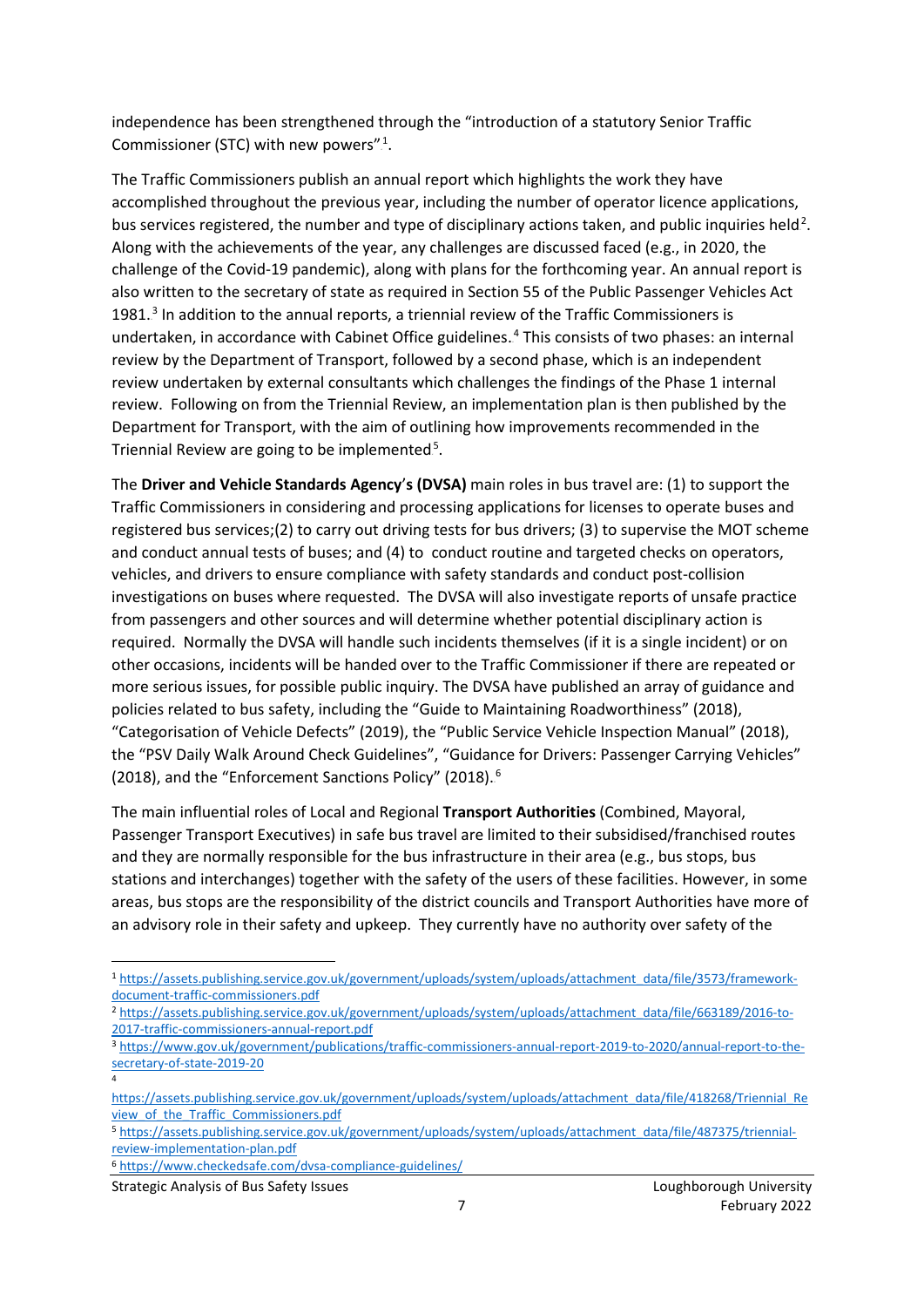commercial routes in their area (drivers and vehicles) and normally have little say in the routes that are registered in the area or the likelihood of any of the routes being risk assessed before being registered. However, as Enhanced Partnerships and franchising becomes the norm over the coming years, Transport Authorities hope that they will have more of an equal role for all bus routes in these areas. There is also optimism that the local operators will be able to share data with the Transport Authorities (e.g., data relating to incidents and driver performance).

The **Bus Operators**' (commercial, tendered/subsidised, franchised) main role in safe bus travel is to ensure their vehicles are safe, well-maintained and their drivers are trained and are following the rules for drivers' hours. Many of the larger operators have their own incident reporting systems and driver training schemes and strive to have the most up to date vehicles in their fleet which are more likely to be equipped with modern safety systems. Operators need to ensure they are licenced to operate, their drivers are licenced, up to date with CPC training and are keeping within the required maximum drivers' hours, and their vehicles are sufficiently maintained to pass annual and random checks (i.e., standards which draw the line between being safe and not safe). However, operators have no legal obligation to push their safety standards higher than the required minimum level, although some bus operators do strive to have higher standards (e.g. additional safety systems in their vehicle and further safety-related training for drivers). This is variable across operators and across England such that no uniformity of approach exists at national level. Some operators may see some financial incentives if they consider that safe operation saves costs and encourages passengers to use their services increasing their revenue. Bus operators currently have no obligation to share their incident/performance data with their Local Transport Authorities or any other transport bodies, including DfT.

## <span id="page-8-0"></span>2.2 Overview of Current Standards & Procedures in Bus Safety

An extensive online search was undertaken to identify key current and available documentation with potential relevance to bus safety and safe bus travel, including standards, guidelines, reports and other regulatory publications. The aim was to identify whether standards or any other regulatory publications were available in the main areas of bus travel and bus safety. These were:

- National policies & strategies,
- Guidance and standards for commissioning, operating and monitoring bus services,
- Driver training and performance (e.g., learner, refresher, updates, procedures, monitoring, drivers' hours),
- Bus design (e.g., safety features related to control of vehicle, field of view, conspicuity etc…),
- Bus maintenance (e.g., pre-journey checks, inspections),
- Bus infrastructure design and maintenance (e.g., bus lanes, signage & markings, bus stops, bus stations, interchanges, depots),
- Accident and near miss reporting, plus reporting of accidents in buses (e.g., due to bus movements, trips and falls).

Table B.1 in Annex B highlights the most relevant available documentation found from this search and sorted into different categories, depending on what area of bus travel or bus safety it focusses on. Annex B itself also provides some more detail on some of the documentation listed in Table B.1 and their content.

Considering the amount of documentation that exists, it was evident that there are no overarching documents in each area of safety which present a national approach or guidelines to address 'bus safety'.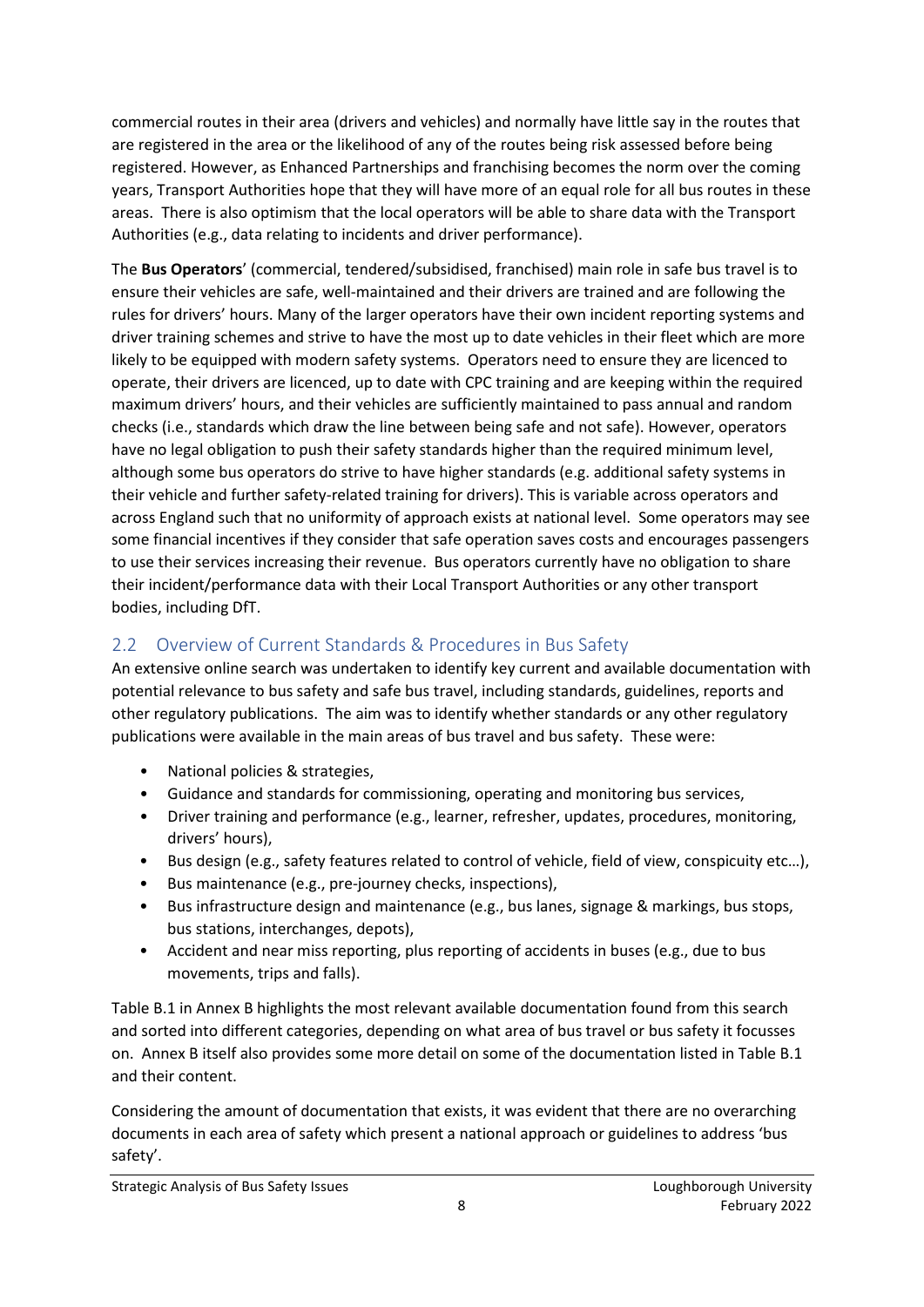The literature search showed that there are bus safety-related standards and guidance available in many of the areas of bus safety and bus travel, but there are gaps, particularly in the areas of safe vehicle design, monitoring driver performance and investigating/reporting accidents and incidents involving buses. Where there is documentation available, it is often only guidance rather than standards or legislation (e.g., "DVSA Guide to Maintaining Roadworthiness"; "DVSA Guidance for Drivers: Passenger Carrying Vehicles (PCV)"). Therefore, there is much advice on how to ensure, for example, buses are kept to the minimum legal safety requirements, but little evidence was found which showed that the safety standards bar is being raised uniformly across England. There are several organisations and individuals involved in attempting to deliver safe bus travel for passengers (e.g., bus operators, Local Transport Authorities) and two main organisations involved in the regulation of bus safety (Traffic Commissioners and DVSA). There is also a lot of guidance as to how to maintain the legal minimum standards for safety (e.g., Public Service Vehicle Inspection Manual, 2018). However, there is currently no clear guidance from government regarding setting safety standards beyond the legal minimum requirements and available evidence comes across as being disjointed through a "patchwork" of publications. For example, there are several recommendations in some areas (e.g., for driver training, "National Standard for Driving Buses and Coaches", "Guidance for Drivers: Passenger Carrying Vehicles (PCV)"), but very little in others (e.g., accident/incident reporting, apart filling in the PSV112 form on the UK Government website).

This fragmented approach of guidance and apparent gaps in the literature suggests that it would be difficult to work as a cohesive 'bus safety unit' to proactively drive-up national bus safety regulations. Other areas, such as London (e.g., the TfL Bus Safety Standard) and Northern Ireland (e.g., DVA Bus Operator Handbook, Bus Stop Design Guide) have established their own guidance specifically addressing safety and are used in absence of available documentation for the rest of England.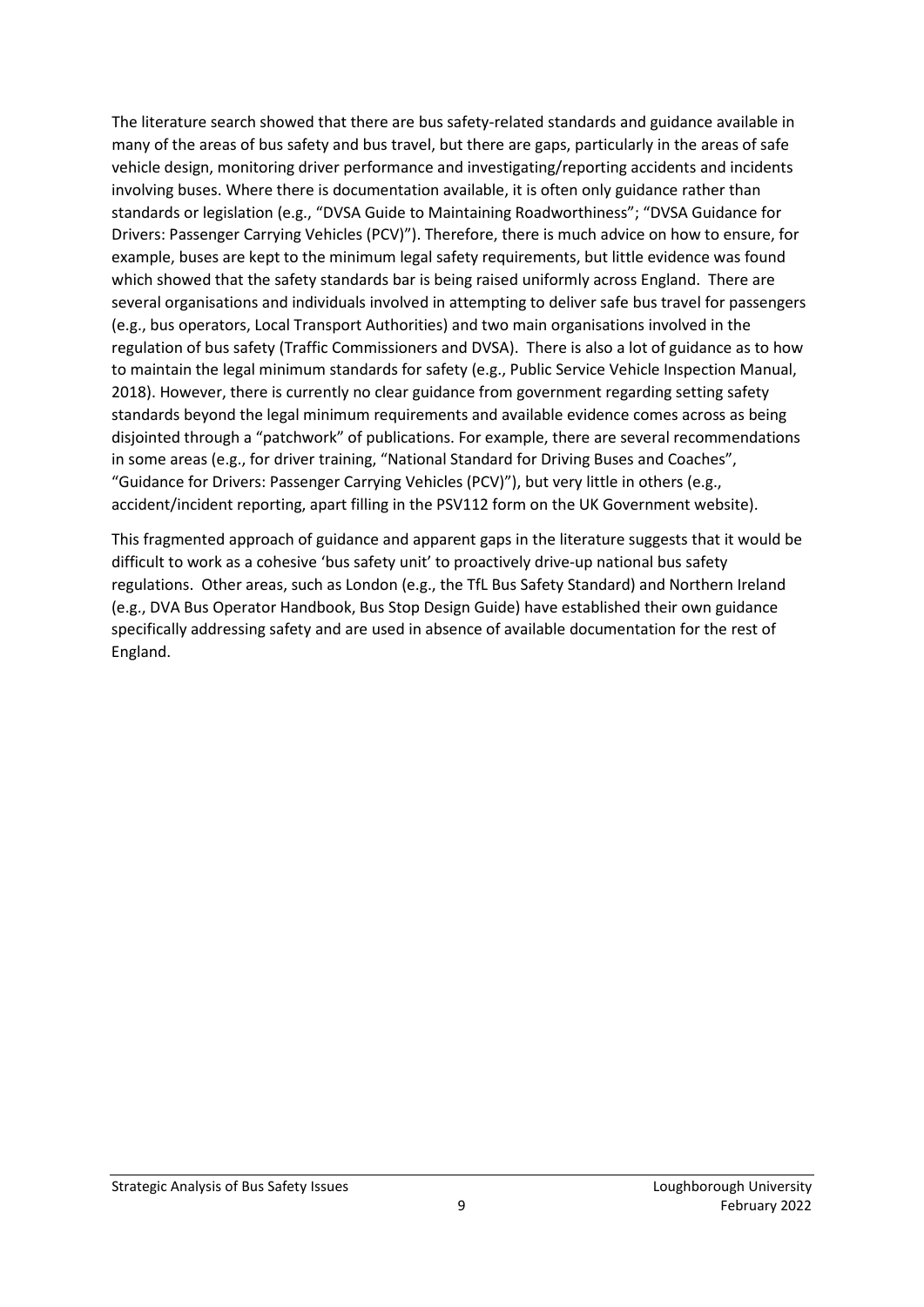# <span id="page-10-0"></span>3 Overview of Organisational Structures in other Areas/Industries

To better understand where the gaps are in the standards and guidance available in England outside of London, an overview of areas known for having best practice in bus safety was undertaken. These areas were identified as London (Transport for London) and Translink (Northern Ireland). In addition, the Rail Industry was identified as being a good example of best practice in safety and is also considered below.

## <span id="page-10-1"></span>3.1 London

Transport for London (TfL) is the local government body responsible for most of the transport network in London, including the London Underground, Docklands light railways, taxis, main road routes, the cycling network, trams, river services and, most relevant to this report, London's buses.

Although TfL have to follow the same regulations and sit under the same regulatory bodies as the rest of England (i.e., DVSA, Traffic Commissioners), they have a greater responsibility than other Local Authorities for ensuring safe bus travel for drivers and passengers.

In London, bus travel is operated differently to the rest of England. While deregulation was introduced in 1985 to the rest of England, London Bus companies were governed by the London Regional Transport Act of 1984, therefore deregulation did not happen, but privatisation of buses did. Instead, a system of franchised routes operated by private companies but managed by London Buses Ltd (now Transport for London) was introduced, meaning that London was able to still regulate the private companies providing bus travel.

By having bus operators tendering for franchised routes in London, it meant that operators would have to sign an agreement with TfL to say they would run their routes (e.g., fares, frequency) as stipulated by TfL, which safety standards they would follow (e.g., safety equipment on the vehicles, driver training) and what data they would have to share with TfL (e.g., accident/incident/driver performance) before they are even able to operate a bus route on London's roads. This would be in addition to any of the DVSA/Traffic Commission requirements that they also have to follow to be allowed to register a bus service and hold an operator's licence in the first place. This "extra layer" of "rules" the operators must follow means that TfL are able to demand better safety standards across their fleets and bus operators. This ensures consistency across their operators rather than it being left to each operator to decide their approach to safe bus travel.

One way that Transport for London have been able to push for higher safety standards from their operators is by developing a Bus Safety Programme<sup>7</sup>, which was introduced in 2016. As part of this programme, the Vision Zero strategy is being used for the whole transport network embedded in a Safe System approach. To achieve a Safe System, it needs to have safe speeds, safe vehicles, safe streets and safe behaviour, along with safe and efficient post-collision procedures. The countdown to Vision Zero consists of a number of goals, including a 70% reduction in bus Killed or Seriously Injured (KSI) by 2022, no bus KSI's by 2030 and no KSI's on London's roads by 2041. As part of the Bus Safety Programme, Intelligent Speed Assistance (ISA) was the first safety system required to be fitted to new buses from December 2017 to help ensure "safe vehicles".

Furthermore, as part of ensuring "safe vehicles", TfL have developed Europe's first Bus Safety Standard, which was officially published in 2018. It describes the safety systems that operators will need to have installed on their vehicles as part of their franchise agreement, including driver assist

<sup>7</sup> <https://tfl.gov.uk/corporate/safety-and-security/road-safety/bus-safety>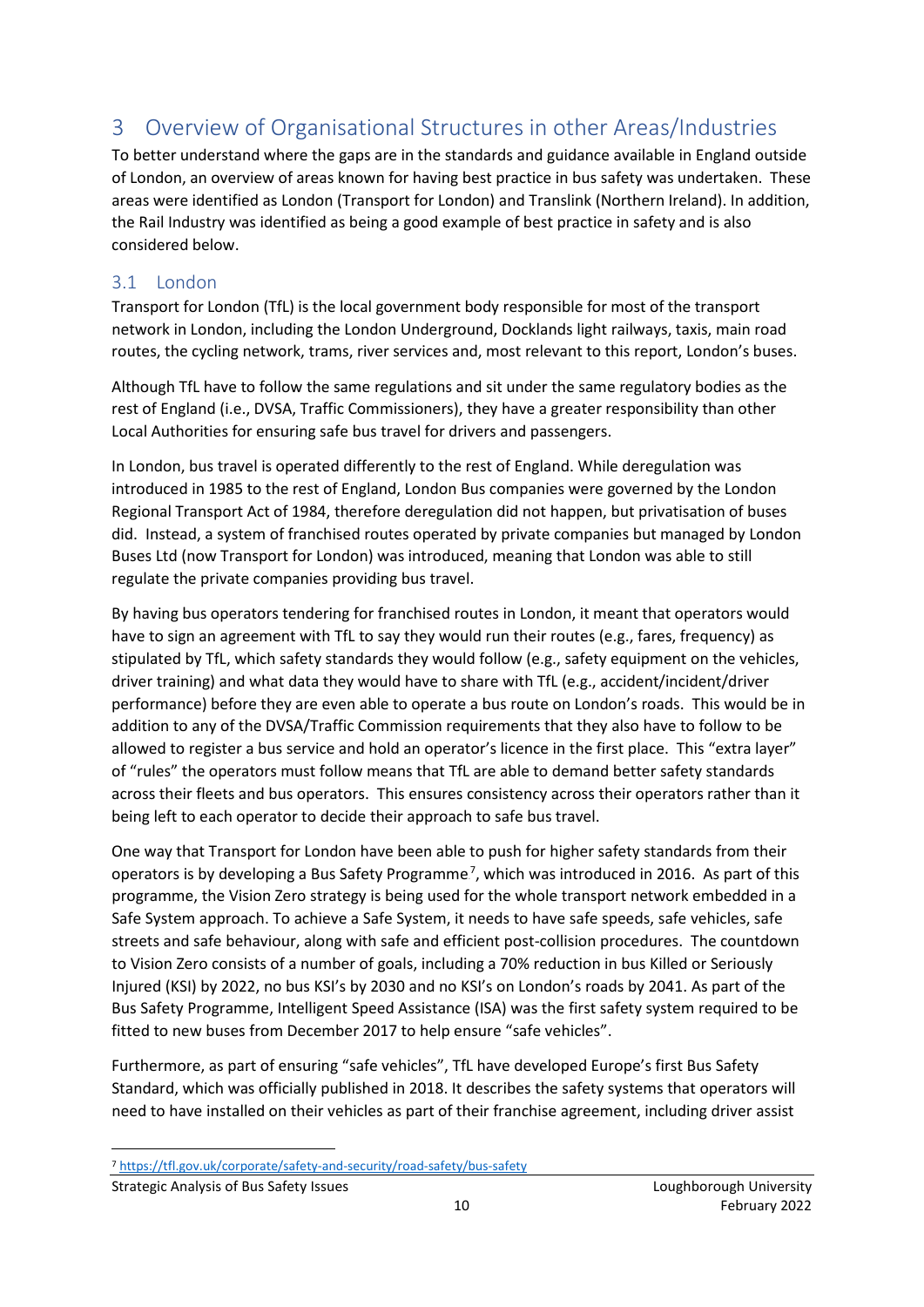systems (e.g., Advanced Emergency Braking, improved direct and indirect vision…), partner assist systems (i.e., systems assisting other road users to avoid a collision with the bus), partner protection (i.e., vulnerable road users) and occupant protection (i.e., the passengers). The introduction of these systems is staggered over several years, but the aim is for all operators to have them installed by 2026. The Bus Safety Standard is expected to evolve further (i.e., Phase 2 will be beyond 2026) and will involve the introduction of new safety systems as technologies advance.

TfL also mandate in their franchise contracts that operators must report "incidents relating to their operational activities". This includes collisions and slips, trips and falls within the vehicles. Operators must use IRIS (Incident Reporting and Information System) to report their incidents. TfL are also rolling out a new Vision Zero bus driver training course to all 25,000 London bus drivers, which "will teach new skills in hazard perception, better understanding of the risks to pedestrians, cyclists, motorcyclists and passengers as well as ways of preventing driver fatigue."

TfL also use a Safety Performance Index (SPI) to monitor the safety performance of their bus operators, using a number of "baskets" (e.g., engineering, driving standards, customer safety, staff safety, infrastructure, bus station safety) and Performance components within each of these baskets (e.g., engine fires, CCTV failure in the "engineering basket").

The franchising arrangement that TfL has with all bus operators within London allows them to adopt a data driven systematic approach to driving up bus safety, being proactive rather than reactive, and to enforce data sharing agreements on their franchisees. This is not something that is possible as part of the current system in the rest of England. Outside of London, bus operators have the freedom to set up bus routes wherever they want without any input from the Local Transport Authorities or requirements for data sharing, as long as they have followed the minimum requirements set by the DVSA and Traffic Commissioners.

## <span id="page-11-0"></span>3.2 Northern Ireland (Translink)

Translink is the name of the public corporation in Northern Ireland who provide the public transport in the country. Translink is the brand name of the government-owned Northern Ireland Transport Holding Company (NITHC). Northern Ireland railways, Ulsterbus (bus services outside of Belfast) and Metro (bus services within Belfast) are subsidiaries of Translink, along with Glider (a bus rapid transport system in Belfast). The NITHC have a statutory duty to oversee the activities of Translink.

Translink and the NITHC both have links to Northern Ireland's Department for Infrastructure in that they provide financial assistance to Translink and are responsible for setting targets for the NITHC and monitoring if and how well these targets are achieved. Also, the Chair and members of the NITHC are appointed by the Department for Infrastructure.

The NITHC and Translink have close links with the Driver and Vehicle Agency (DVA), an Executive Agency of the Department for Infrastructure. The DVA's main responsibilities involve the licencing and testing of both drivers and vehicles, including passenger carrying vehicles, as well as licencing bus services and roadside compliance, which involves enforcing legislation through roadside checks on vehicles and drivers (e.g., drivers' hours, driver's CPC, vehicle roadworthiness, emissions).

Translink have the main direct responsibility for ensuring safe bus travel and have recently established many safety-related initiatives for the bus fleets operating in Northern Ireland.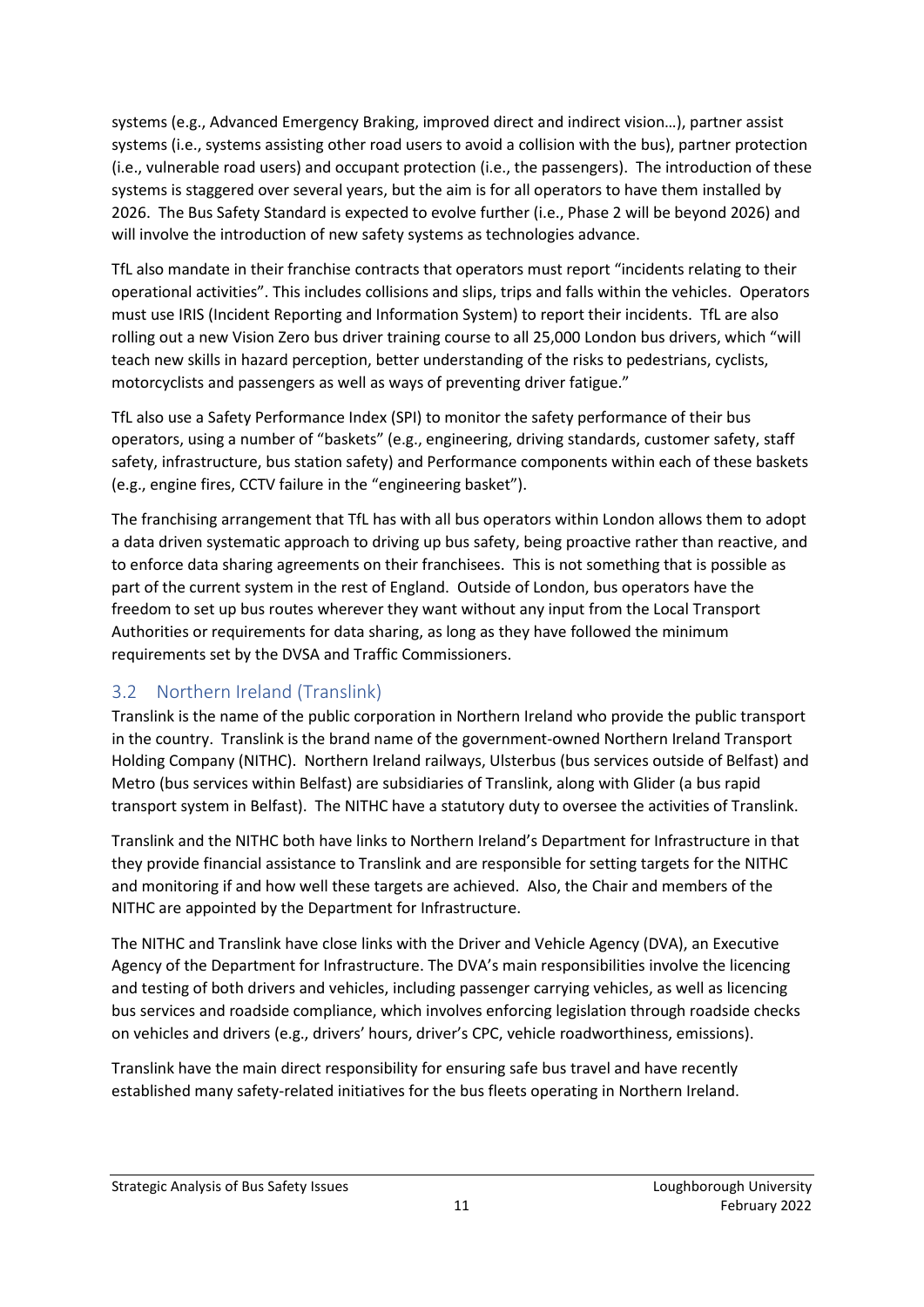The authors partook in an informative discussion with an experienced member of the Translink team, who provided an extensive overview of the organisation and its role in safe bus travel. An overview of this discussion is outlined here.

#### <span id="page-12-0"></span>3.2.1 Safe Bus Travel within Translink

In Translink, there are three main divisions which have their own safety team, which are the bus division, rail division and infrastructure division. The safety teams within these divisions oversee safety compliance, statistics, and monitor performance, and when needed give guidance around risk assessments and which safety-related actions are required. In addition to these divisions, there is also the Corporate Safety Responsibility Section, which is a small group who guide the rest of the organisation regarding the safety aspects of the Corporate Responsibility Strategy and Translink's overall strategy "Get on Board" (2016-2021). "Get on Board" consists of six values ("SPIRIT: Safety, People, Innovation, Responsibility, Integrity and Teamwork") and four objectives linked to these values, including objective 1 (Operational Excellence), which lists "zero safety incidents", "punctuality" and "reliability" amongst the key goals. In addition, the Corporate Responsibility Strategy includes four additional strands linked to the values in "Get on Board", including "Go Safe", which has a number of safety targets.

Overall, Translink's Safety Management System (SMS) guides everything they do. The SMS is an extensive document which gives guidance on how to approach safety, which is seen as one of Translink's main priorities, as shown from their Strategies. It consists of 14 principles which aim to make sure that everything that Translink does is in accordance with international standards for safety, health and environmental management. The Translink Safety Oversight Committee monitors Translink's safety, health and environment performance and ensures that the principles of the SMS are complied with.

In terms of **reporting and dealing with safety incidents** on the bus network, Translink's bus division hold a weekly brief which is very much focussed on safety and goes into detail about any significant events or emerging issues which have arisen in the previous week and what corrective measures are needed to prevent recurrences. This is a markedly different approach to the more reactive reporting system in England outside of London, where in general, action is only taken when incidents occur. Translink can use the briefings to be proactive in trying to prevent safety incidents in the first place. The discussion of these issues can often involve senior management right up to the Chief Executive of Translink, which shows the importance that Translink puts on safety in terms of bus travel.

To record incidents which happen on the bus network, Translink have the Safety Management Information System (TSMIS), which is a corporate system where every safety-related event, including near misses, are recorded onto the system. For example, in Belfast, any incident is reported to their control office, and they record the information on TSMIS (e.g., driver details, location, nature of incident). The driver then also fills out an accident report and then this is added to the TSMIS record already created. Post-incident investigations are also carried out, which includes the downloading of CCTV footage from before and after the incident. If it is deemed to be a minor incident, it will be followed up with one-to-one coaching with the driver to correct any issues or provide guidance. If it involves something more serious, the driver will be referred to the depot manager, who will decide if informal measures are required, or disciplinary action is necessary. The driver could also be referred to the "Translink Training Academy".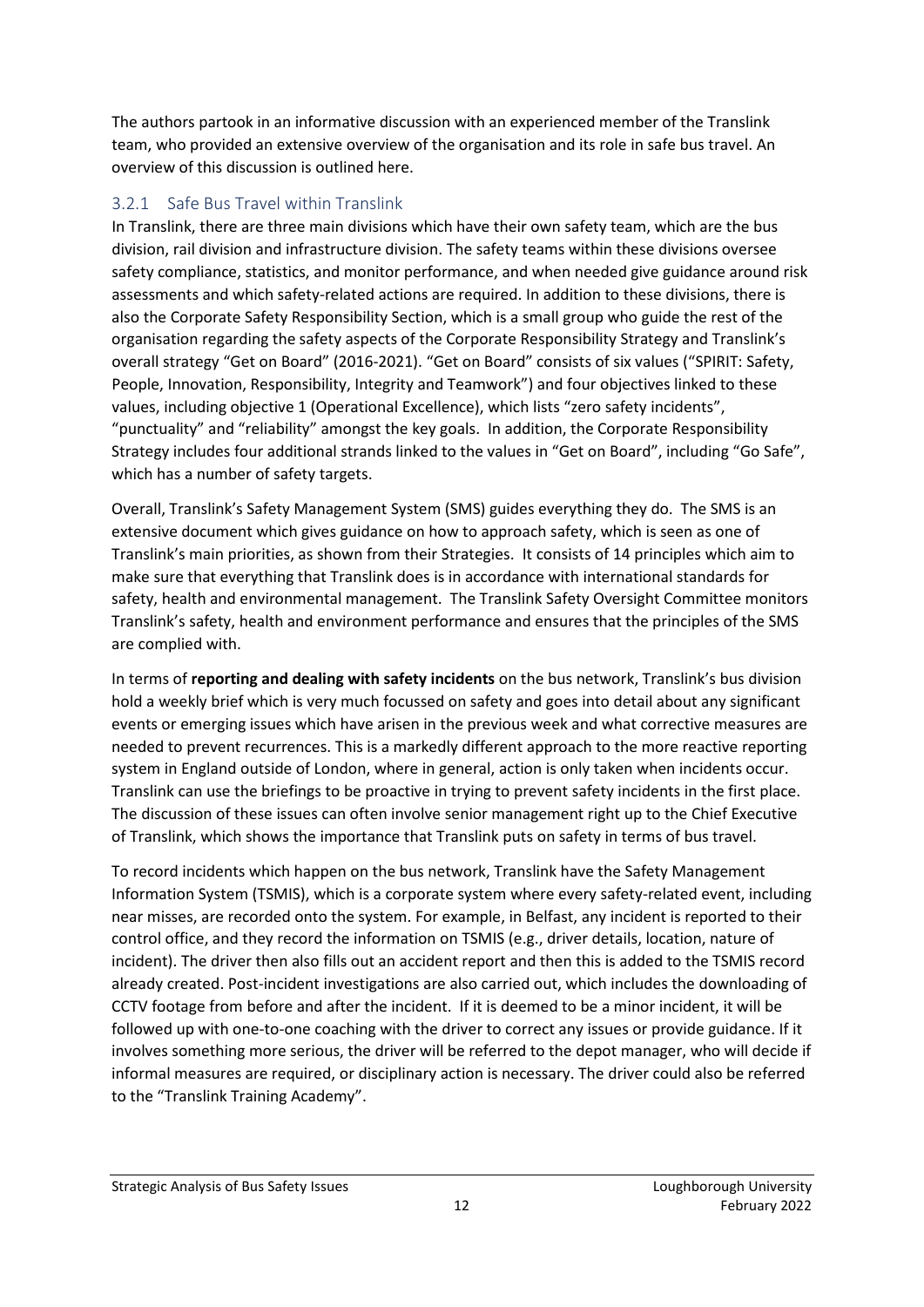Translink have tried to move away from a blame culture to allow people to fully report incidents without fear of recrimination or discipline and their aim is to try and transform people's approach to driving to make them safer and more considerate bus drivers with a greater level of customer care.

In terms of **training and performance monitoring**, new drivers have mentors, who are other more experienced drivers who support the new drivers throughout most of their career. Translink have recently increased their driving school from 6 to 7 weeks so that more time can be given for route and depot familiarisation. New drivers are generally started on easier routes and rotas to ease them in gently and they are then gradually given experience of the more demanding routes over time, including at night.

Translink have recently introduced on their Glider services an annual in-service assessment for all drivers where an instructor travels with the driver. This is a process that Translink have adopted from the rail counterparts in their area, and this is something they try to do where they can, although it can sometimes be labour-intensive and costly in terms of time and resources to adopt these processes.

On-board telematics, which is fitted into all vehicles, is monitored monthly and up until recently, drivers would receive a performance-based bonus, the size of which depended on their performance level.

Translink do not generally follow an established standard for **bus design**. They tend to deal with the issues that emerge and design them out on the next generation of bus fleets or make modifications to the current fleet if it is possible. Translink tend to learn from the experiences of TfL and adopt a lot of the guidance that TfL uses for their operators. Translink work closely with their local bus manufacturer (Wright Bus) to ensure any new fleet will have many of the safety systems which TfL require for their own fleet. Currently, Translink have on order 100 new buses which will have systems such as driver & pedal assist, acoustics and zero emissions. In addition, on-board telematics will be fitted as this is the standard requirement for Translink.

For the bus-related road **infrastructure**, Translink ensure that any new routes have a risk assessment undertaken on them. This will include a map of the route which highlights all the main hazards and how to mitigate the risk (e.g., overhanging branches, tight corners…). Each driver will receive a copy of the risk assessments and they are continually updated to reflect any changes in the infrastructure. The drivers will also view camera footage of the route to see the hazards and issues for themselves. Translink will work with the Department for Infrastructure, who are responsible for the roads in the region, and the Trade Unions on these risk assessments. Translink has also developed the Bus Stop Design Guide (2010) to ensure all bus stops in the region are up to the same standard. It is Translink who are responsible for installing the bus stops on all routes and maintaining them. Any new or relocated bus stops are risk assessed by the police, Road Service Authority (DfI Roads) and Translink.

By having a single body such as Translink overseeing public transport, including bus travel, across all of Northern Ireland and being the link between the main bus companies in the country (Ulsterbus, Metro and Glider), it enables the same level of safety standards and safety targets to be set across all of the companies and allows Translink to control this in a similar way to how TfL are able to control the safety standards of their bus operators.

In summary, it is clear who has responsibility for each area of safety in bus travel in Northern Ireland. There appears to be close links with Translink and their operators, with Translink having a much greater control over the safety standards of their operators compared with the Regional Authorities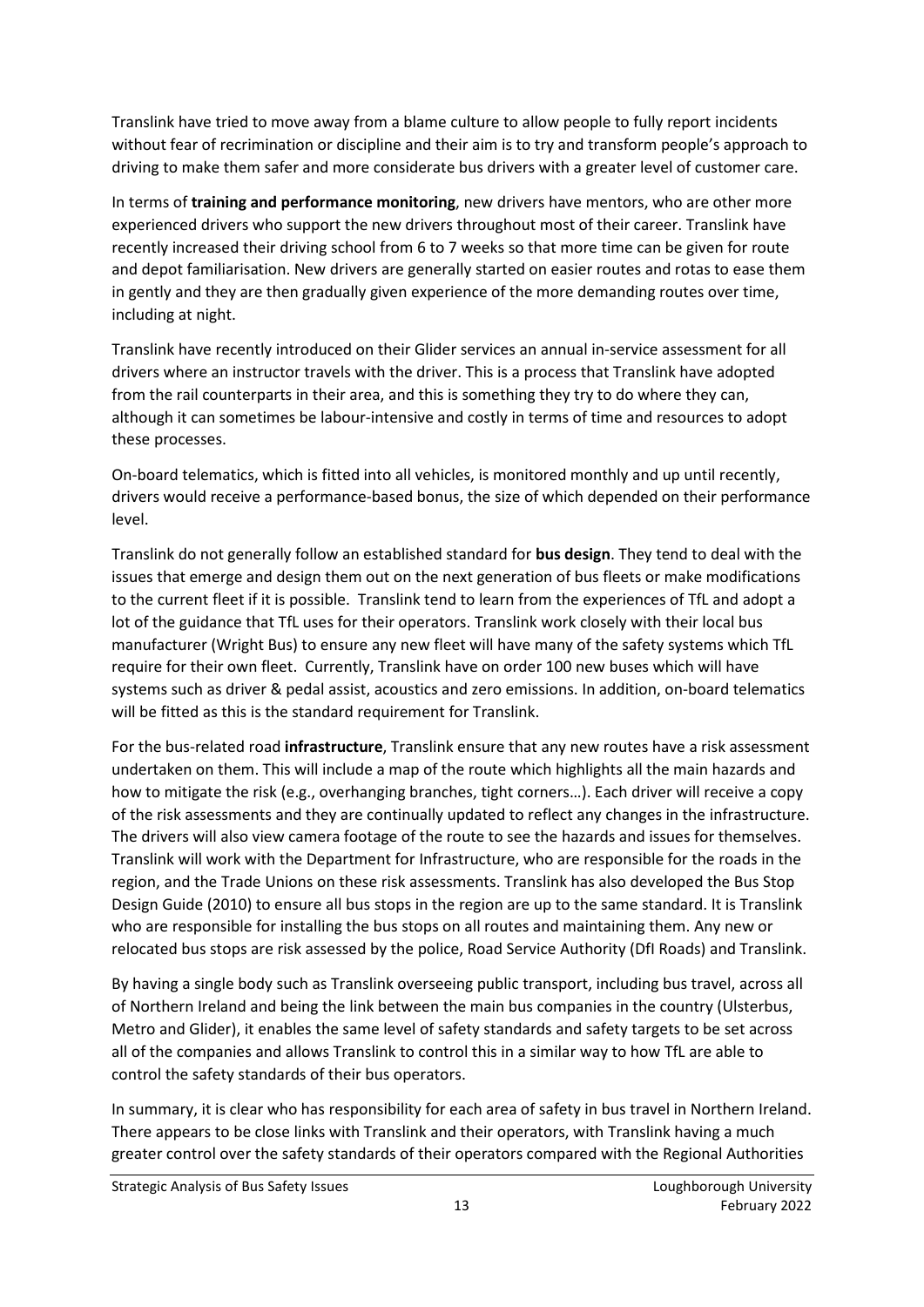in England. Also, Translink work closely with the Department for Infrastructure to ensure high standards of safety for bus travel in their region. Everyone from the ground level up to the Chief Executive of Translink appear to be kept informed of safety issues and incidents with buses in Northern Ireland and these issues appear to be acted on routinely. It was evident data was key to their organisations safety approach as they have an incident reporting tool and data collection system. Analysis of the data is used as a learning tool and underlies their decision making to drive future safety decisions across their network.

Translink have a clear safety strategy for bus travel which incorporates high specifications for onboard safety systems and measurable targets for reducing collisions. The progress against these targets is monitored weekly to achieve an annual 10% reduction in collisions with the ultimate target being an eventual zero collisions and injuries.

#### <span id="page-14-0"></span>3.3 Rail Industry

Looking beyond the bus industry, within the Rail Industry, there are a number of organisations that have a responsibility for the safety of those who work on the railways and maintain them (track, trains and stations), the passengers who use it and other members of the public who come into contact with railways (e.g., level crossings, bridges). The main organisations are the Rail Safety and Standards Board (RSSB), the Office of Rail and Road (ORR), the Rail Accident Investigation Branch (RAIB), the Rail Delivery Group (RDG) and the Duty Holders. Figure C.1 in Annex C highlights how these five groups with roles in rail safety sit within the main organisational structure of the rail industry.

No single organisation leads on safety, and it is seen as a collective responsibility through collaborations between these main organisations. These organisations support the rail industry as a whole; from those responsible for the rail infrastructure (track and stations), the train manufacturers, to the operators who run these trains, to name just a few.

In addition to these four organisations, Network Rail are responsible for the railway stations across England, Scotland and Wales and have developed a document called "Station design principles for Network Rail" (2015), which includes principles of safe railway station design. In addition, the Department for Transport and Transport Scotland have published the Code of Practice "Design Standards for Accessible Railway Stations" (2015). Alongside the Train Operating Companies (plus freight and contractors) who lease the track and stations from Network Rail, they are known as the Duty Holders. Figure 1 outlines the Rail Safety Leadership of the Duty Holders and the four other main organisations involved in rail safety.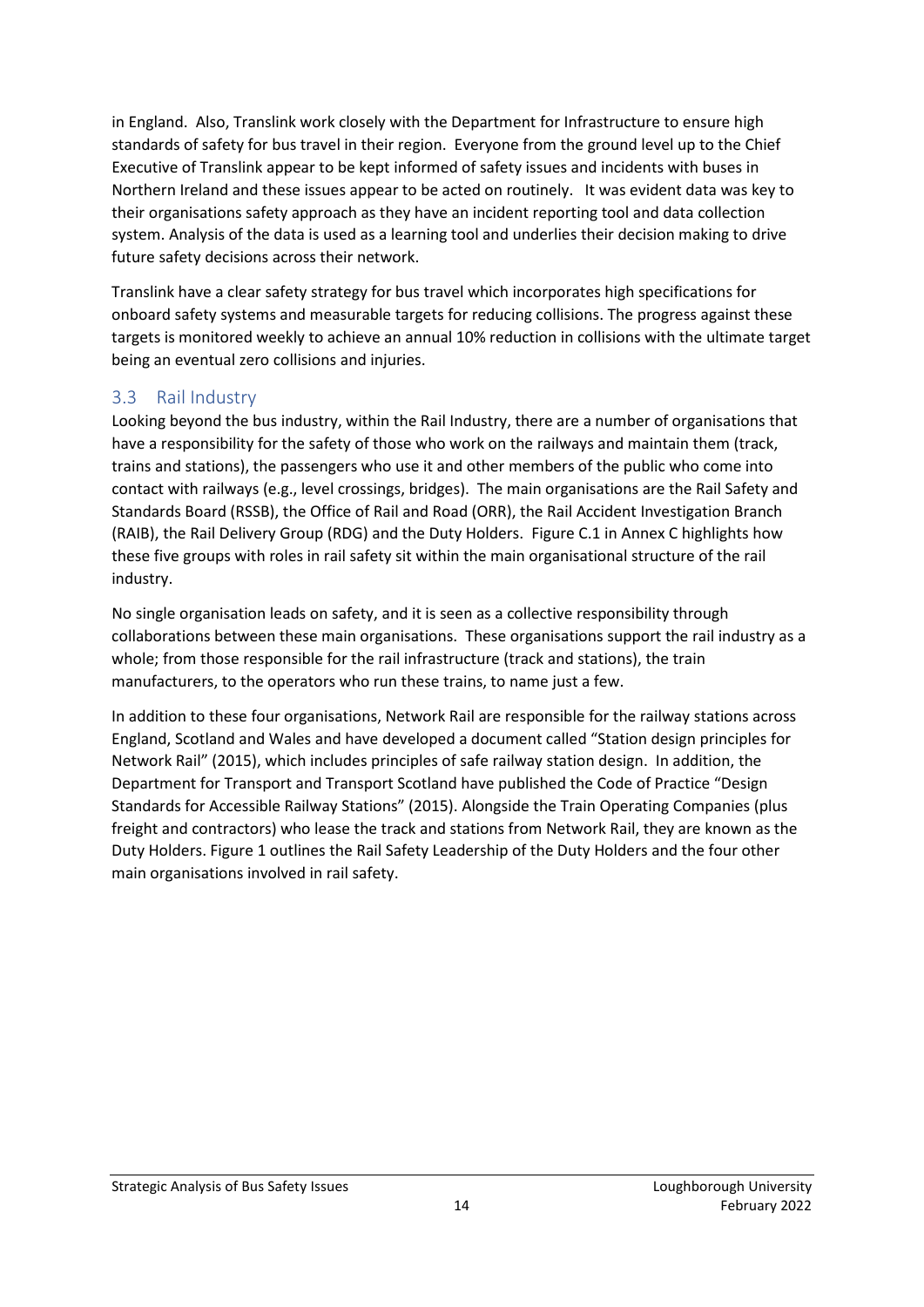

*Figure 1: Rail safety leadership roles within the rail industry (RSSB, 2020)*

## <span id="page-15-0"></span>3.3.1 The Rail Safety and Standards Board (RSSB)

The RSSB is a rail industry body that helps the railway become safer and more sustainable, by helping to reduce the cost and risk for all involved in the railway. It enables and informs safety leadership. The RSSB aims to deliver a safer railway through "research, standards and analysis" and has six main objectives, which are: (i) safer rail, (ii) healthier rail, (iii) harmonised rail, (iv) efficient rail, (v) innovative rail and (vi) sustainable rail.

In terms of safer rail, the RSSB aims to gather data to understand better how the industry is performing and this enables them to identify emerging issues as early as possible, so action can be taken. They also investigate and analyse the human factors interactions with technical factors to enable the identification of risks and hazards. The work of the RSSB allows the rail industry to work together as a single system to reduce risk as much as possible, and enables better safety decisions to be made, using, for example, the Taking Safe Decisions model (RSSB, 2019), to ensure all aspects of rail travel are as safe as possible. The RSSB's work also enables safety investment to be targeted to where it is needed most and provides tools, guidance, standards, risk analysis, research and advice to support the decision making in safety management.

The RSSB originally published the guidance document "Taking Safe Decisions" in 2008, which was republished in 2014 and revised in 2019. It aims to ensure that all organisations in the rail industry are taking safety into account when making decisions and is structured around these 4 main questions:

- What are your legal responsibilities for safety risk?
- When should decisions be taken?
- Who should take decisions?
- How should decisions be taken?

The report also includes a framework diagram (Figure 2) which shows how the safety decisions are linked and managed including: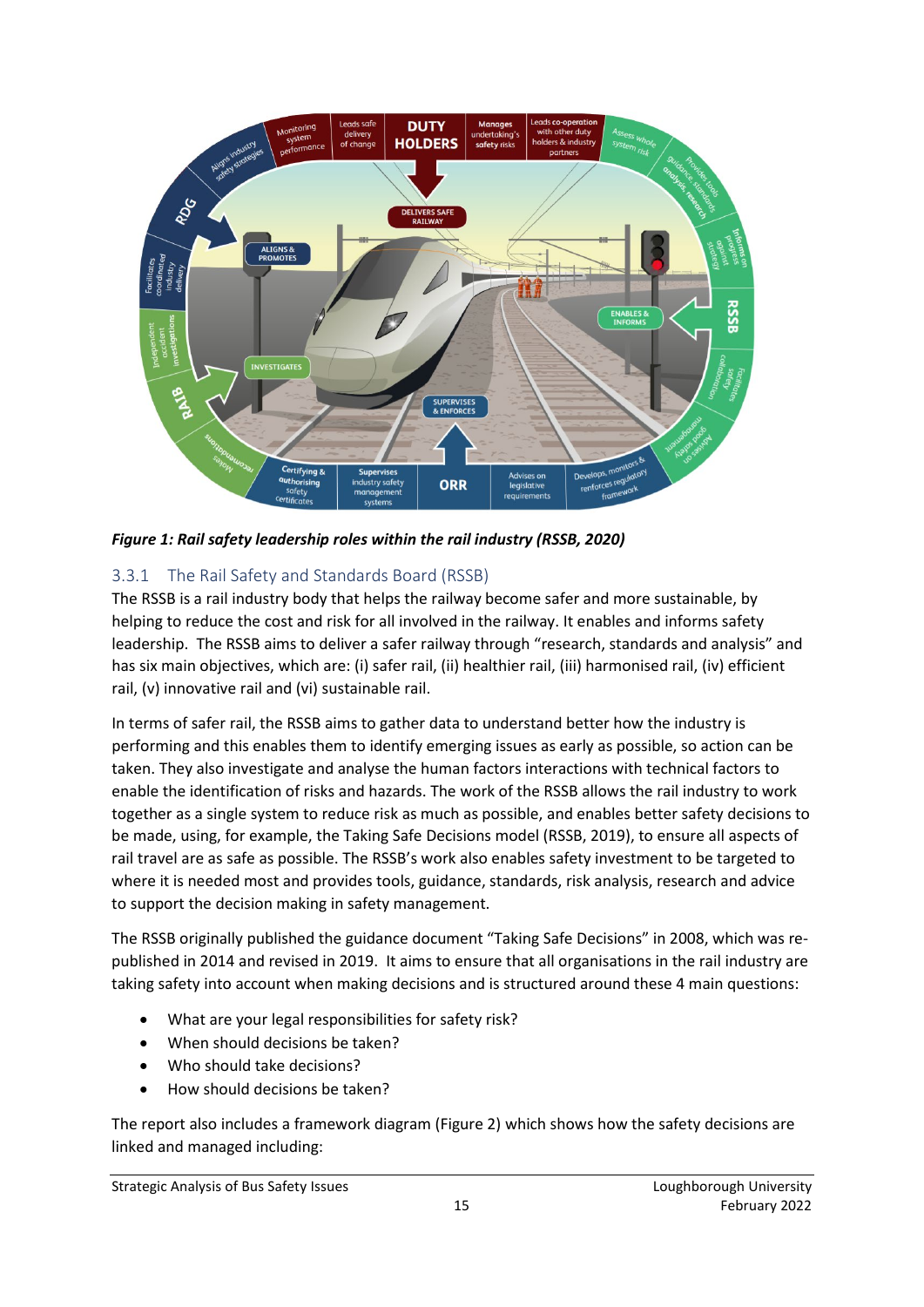- Identifying the need to make a change and implement a decision,
- Deciding what that change should be,
- Making the change safely,
- Checking it was the right decision.



## *Figure 2: The "Taking Safe Decisions" Framework Diagram (RSSB, 2019)*

The RSSB also have a Strategic Business Plan for 2019-2024, including a section for Safer Rail, which includes numerous safety programmes aiming to keep safety at the highest level possible in the rail industry for staff, passengers and other members of the public who use rail infrastructure.

There is also the Rail Risk Toolkit which includes numerous models and tools to ensure safety is prioritised in all areas of the rail industry. For example, the Precursor Indicator Model, which measures the underlying risk from train accidents.

The RSSB have several Safety Reporting and Intelligence Systems which can be used to report incidents in the rail industry, such as the Safety Management Intelligent System, the Confidential Incident Reporting and Analysis Service (CIRAS) and Close Call. A Human Factors Toolkit has also been developed to help identify and manage a wide range of Human Factors issues along with a Safety Culture Toolkit and numerous other publications providing guidance on human factors in the rail industry.

## <span id="page-16-0"></span>3.3.2 The Office of Rail and Road

The ORR is the health and safety regulator and enforcement authority for the railway, and it supervises and enforces safety leadership. They regulate the rail industry's health and safety performance, they hold Network Rail and HS1 to account, and ensure that the rail industry is competitive and fair. Also, if an operator wants to access the railway network, they must apply to the ORR for a track access agreement and a licence to operate a passenger service. The ORR has published the "Train Driving Licences and Certificates Regulations 2010: Guide to training and examination requirements" (2019) for train drivers, which all operators must follow to ensure their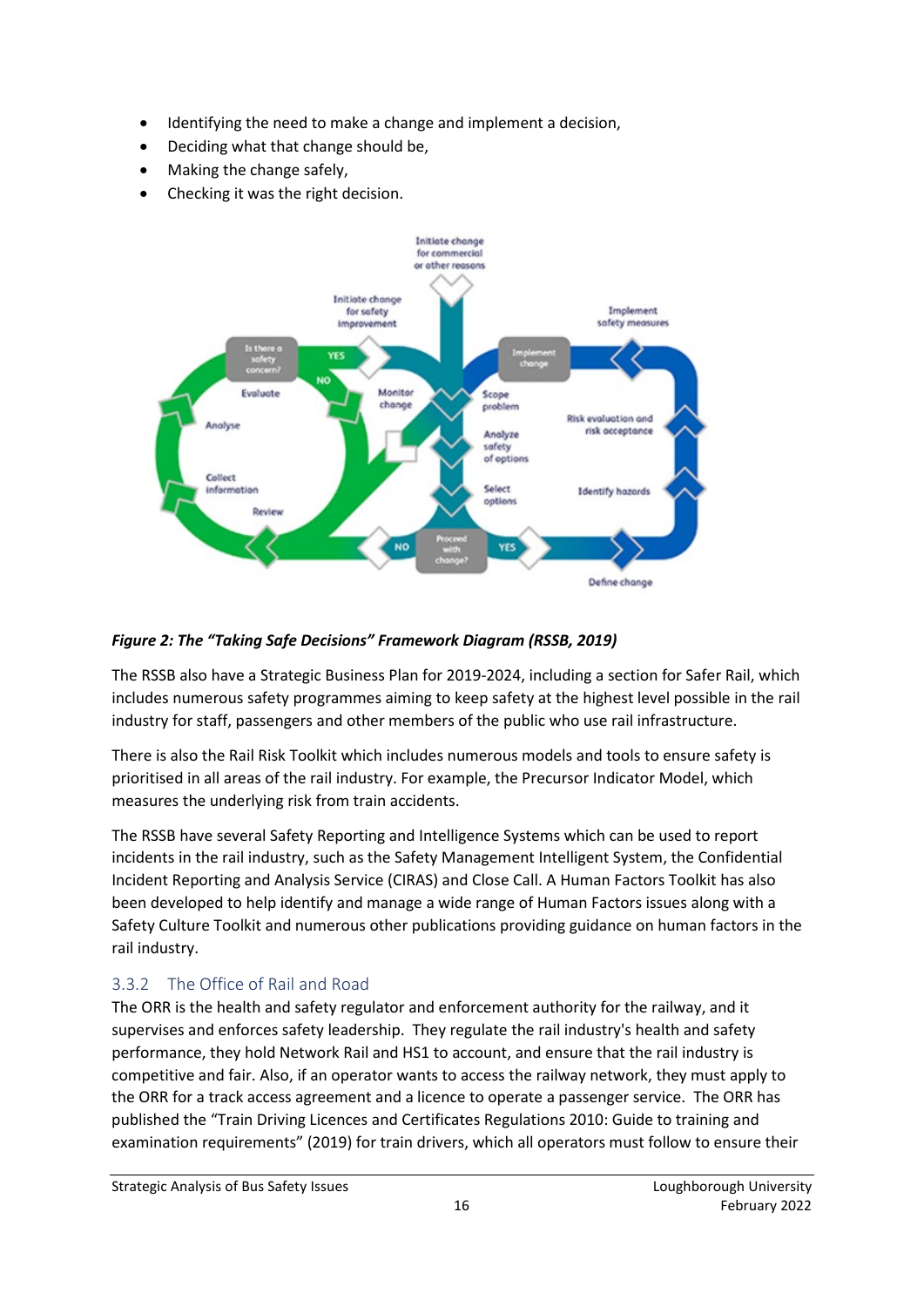drivers are at least up to the minimum driving standards and qualifications. Train operators can either use an ORR-approved training centre for their drivers or they can apply to the ORR to be recognised as an approved in-house training centre.

In addition, the ORR publication "The Railways and Other Guided Transport Systems (Safety) Regulations 2006" (ROGS, amended 2020) outlines the safety responsibilities in the rail industry and aims to create a common framework for railway safety across the country. The main areas it regulates for includes safety management systems, safety verification, safety certificates and authorisations, risk assessments, annual safety reports, cooperation, safety-critical work and Entities in Charge of Maintenance (ECM). It sets out who is responsible for carrying out specific duties in these areas.

The ORR's main safety-related roles in the rail industry are to:

- Provide health and safety guidance and undertaken research to encourage continuous advancements in safety,
- Publish reports on the rail industry's health and safety performance,
- Undertake inspections to ensure that the operating companies and Network Rail manage both passenger and staff health and safety risks to an appropriate level,
- Investigate health and safety regulation breaches,
- Taking enforcement action (either informal or formal), which could include improvement notices and prosecutions.

The ORR have more than 100 safety inspectors and professionals who have significant powers of enforcement and they make sure that the railway remains safe at a reasonably practicable cost.

Each year, the ORR publish a business plan which outlines their aims and objectives for that year, which includes a section on health and safety. In the 2021-22 plan, the use of technology to reduce risk and improve efficiency and customer service, is one safety-related targets, along with risk to passengers at the platform-train interface and signals passed at danger (SPAD). It also mentions "inspections, investigations and statutory activity (such as the issuing of safety certificates, train driving licences and level crossing orders)" being an important aspect of their safety plan. In addition to this, the ORR also published the Health and Safety Regulatory Strategy in 2020, which outlines how they make sure that the health and safety of everyone associated with the railway is protected and mentions their vision of "zero industry caused fatalities and major injuries to passengers, the public, and the workforce."

The ORR work with other safety bodies to ensure the highest standards of safety in the rail industry, including the British Transport Police, Health and Safety Executive, RAIB, RSSB, and the Railway Industry Health and Safety Advisory Committee (RIHSAC).

#### <span id="page-17-0"></span>3.3.3 Rail Accident Investigation Branch (RAIB)

The RAIB was first introduced in 2005 carries out independent investigations of railway accidents and incidents on the UK main lines and the London Underground and other Metro systems. The investigations are undertaken to improve safety, make recommendations for preventing similar incidents occurring again in the future and informs the rail industry and the public of these recommendations via detailed report, safety digests and bulletins. The ORR then ensures that RAIB recommendations are implemented. Their investigations are solely based on improving safety and they do not apportion blame or liability. The main focus of their investigations is to learn for the future to avoid a similar incident from occurring, but also to increase awareness of why accidents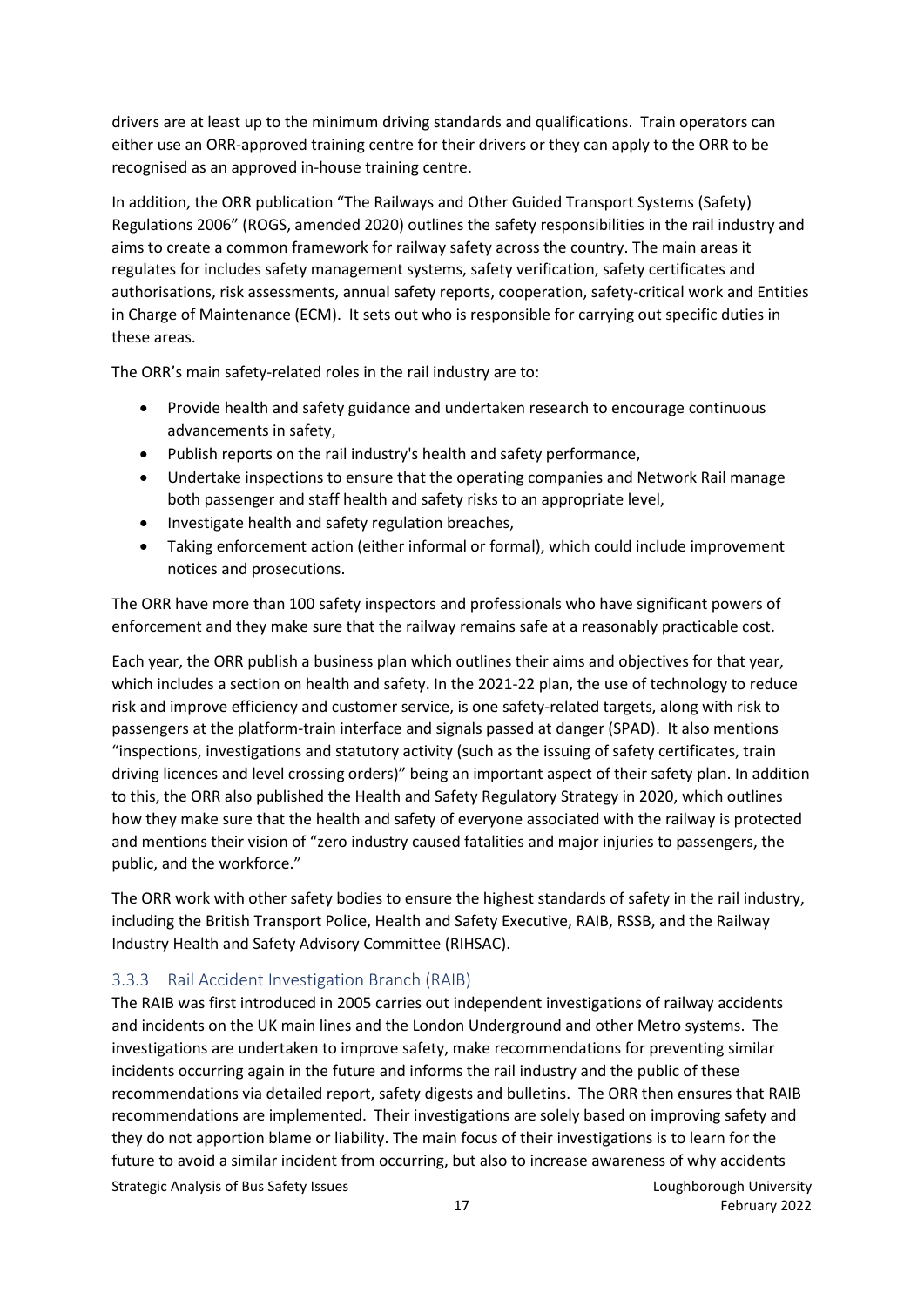happen and highlight gaps in the rail industry's "safety defences". The RAIB also share and encourage good practice with other investigatory bodies.

## <span id="page-18-0"></span>3.3.4 The Rail Delivery Group (RDG)

The RDG is an industry leadership body that includes the passenger train operator and freight train operator groups, and Network Rail. The RDG have two main roles in rail safety, these being to align industry safety strategies and coordinate its members to lead on safety effectively.

## <span id="page-18-1"></span>3.3.5 Duty Holders

Finally, the Duty Holders, including Network Rail and the Train Operating Companies, are the organisations which are responsible for delivery safe railways at the ground level, by leading the safe delivery of change, monitoring system performance (e.g., drivers, trains, signalling), manage safety risks, and lead the co-operation with other duty holders & industry partners to ensure everyone is keeping up with the same levels of safety. Duty Holders should be encouraging their employees to report safety incidents and ensure follow-up investigations are carried out to prevent similar future incidents from occurring. Duty Holders should be following the standards and guidance developed by the RSSB and enforced by the ORR, including the training of their drivers, and ensuring ECMs (Entities in Charge of Maintenance) have been assigned to their trains. They are also legally required to report incidents to the RAIB and be co-operative when they carry out their investigations, and they have a responsibility for following up on any recommendations made by the RAIB.

## <span id="page-18-2"></span>3.3.6 Summary

The rail industry's approach to safety across the whole of Great Britain is very extensive and structured and it is clear from the regulations published by the ORR who has responsibility for the various aspects of safety in the rail industry and what is required of each organisation, unlike in the bus industry outside of London.

It is the RSSB who are responsible for undertaking the research and developing extensive guidance for safety procedures in the rail industry, whereas it is the ORR who are the body who publish the guidance and regulations and enforce it and are the regulatory and certificating body for both passenger and freight services. For bus travel, the DVSA and Traffic Commissioners are the closest equivalent bodies to the ORR, but unlike the ORR, they are not fully independent bodies, and some questions have been raised over the strength of their role in enforcing safety in the bus industry, with it seen as being more reactive rather than proactive.

The RAIB investigate accidents and incidents and publish reports with recommendations for preventing similar incidents occurring and it is the ORR who ensure that these recommendations are followed through. For bus travel outside of London, there is no equivalent national independent body which investigates accidents and incidents. Investigations are normally carried out by the individual bus operators, in addition to any criminal investigations the police may need to carry out, but data is often not shared beyond the operator, making it difficult to learn from these incidents or make any recommendations at a national level.

It is the Duty Holder's responsibility to ensure train services are safe, through safe well-trained drivers and safe, well-maintained vehicles and infrastructure, and they also have a duty to report any incidents on their network and take action to prevent similar issues from occurring. In the bus industry, it is often left to the bus operator to determine the levels of safety they operate at, beyond the legal minimum requirements set out by the DVSA and the Traffic Commissioners. Bus operators are required to complete a PSV112 form to the DVSA when one of their buses is involved in a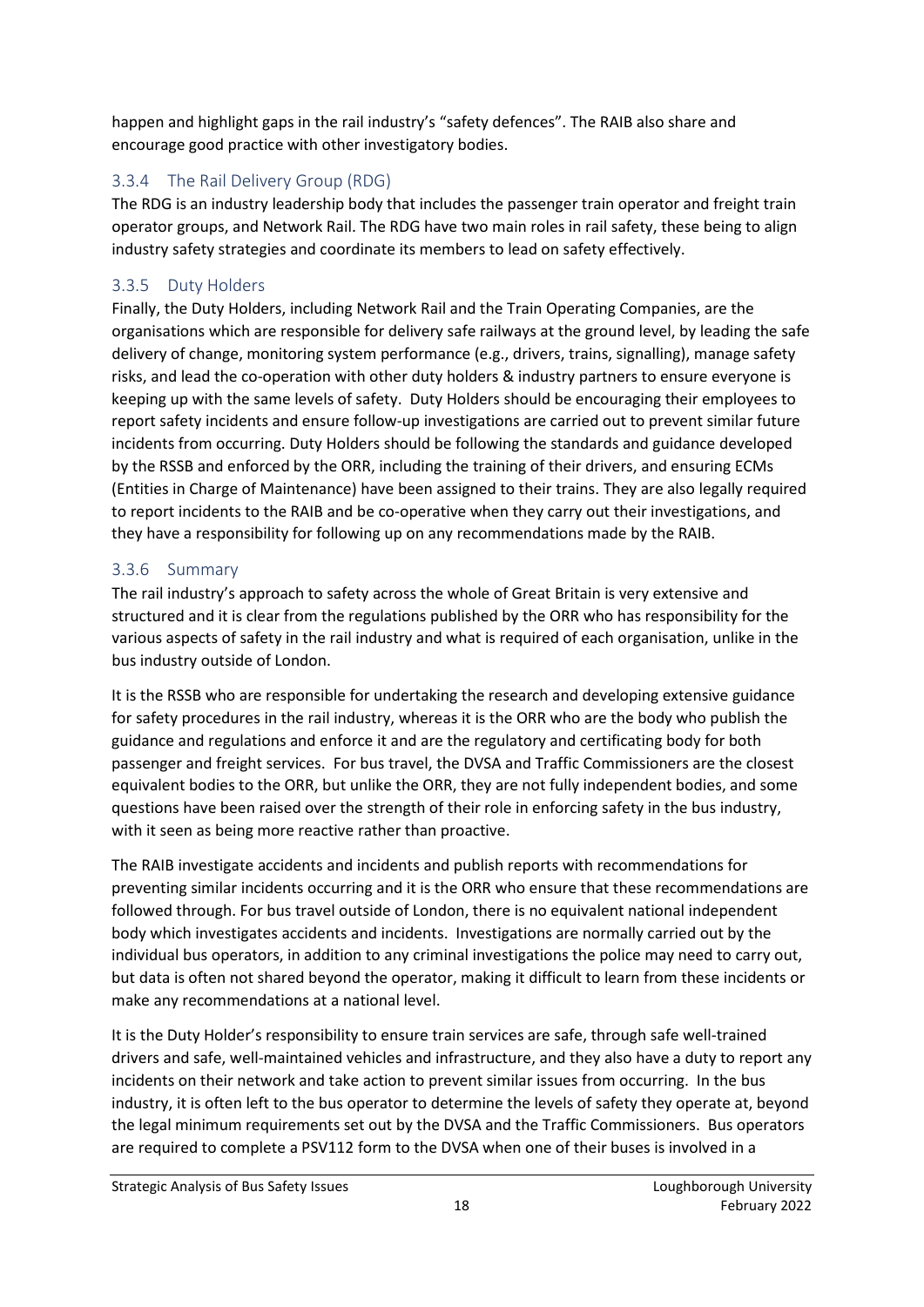collision or incident. However, it is unclear how this data is used or to what level analysis is undertaken on this data to learn from the incidents being recorded.

Finally, it is the Rail Delivery Group's responsibility to align and co-ordinate safety strategies at a national level. It is not fully clear in the bus industry who has this equivalent responsibility, but with no independent group currently in existence, it would be the responsibility of the Department for Transport, and in recent years, there has been a noticeable lack of safety strategies at national level specifically for bus travel.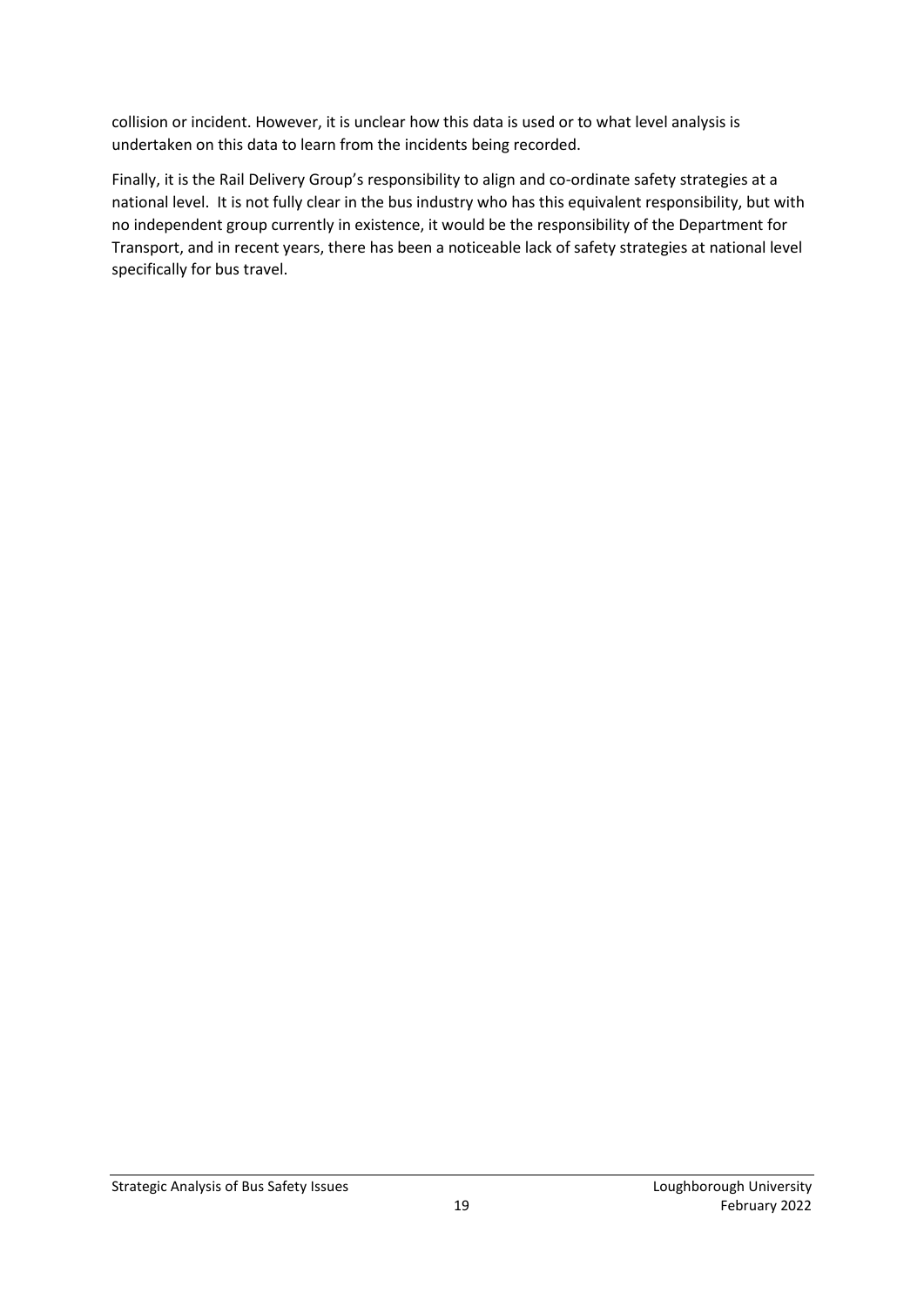# <span id="page-20-0"></span>4 Comparison of the Regulation of Safe Bus Travel in England Outside of London with Areas Identified as Having Best Practice for Bus Safety

One of the challenges is the number of documents that exist providing some steerage to safe bus travel but there are no overarching documents in each area of safety that all parties involved in bus safety can adhere to. Tables D.1 and D.2 in Annex D provide a summary of the main standards, guidance and policy documents which help to regulate safe bus travel in these areas, along with the main roles and responsibilities for safety in the bus industry compared with the rail industry.

The aim of this section is to determine the common characteristics in the approach to bus safety using the content from Sections 2 and 3 and Annex D, to highlight how bus safety is regulated in England outside of London compared with other areas with known best practice in safe bus travel (i.e., Translink Northern Ireland, TfL London) and that of the rail industry.

#### <span id="page-20-1"></span>4.1 Data collection

The overarching driver behind the success of Translink Northern Ireland, TfL London and the rail industry is the use of routine data collection to drive forward policies, standards and measurable safety targets compared to the rest of England. In London and Northern Ireland, there are accident reporting and information systems used to record, store and analyse incidents and near miss bus incidents (IRIS in London, TSMIS in Northern Ireland) and it is a requirement for operators and their drivers to make a record of every incident they are involved in. Thus, there is a central coordination of data in these areas enabling a proactive approach to address bus safety issues through a data evidence approach. Conversely the rest of England does not have a centrally coordinated regional source of bus incident data as most data is held at individual operator level and used for their own purposes and very rarely shared, if at all. Unfortunately, this means that the rest of England is reactive in its approach to bus safety and more likely to learn lessons after an event rather than use data to pre-empt any issues.

## <span id="page-20-2"></span>4.2 Targets and monitoring

In London and Northern Ireland, there are very clear safety targets for reducing bus-related incidents and policies which clearly set out aims for improving bus safety over a specified number of years. These targets are measurable and there is accountability for how these targets are met. The rest of England must comply with a minimum legal safety requirement for buses to run, but opportunities do exist to work above the minimum and push for higher safety standards. However, this push is at a bus operator level and not at regional level as some operators are able to invest in safety features, but this is not a uniform approach and again reliant on data to support their investment and measure the effects.

Both TfL and Translink (NI) have guidance which outlines performance monitoring, which requires the compliance of the bus operators who have routes in their area. This is a step above the Senior Traffic Commissioner's statutory guidance and statutory directions which Traffic Commissioners follow to ensure operators are complying with standards for bus routes/ services as this guidance does not mention any specific methods to monitor the performance of bus services and routes.

#### <span id="page-20-3"></span>4.3 Training

For driver training, the DVSA National Standards for Driving Buses and Coaches already applies to bus drivers in England outside of London, as well as the UK Government's Rules on Driver's Hours,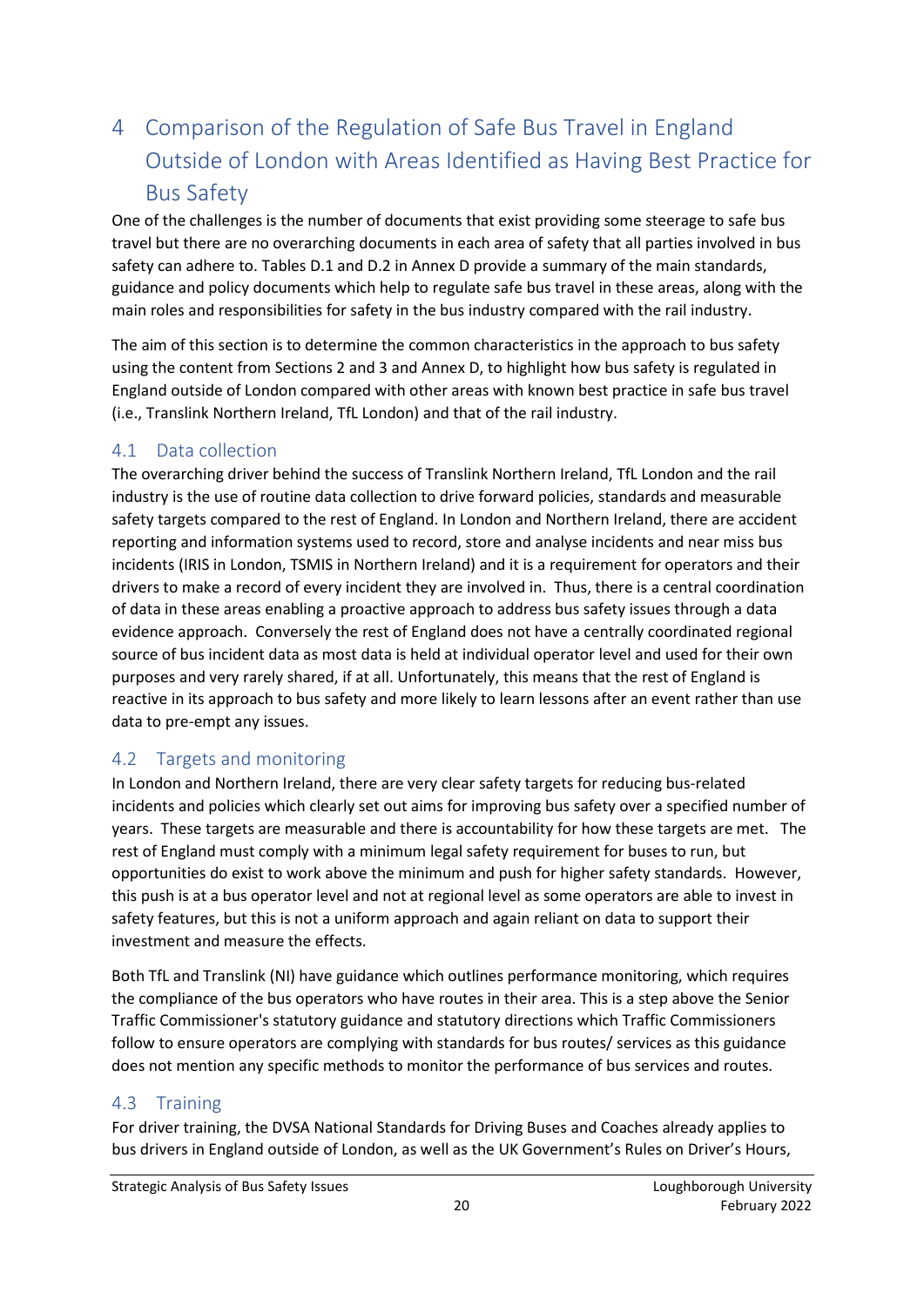and this is also applicable in London. In addition to these TfL have developed a Vision Zero bus driver training course as part of their Bus Safety Programme, and every driver is given a "Big Red Book" which guides them in everything they do. TfL also have as part of their Bus Contracting and Tendering Process document some guidance for "Driver Quality Monitoring" and their own Safety Performance Index for drivers and operators. Translink also have an in-depth training programme for their drivers, which includes mentoring after qualification, although no specific guidance document could be found for this. Outside of London and Translink there were no specific nation-wide standards and guidance for monitoring the safety performance of drivers in England, that could be found. It does not mean they do not exist at bus operator level, which might suggest that there could be variation across England between operators depending on any additional driver safety initiatives in existence.

## <span id="page-21-0"></span>4.4 Vehicle maintenance

For maintaining vehicles and monitoring their safety, DVSA have published several guides to support operators and their drivers in these areas, and these can also apply to London as well as the rest of England. Northern Ireland also has similar publications. In addition, TfL include in their Contracting and Tendering Process document a section regarding Engineering Quality Monitoring. This outlines that regular checks on maintenance and mechanical condition will be carried out on the vehicles on London's bus routes and "scores" given when issues are found, with the aim being for a zero score.

## <span id="page-21-1"></span>4.5 Direct approach

One of the main differences that exists in London compared to the rest of England is the very clear and obvious approach to addressing bus safety through TfL's Bus Safety Standard. The benefit of this Standard is its visibility to all parties involved in bus safety but there are no equivalent standards in the rest of England Many of the principles in this Standard are also followed by Translink in Northern Ireland. The benefit of adopting a national bus safety standard will challenge all bus operators to comply with at least a minimum standard which could be set at above the current minimum legal requirements. There could still be variability between operators as some may settle at the minimum levels set in the standard compared to others who are more willing to adopt safety initiatives to push for even higher standards. Therefore, a logical next step might be to assess the applicability of existing documentation, such as the TfL Bus Safety Standard, to other areas across England to assess the potential for a National Standard for Bus Safety.

Both TfL and Translink have their own best practice design guides for bus stops and interchanges (TfL). The Local Transport Authorities, have responsibility for the provision of adequate and safe bus infrastructure for bus operators to use and without any national standards on bus stops or shelters, are reliant on using guidance which appears in Manual for Streets 2 (CIHT, 2010) and from the Urban Transport Group (Bus & Coach Station Design and Operation, 2011).

## <span id="page-21-2"></span>4.6 Control and responsibility

Local Transport Authorities do not have control over the companies/routes operating in their areas, therefore they are also lacking in control over the quality of the services and routes and the safety of the vehicles and drivers operating on them. This is compared to the bus operators in England outside of London who have more individual responsibility in a greater number of areas of safety. They are not just responsible for safety but are also in control of setting the minimum safety standards on their own fleet/routes, often without input from the Local Transport Authorities. In London, operators are still responsible for safety in many areas, but must follow the guidelines set by TfL in their contract. In Northern Ireland, it is Translink who have overall responsibility for safety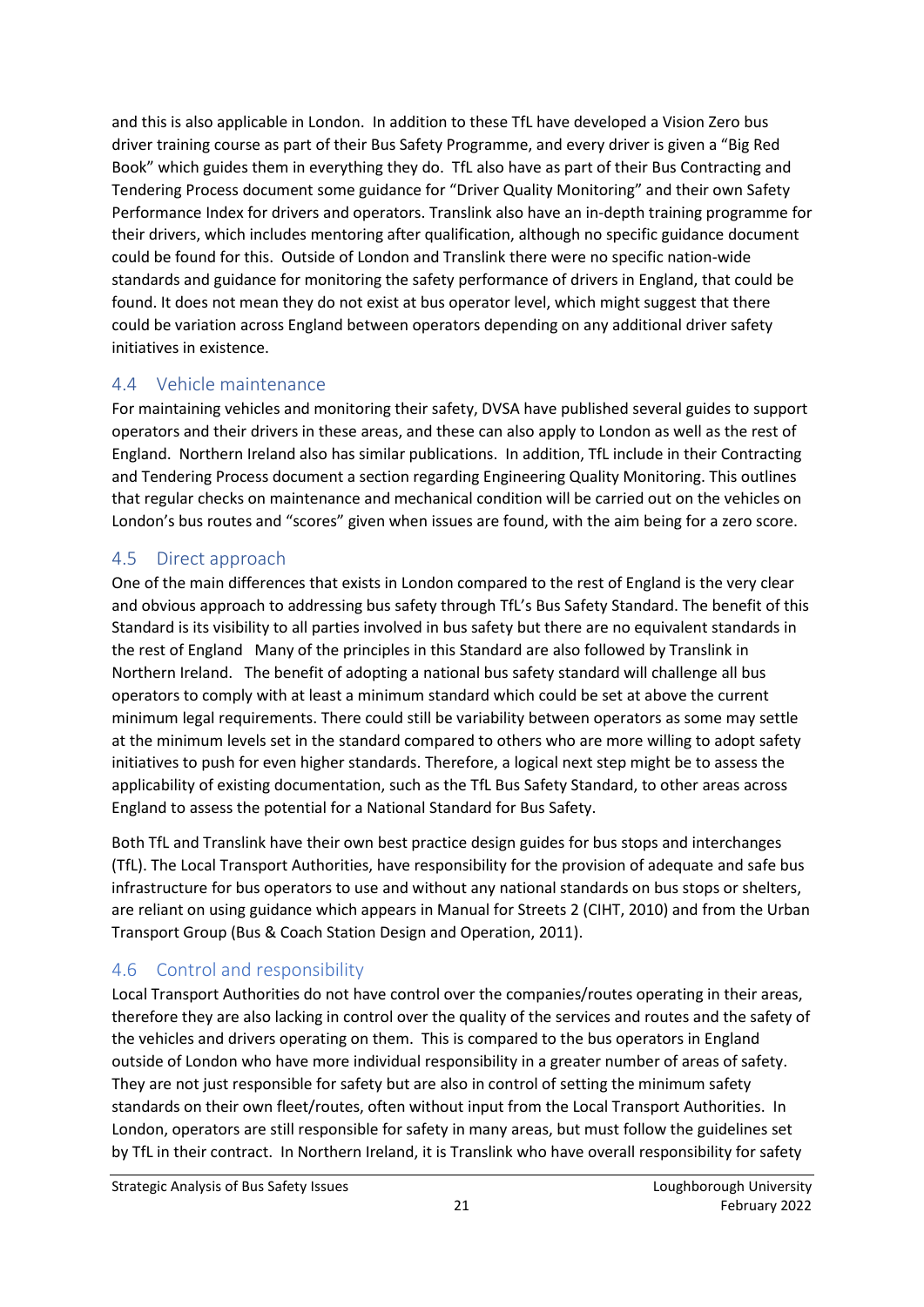in many areas, although the operators need to ensure they are following the safety standards set out in their contract with Translink, similar to London.

When compared to other passenger transport industries, i.e., rail, air and marine, there are no clear individual bodies or organisations which have overall responsibility for safe bus travel, determining regulations and policy with respect to bus safety in England outside of London. Within London, TfL are the main responsible organisation and in Northern Ireland, it is Translink.

In summary bus safety is behind other passenger transport industries because of the fragmented approach to safety across England outside of London. There is a lack of data sharing or even a central coordination body that could use and monitor data to set measurable safety targets and standards and have a concentrated national approach to bus safety like the other passenger transport industries.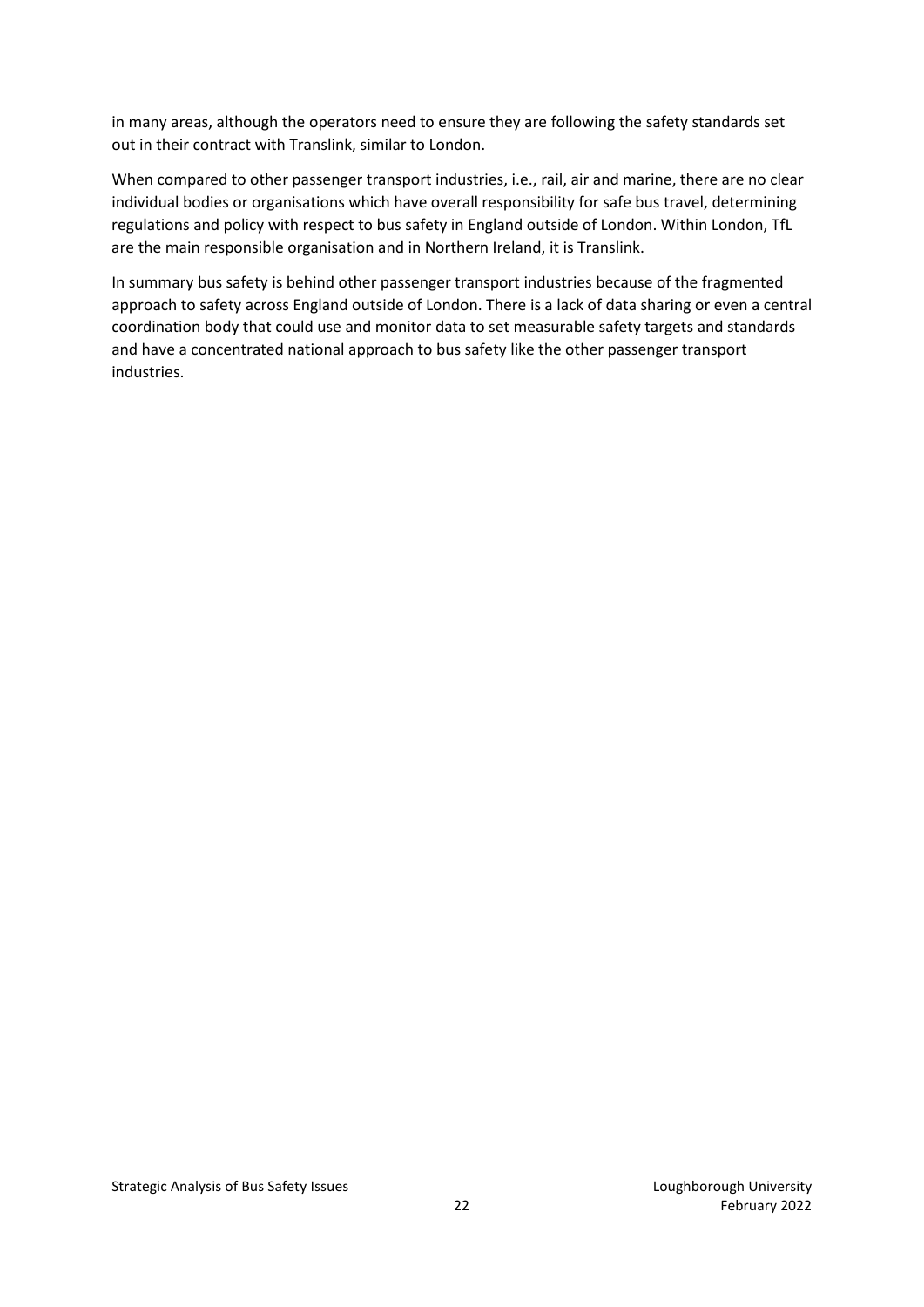# <span id="page-23-0"></span>5 Overview of Interviews with Stakeholders in Safe Bus Travel

The previous sections presented the desktop review using available documentation which represents what is perceived to happen at the organisational level. The drawback from this approach is that the experiences of those working in bus travel are not considered. Therefore, to understand the role and experiences of bus safety in the organisations a series of interviews were conducted. The aim of these interviews was to identify the challenges faced to improving bus safety.

A convenience sample of UTG members and contacts with other stakeholders were used to identify a study sample for interview. The participants were provided with an information sheet and informed consent was obtained prior to the interview. All the interviews were recorded, transcribed and analysed using NVivo, a qualitative data analysis software.

An interview schedule was developed which included content considered to be of most interest to the UTG. These questions were slightly modified for the Traffic Commissioner and DVSA interviews to account for different role in safe bus travel compared with the Transport Authorities.

In total, eight interviews of approximately one hour each were undertaken to ascertain the main views of the sample of those who have an active interest and role and potential interest in safe bus travel in England outside of London. Six of these interviews were with representatives of Transport Authorities/Executives who are all members of the UTG. One interview was with a member of the Office of the Traffic Commissioners and the final interview was with two members of DVSA whose roles included bus enforcement policy and bus driver hours enforcement policy. The results are presented below for all of the sample.

## <span id="page-23-1"></span>5.1 Regulation of Bus Safety and Safe Bus Travel in England (Outside of London)

#### <span id="page-23-2"></span>5.1.1 Regulation at the National Level

It was generally agreed that there are relevant "standards" for bus travel but there are "no stringent safety requirements" similar to other forms of transport (e.g., air, rail) and very little consistency in what is regulated and how it is regulated, or if at all.

It was also considered that inconsistencies exist between operators in how safety is regulated and monitored. In general, the larger operators were described as having a more stringent set-up. This involved routine checks on their own vehicles, drivers together with incident reporting systems in place, whereas some of the smaller operators may not have such a rigorous set-up. This observation was also extended to the Local Transport Authorities.

#### *"There's certainly a lot of expectation from the government placed onto local authorities but, when you deal with local authorities at local authority level there is not an awful lot of consistency as you go through one local authority to the next"*

One main reason given for this was repeated by most of the interview participants, which was lack of resources. If greater resources were available (i.e., funding, person-hours), then more proactive and greater levels of checking and investigations could be carried out, rather than measures being more reactive in nature as is generally the case in the current situation.

From the DVSA perspective they also identified discrepancies between regulatory documents which could be manipulated or misinterpreted which makes it difficult to apply rules across the board from large bus operators to private smaller operators.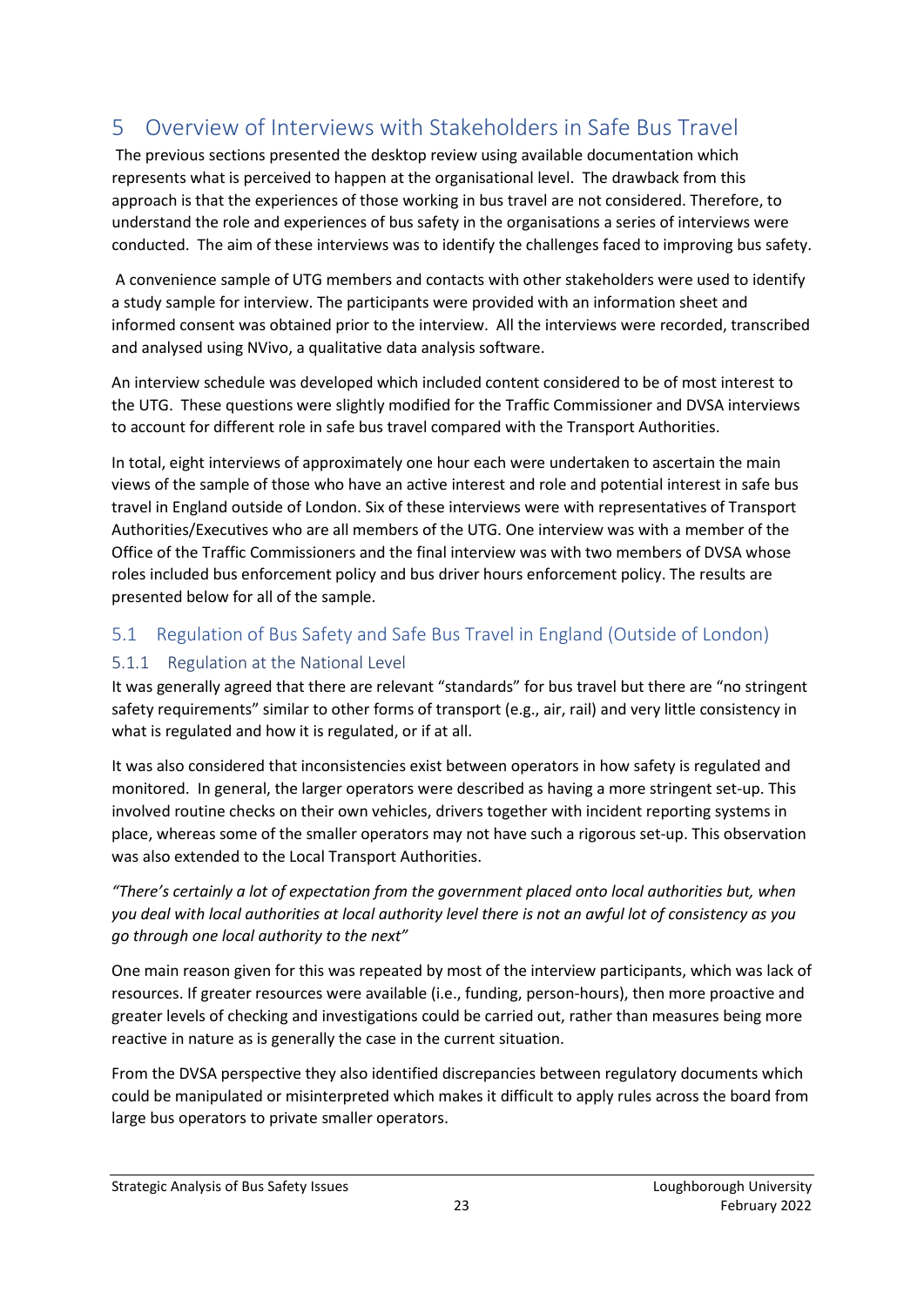#### <span id="page-24-0"></span>5.1.2 Regulation Responsibility

For some participants, it was unclear who the overall responsibility for bus safety lies with. For some aspects, it is the operator, but for other aspects (e.g., bus infrastructure), it is the Local Transport Authorities. Ensuring that unsafe operators/drivers are brought to account is the joint responsibility of the Traffic Commissioners and the DVSA, but this is generally done in a more reactive, rather than proactive, way.

#### <span id="page-24-1"></span>5.1.3 Strengths and Weaknesses

Overall, there were more weaknesses than strengths highlighted, as shown in the previous two subsections (5.1.1 and 5.2.2). However, one positive view raised by several stakeholders was that there are the "boards of processing and procedures there".

Other "weaknesses" which were highlighted included:

- "Things are being done locally, but not nationally...".
- There is a "really inconsistent picture…for safety".
- To some degree there is a blame culture (i.e., bus drivers are less likely to report an incident as they believe they will get in trouble)

#### <span id="page-24-2"></span>5.1.4 The Role of the Traffic Commissioners and DVSA in Bus Safety

Interviewees from the various Combined Transport Authorities held the general consensus that both the Traffic Commissioners and DVSA play a crucial role in ensuring issues with operators and their drivers are followed up and action is taken against unsafe practices. However, resources were again highlighted as a limitation as there are *"not enough boots on the ground"* which affects how well and how thoroughly they can carry out their role to ensure all reported unsafe operations are being taken to account in an appropriate and timely manner. Also, mainly due to resources, both the work of the Traffic Commissioners and DVSA are thought to be more "reactive" than "proactive", so inspections/investigations only occur where it is suspected that issues may arise; random checks occur, but they are very limited. Some interviewees stated that they actively arrange their own checks on the vehicles on their tendered networks, with one stating that they work in collaboration with DVSA (VOSA) to carry out these random checks.

These perceptions were also identified by the Traffic Commissioner who claimed that their role is much more restricted since the introduction of Transport Act 2000, although it is also their view that the "operator licencing scheme is still considered one of the best in Europe". This restriction sees them acting as more of a "consultee" whereas before, "we had a much more proactive role to play".

They are not an "investigatory body" but are responsible for holding public inquiries for noncompliance issues and subsequent regulatory action against operators, in addition to the registration of bus services. If the bus operator meets all the requirements of operation, the Traffic Commissioners "have got limited ability to say "no, you can't operate that bus service". If they receive complaints from passengers regarding a bus service, this will be passed to the DVSA, who are responsible for enforcement and investigating complaints and issues.

Both the Traffic Commissioners and the DVSA have a dual role, with a wide range of operators to register routes for, monitor and inspect, which pushes their existing resource to the limit. Also, because the Traffic Commissioners and DVSA monitor/investigate both bus operators and good vehicle operators, it was felt by some participants that the HGV/LGV sector "gets possibly more scrutiny than the bus industry does" and that there is a heavier focus on freight and HGVs. In fact, when asked how many public inquiries the Traffic Commissioners' hold for bus operators compared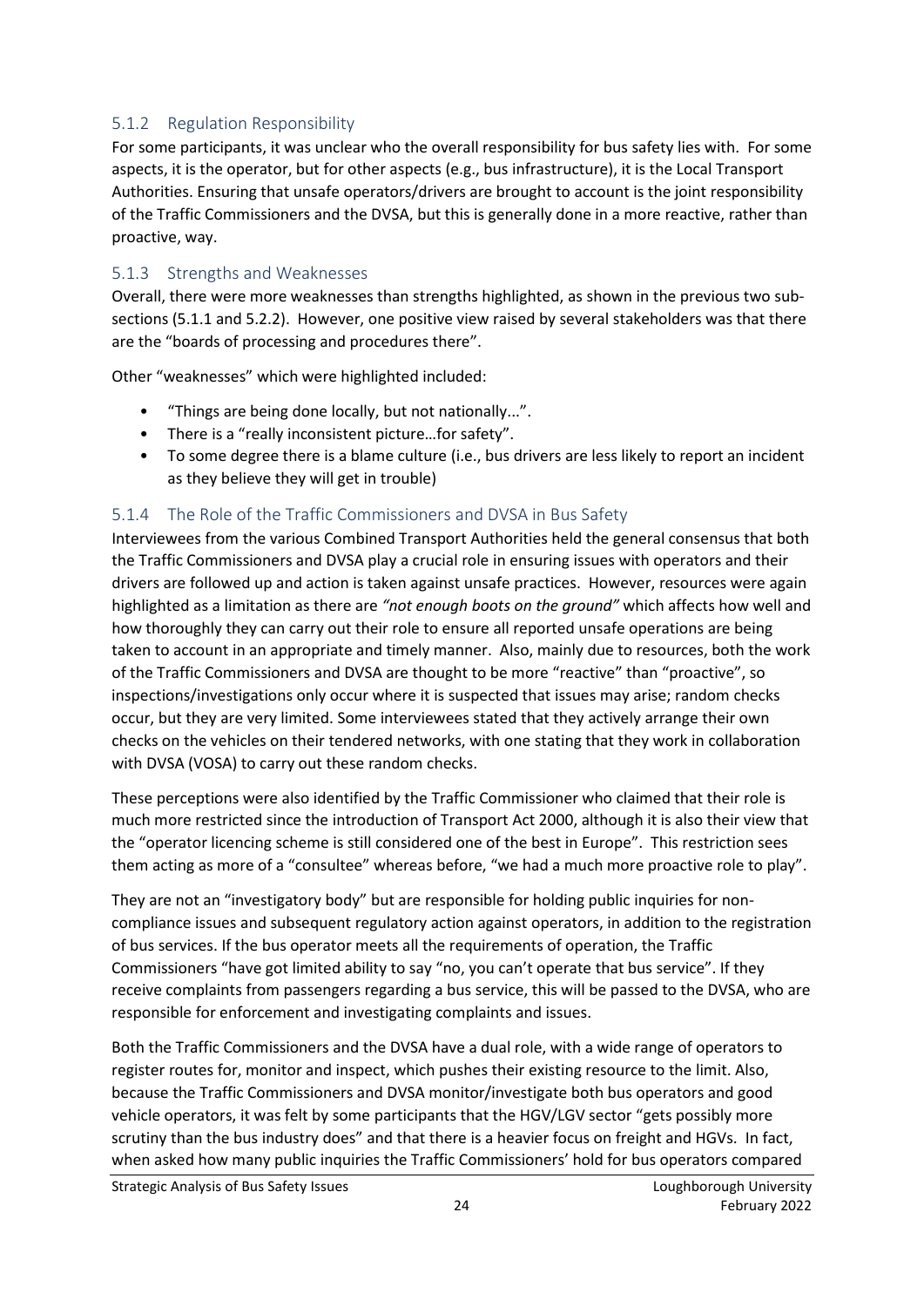with goods operators, approximately 2.5% of bus operators ended up at public inquiry each year, compared with 1.18% of goods operators (based on 2019/2020), so nearly double the amount. The Traffic Commissioners main work is focused on goods operators due to the much higher proportion of these on the roads compared to bus operators, but there tends to be more compliance issues seen with the bus operators.

There was also a consensus that more "joined up thinking" was needed between the DVSA and Traffic Commissioner. One example postulated was that of a bus driver who loses his/her car licence or is convicted of an offence that may affect his/her role as a driver; under the present system, there is no automatic mechanism which flags this up to the Traffic Commissioner. Instead, it is up to the bus operator or driver to know about this information, whereas maybe there should be a stronger link between the Courts and the Traffic Commissioner.

It was also felt by some participants that there are no existing official channels for Transport Authorities to report information relating to operator non-compliance to the Traffic Commissioners and vice versa. Sometimes it is "unofficial channels" that are used for reporting and one participant said that in their experience, there were variations between individual Traffic Commissioners in terms of whether they would expect the Transport Authorities to report issues in their area.

GDPR was mentioned as sometimes being a barrier to what information could be shared at a public inquiry, based on what the operator being investigated would voluntarily share.

Currently, most Authorities have no input when a bus operator wants to set up a commercial route in their area and are only consulted if approval is needed for "short notice registrations changes". Also, it was felt that, apart from ensuring the operator is adhering to the "minimum" standards of safety for the vehicles and drivers (e.g., operator and bus driver licences in place), that a bus service will have its registration accepted. For other safety-related aspects, such as the assessment of the roads on the route, there is no requirement to prove this, as it is a "given" that the bus route has already been assessed to ensure that buses can "safely manoeuvre around" the route.

Conversely, it was mentioned by the Traffic Commissioners that at least one Transport Authority is looking to take bus registration role off the Traffic Commissioners, and it was their view that if this became routine, a "patchwork quilt of regulation within the country" would occur.

DVSA was considered to have a very comprehensive set of standards for bus and bus driver safety compliance. However, it was felt that the standards only highlighted the "minimum standard" which draws the line between a bus or its driver being either safe or not safe (i.e., not road legal) so there is always "that element of risk". Conversely, those in charge of regulating bus safety should be pushing the safety standards beyond the minimum, by, for example, strongly advocating schemes such as the DVSA Earned Recognition Scheme and the Operator Compliance Risk Score (OCRS) system. Some participants stated that knowledge of these schemes/systems varied across operators.

Some participants felt there was a disparity in the quantity and type of failures by an operator which leads to a public enquiry. For example, one interviewee mentioned that multiple MOT failures for an operator will inevitably lead to a public enquiry, whereas failing to make numerous maintenance standards will not. And there was also some uncertainty as to how often DVSA should be routinely visiting operators "to manage their maintenance regimes". The participant from the Traffic Commissioners did agree that there are very few public inquires for bus reliability because DVSA are "given very limited funds to actually monitor bus services", but when it comes to safety "they will put equal resources into it – proportionately, into buses and HGVs".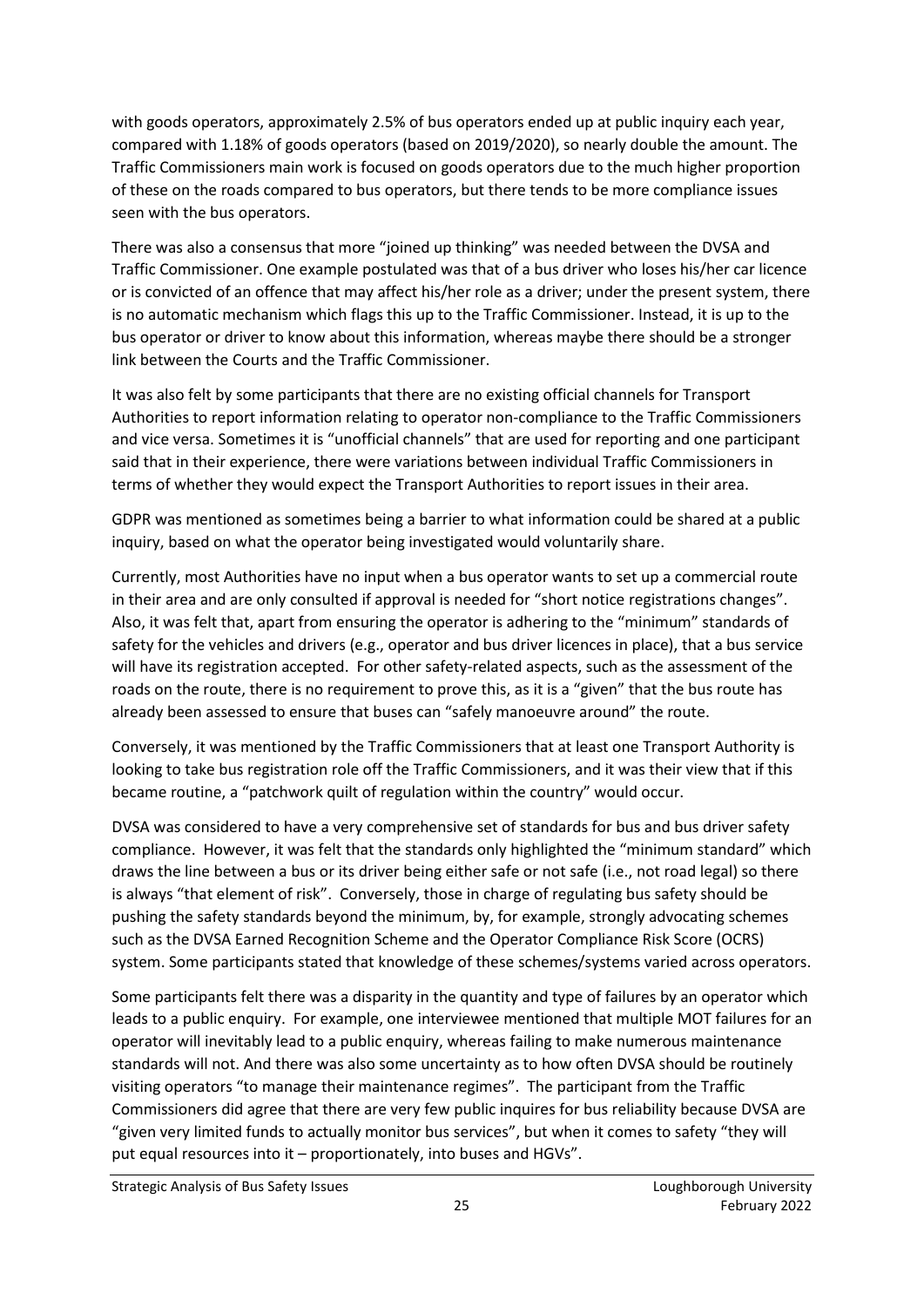## <span id="page-26-0"></span>5.2 The Role of the National Bus Strategy and Enhanced Partnerships in Improving Safe Bus Travel

Safety was deemed not to be an important inclusion in the National Bus Strategy as it is barely mentioned, vague, or "rather limited". And many stated that they could not see anything in the Strategy "that would affect safety". The participants were aware of many safety-related improvements that are being investigated (e.g., falls to/from buses, driver behaviour/performance/telematics), but none are featured in the Strategy.

A reason given for why safety is not featured much in the Strategy is because it is not "something that we (Transport Authorities) control or regulate" and "Transport Authorities' powers of remit in that respect can be somewhat limited". Also, costs and funding availability are given as other reasons. As the focus appears to be on improving route choices, ticketing systems and "passenger experience", there is little left for improving safety, which is left as an afterthought.

One participant went as far as saying that the "national bus strategy was a missed opportunity", and it could have been used as a "tool" by DfT to state that safety was going to be investigated through the new Enhanced Partnerships. However, it is also considered to be a missed opportunity to make the Partnerships share safety data between Authorities and operators. Furthermore, it could have been an opportunity for the DfT to say they going to "develop a national bus safety strategy".

Enhanced Partnerships were considered to be a "step in the right direction", as safety has the potential to be "embedded in the enhanced bus partnerships". This would mean that Partnerships could help to reduce the incidences of unsafe/inappropriate routes if they are working together more often with their operators. The development of Enhanced Partnerships and the provision of funding to do this may indirectly help to improve safety, particularly through the ability to invest in better vehicle technologies, potentially leading to improved safety and driver standards. Unfortunately, this is all at the desire of the Partnership needs rather than a legal obligation. The Strategy as it stands was considered to not be "strong enough" to ensure improvements in safety standards happen.

In terms of the likelihood of safety being included in Enhanced Partnerships, a lot will depend on the strength of the relationship with local operators. But as one participant stated, most operators and Local Transport Authorities want safe bus services, but "sometimes practical environments limit the choices available" to them. Also, it depends on what element of safety Local Transport Authorities decide to include in their partnership and whether the differing issues of the urban and rural environment are considered. Also, with Partnerships, it is more of a negotiation between Transport Authorities and the operators, and all of the operators would need to sign up to the same safety standards, which means they would be set the lowest level that all operators could meet (i.e., a "race to the bottom").

Some Transport Authorities are moving more towards franchising rather than Enhanced Partnerships in the long term, and it was their opinion that the franchising route would lead to agreements between Transport Authorities and operators where the Transport Authority can specify the setting of safety standards and the operators must apply to them. Therefore, Transport Authorities will have "ultimate control" and can demand the sharing of data as part of the franchise and could even set their operators "targets" for safety and reward good safety "performance" to "focus minds".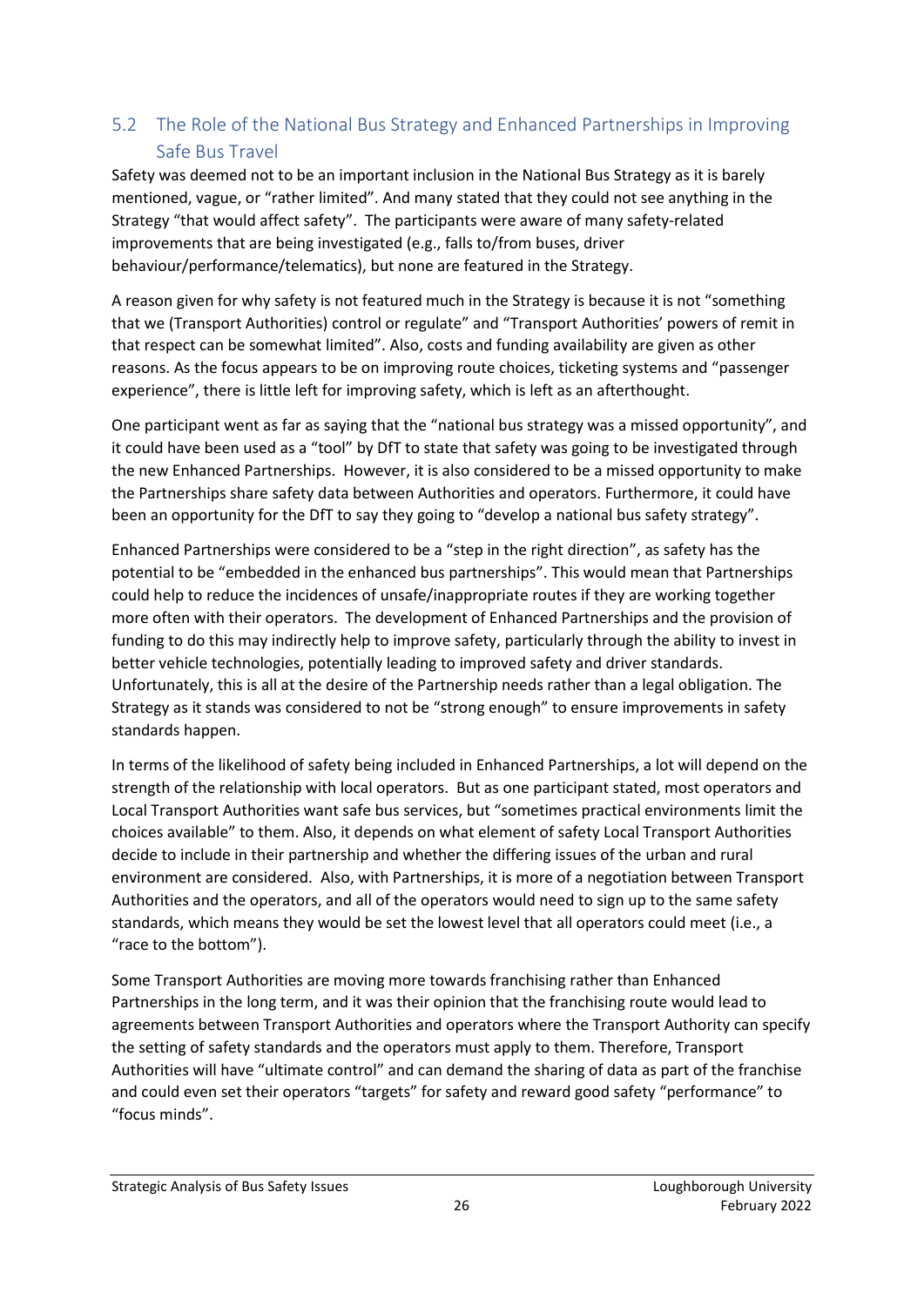#### <span id="page-27-0"></span>5.3 Bus Accident Data and Analysis

Overall, across the authorities, it appears that the only data that is regularly being collected is from operators running their subsidised/tendered bus routes and it was stated that "there is no requirement for (commercial) operators to notify us officially of anything". Operators will generally handle incidents internally (including accidents within buses) and hold regular internal meetings to discuss them. Some participants stated that "the better operators will let us know if something significant happens on the commercial network", particularly if they involve road-related issues or incidents that happen at a bus stop or interchange. Although sometimes only anecdotal information is known about incidents on commercial routes (e.g., through service update systems via their subsidised operators who are held up due to an incident; or news reports; or a passenger report). Transport Authorities will generally know more about collisions which occur at bus stops or bus stations/interchanges due to them often having more responsibility for these areas. Meetings may sometimes be held with commercial operators about incidents, but no paperwork regarding the incidents will be shared with "GDPR regulations" cited as the reason. With franchised/subsidised routes, more sharing of data can be stipulated, although from the comments given, it appears it can be more strongly stipulated in a franchise than with a tendered service.

The DVSA will receive reports about incidents on buses if they are serious enough. They stated this is the "regulation rule for PSV operators where if they have an incident on any service, they have to report it to us, and we have a new reporting system as well for that". There is a new electronic reporting system that operators must fill in which will "generate investigations from our side". These incidents are only reported if it involves the bus for example if there is a fire or damage to the vehicle itself, rather than passenger injuries caused by tripping whilst boarding the bus.

Regular follow-up/review of accidents do not seem to normally be undertaken by Transport Authorities unless it is "reoccurring highways issues." Some just do not have the team/resources to do this, and some do not see it as their role to do it, but others were looking to start undertaking more of this in the near future.

#### <span id="page-27-1"></span>5.4 Standards of Buses Operating and the Role of Local Transport Authorities

In terms of operators running commercial services in their area, Transport Authorities generally have very little control over the standards of buses operating in their area. If "it meets the DVSA maintenance standards and they're meeting their own inspection criteria" the commercial operators can "pretty much use whatever they like". However, this doesn't mean that all bus operators are running to the minimum safety standards, and that some do run enhanced safety regimes that have improved over the years. But standards can vary by company and the deregulated nature of the market makes it hard to ensure consistency for the customer.

For tendered/subsidised services, Transport Authorities have somewhat more control and will often have vehicle specifications as part of the tender/subsidised service contracts. For example, CCTV, roadside vehicle checks, auditing of drivers' hours records. Sometimes it is difficult to make certain specifications. For example, although some operators do have telematics, not all will, and it can be too costly for some of the smaller operators to have this as standard in their vehicles and therefore limit the "entry to market".

Although Transport Authorities have little say in the vehicle on the commercial routes in their area, safety levels are gradually being forced up via other means. In several areas, Clean Air Zones are being introduced, leading to Euro 6 emission specifications, which means many older vehicles will have to be taken out of service for not meeting these specifications and replaced with newer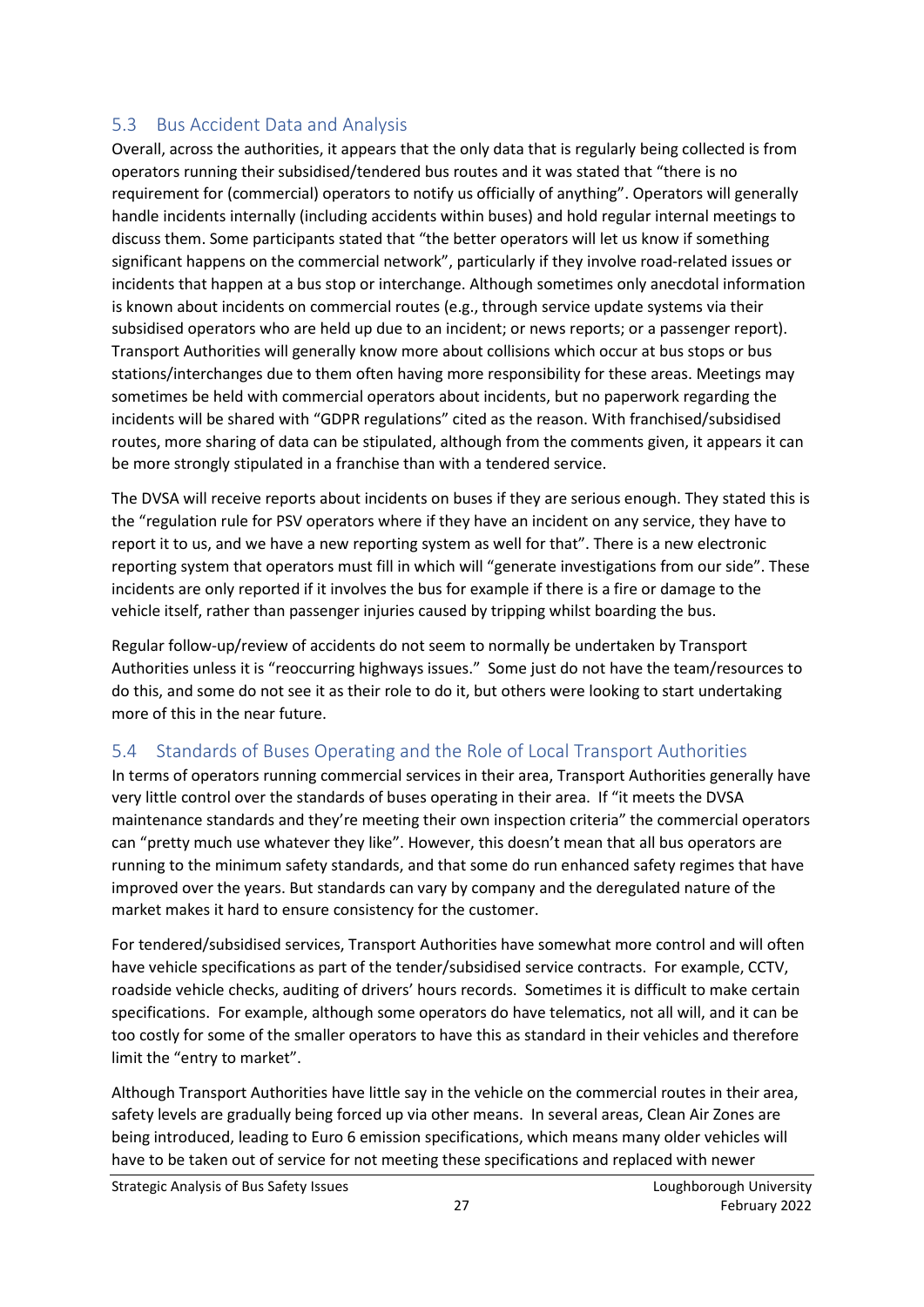vehicles which do meet the specifications and in turn are more likely to have safety systems installed as standard. This is also the case for electric vehicles, which there is a drive for more of these in some areas. As one participant stated, "the newer the vehicle, the better the technologies".

Many participants hoped that Enhanced Partnerships and in particular franchising "might change this and more could be stipulated".

As part of the Earned Recognition Scheme (ERS) for operators a license is issued, and operators must attend a seminar delivered by the DVSA on behalf of the traffic commissioner. The DVSA state that "a lot of what we talk about is required by regulation, but a lot of the things of what we talk about is that these are the things that you should be doing as an operator to improve your vehicle standards and safety". However, they find that many operators will report that they do not have to do the additional things, and this makes it a real challenge if bus safety standards are to be improved.

## <span id="page-28-0"></span>5.5 The Role of the Transport Authority and Bus Driver Training and Performance Monitoring in Local Areas

All participants were aware of the legal requirements for drivers but had very little, if any, control over training and performance monitoring for the commercial services in their area. The main area of greater control is for the tendered/subsidised networks, although sometimes this is done on an ad-hoc basis.

Most operators "do a lot of that in-house" (e.g., bus driver Certificate of Professional Competence – CPC) and it appears that there is no legal obligation for them to share this information with their Local Transport Authority. However, there is a greater opportunity for this information to be requested from tendered vehicles, although one participant did say that commercial operators who have a good working relationship with the Local Transport Authority are more likely to share their performance data, although an agreement may need to be signed to allow it.

The ways in which Transport Authorities have been able to influence the driver training needs and performance monitoring on the subsidised routes in their area include being able to suggest topics for the driver CPC training (e.g., defensive and safe driving) and support with training in general (using external funding). Where new low emission standards are being introduced, leading to newer vehicles with new technologies being introduced into a fleet on a subsidised route, including performance monitoring-based technology, there is an opportunity for the Local Transport Authority to request this data from the operators.

One participant noted that the big bus companies will look to train their drivers in the right way and stated, "we have regular contact meetings with them as well, just to see how they are doing in terms of performance and if there are notifiable incidents". And it is in the operator's best interest to have a good driver training scheme set in place for the CPC, because although it is not a requirement when issuing a licence; if an operator breaches the rules for CPC, it can be part of not having "good repute", which could lead to greater scrutiny from DVSA and even a public inquiry in the worst-case scenario.

On a side note, another participant also highlighted drivers' hours and second jobs as being a major safety issue to be looked at, which needs to be "highlighted and explored and managed". It was their opinion that is something that is not clearly regulated now, and only daily hours are stipulated, so it could be possible for a driver to driver 10 hours a day, as long as they have one day off in two weeks. And if a driver working these hours also has a second job, then fatigue is going to be a big risk. Some operators will go above and beyond the bare minimum standards of safety for their drivers, whereas

Strategic Analysis of Bus Safety Issues Loughborough University Loughborough University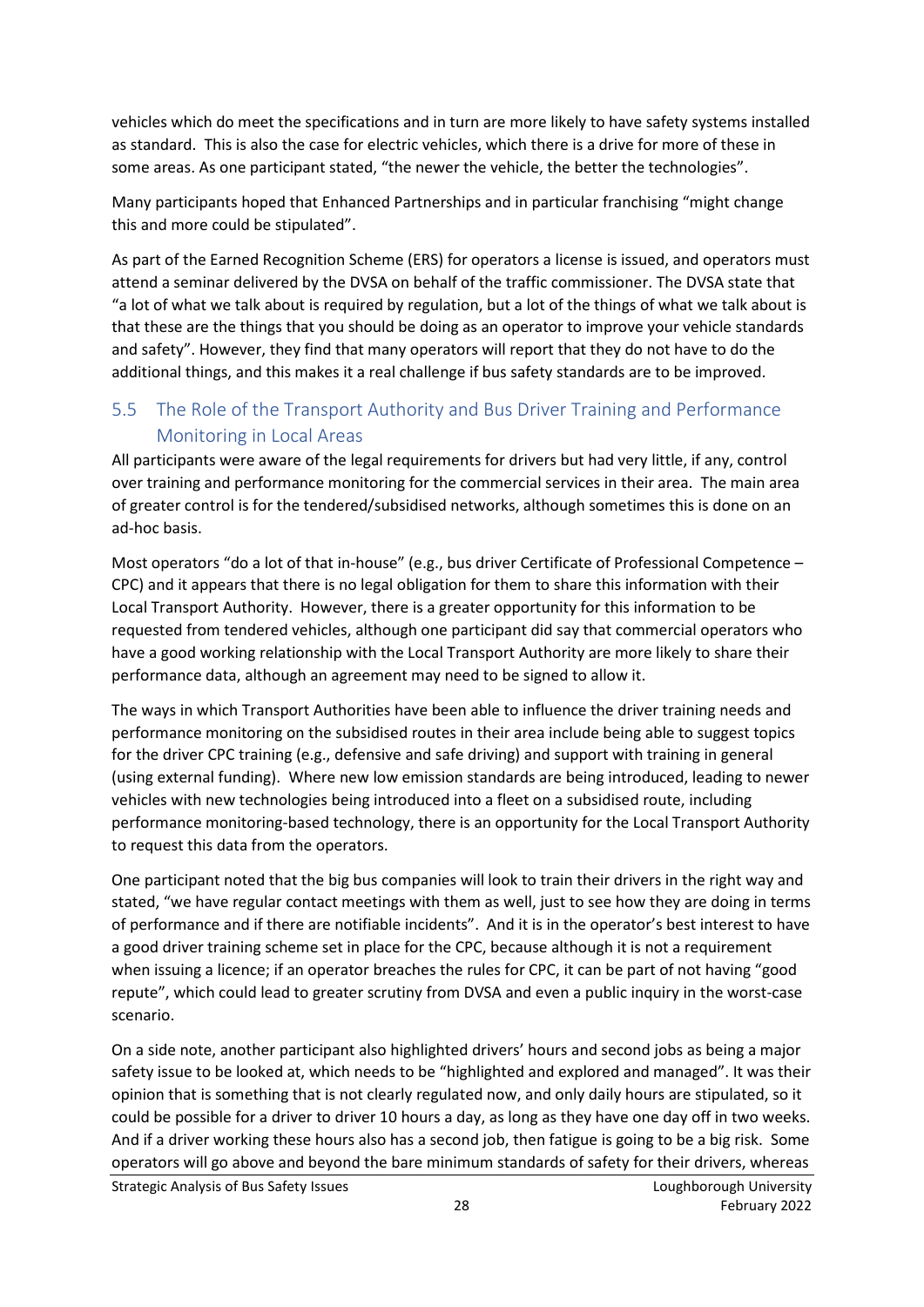others will only look to the bare minimum (i.e., minimum maintenance to keep safe and not get fined/prosecuted) and not take it to the next level (e.g., diagnostics installed; driver assistance systems such as Green Road; monitor slips, trips, falls incidents). The drivers' hours issue highlights how the minimum standards could still involve risks and all operators, not just the "best" ones, should be striving to reach a standard that is greater than the minimum. But without the legal requirements or incentives in place, some operators will not see any reason to push beyond what is seen as the minimum level of safety (i.e., the line between being safe and being unsafe and illegal).

## <span id="page-29-0"></span>5.6 The Role of the Transport Authority and Bus Infrastructure in Local Areas

As opposed to the vehicle and drivers, Transport Authorities do in general have more control over the standard of bus infrastructure in their area. In particular, the bus stations and bus interchanges, although not always the bus stop facilities, which can be the responsibility of the local district councils.

Those Transport Authorities who are responsible for all of their bus infrastructure said they aim to "keep the bus stop facilities to the high standards" and issues are normally dealt with quickly, and there appears to be a regular upgrading of facilities to maintain these high standards. They are often informed of issues through the operators when the buses pass or use the infrastructure facilities.

Several participants said that they receive far more information about incidents at their bus stations/interchanges than they do of incidents involving buses on the rest of the road network. One participant mentioned about having "bus station user agreements" in place, which involved rules about speeding, reversing, where drivers are allowed to walk, take breaks, use mobile phones and take rests.

Apart from at bus stations and interchanges, very little was mentioned about any regular inspection schedules occurring for bus stops or route risk assessments, and, whether operators undertake this themselves.

As for the rest of the road infrastructure in terms of bus travel, one participant said it is a "really inconsistent picture" for safety and road safety is not seen as a "priority at the moment".

## <span id="page-29-1"></span>5.7 Perceived Challenges to Ensuring Minimum Safety Levels in Bus Travel

In terms of the main challenges to minimum safety levels in bus travel, one of the main themes that was running across most of the comments was inconsistency, both in resources and minimum safety standards, in different areas of the country. Although the bus operators and drivers themselves are quite well regulated now, "it just doesn't feel joined up". Some participants mentioned they would like to do more to improve the safety of bus travel in their area, but they lack the resources to do it. This implies that lack of resources will drive down minimum safety standards, whereas the aim should be the opposite. Also, insufficient resources at the Traffic Commission and DVSA to enable them to undertake the "depth and breadth of the remit that they have".

Another barrier to ensuring minimum safety levels which was mentioned was the lack of joined up thinking between the main "actors" involved in bus safety (i.e., Transport Authorities, DVSA, Traffic Commission) and in turn their links with the courts. This in turns leads to difficulties in being able to identify where there are safety issues and being able to do something about it. This also requires local input which is not always available in the current system of regulating and monitoring safety, so this was also seen as a challenge.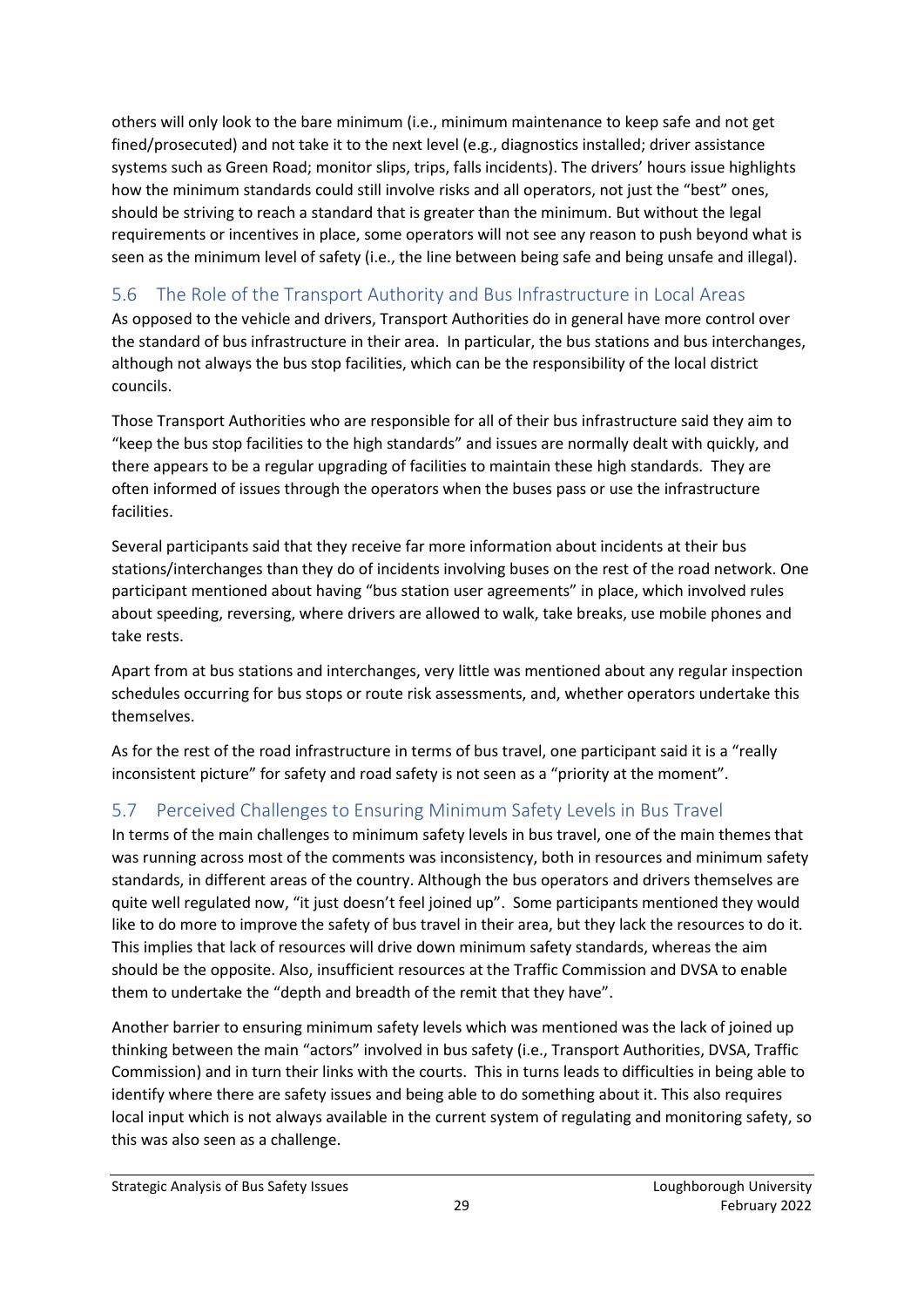There appears to be a practise of "reinventing the wheel" over the years, which slows down progress in areas such as safety, along with a "degree of lag across the industry" when it comes to implementing new standards (e.g., audio noise for electric vehicles). The system is there to be able to create a standardised approach to safe bus travel across the country, but it needs a strong role from a leading national organisation to ensure this happens and to ensure a nation-wide approach becomes the "norm" rather than numerous isolated approaches. It was felt that the Department for Transport (DfT) or another similarly "leading" organisation would need to play a stronger role in determining any new safety standards and rolling it out.

There was a perception that bus operators had a lack of knowledge of government schemes and systems (e.g., OCRS, DVSA Earned Recognition Scheme). If they were more widely known about, they could help influence and affect how well scrutinised operators are in terms of compliance (e.g., drivers' hours, vehicle maintenance) and help drive up safety levels.

The participants mentioned some hesitance by some operators about signing up to inspection routines as part of tenders/subsidised routes/franchises that were taken beyond the DVSA inspections. Another challenge that might hinder safety improvements was the unavailability of accessible incident data from commercial operators, and those who are part of a tender/franchise. Even when this data existed it was considered to be patchy because operators do not ensure every incident is recorded.

## <span id="page-30-0"></span>5.8 Target Setting for Reducing Accidents Across the Rest of England

Most participants agreed that in theory, setting targets for reducing accidents would be a positive move. In fact, many bus operators will already set their own targets "because it is a cost that they will seek to remove from their business". However, in practice, it would not be as simple to set targets in the same way as London/TfL, as they have more powers to set standards and targets. Also, the roads the buses operate on across London are mainly in urban built-up environments, whereas there is a much greater variation in the type of road environments bus services operate on across the rest of England, ranging from the urban city-centre to remote rural locations. Therefore, it may need a number of different targets for type of "setting" across the country (e.g., rural/urban, high/low speed roads). However, one participant did state that they believed there should be "consistency" when setting targets and "everyone should be working towards the same targets across the country".

Another participant stated that it also depends on how the targets are formulated, what they are based on, and it would need to be delivered through a "more central regulated system" and have legislation supporting it through a regulating body. And if targets were to be introduced, there would need to be an "endgame" to them and a "remedy" if targets aren't met, and it must be made clear who reports this "remedy". In London, it helps that they have that "overarching body responsible for all things wrong", and who can put their requirements on top of any requirements for the operator's licence (although they are still regulated and monitored by the Traffic Commissioners and DVSA), which does not exist in the rest of England.

One participant stated that the targets would need to come from central government (i.e., DfT), but that input from various areas of the bus industry and safety bodies would be needed to set these targets and make them meaningful. They also thought that the targets could be part of the National Bus Strategy, but it would need a "significant support process" to be successful. Enhanced Partnerships and franchising were also mentioned as ways of including "regulated" targets and that there could be some sort of "mechanism" to provide incentives for operators to contribute to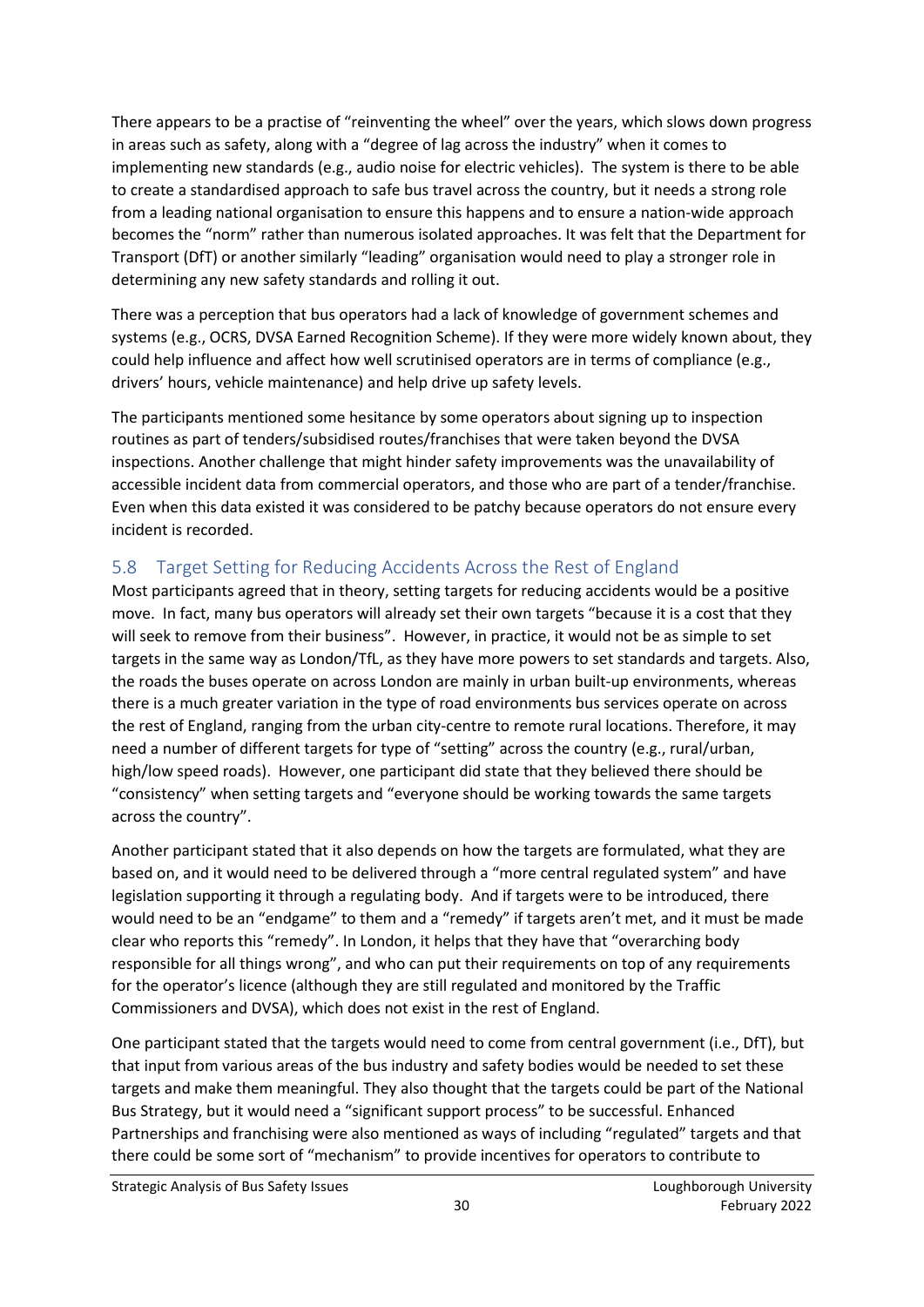achieving these targets (e.g., financial) and reward "good performance". However, all operators would need to agree to the same targets, which again would require the targets to come from the "top" rather than set locally, which would then also mean that commercial operators who are not in a franchise and therefore less "controlled" by their Local Transport Authority would also have the same targets.

## <span id="page-31-0"></span>5.9 Feasibility of Having Nation-wide Standards for Safe Bus Travel

In general, the response was positive to have nation-wide standards for safe bus travel, particularly if the aim is to save lives. One participant commented that "we're going there already with the prospect of franchising and certainly Enhanced Partnerships". But that they would like it to go further and for the eventual aim to be that they can tell their operators in the future "if you're operating this route… the vehicle has to be this (e.g., flooring, safety systems, stanchions) and then we monitor it then". One main benefit of national standards is that there wouldn't be a "discrepancy across regions" and consistency would "aid operators". However, there might not be parity between urban and rural routes as these routes tend to have low numbers of footfall at certain times where smaller buses may be required which might fall outside of the standards.

There were several issues raised about the implementation of national bus safety standards including:

- How do we ensure they are implemented?
- We need to make sure it is clear what is being delivered, how it is going to be measured and what happens if the standards are not followed?
- The "difficultly is getting agreement at where on the scale..., where do we go on that scale?"
- How are variations going to be addressed in common standards (e.g., the design of specific interchanges, the number of standing passengers allowed)? Over-prescription needs to be avoided so that "potential good points" are not designed out.
- "It's going to cost money", when currently some bus operators are already not investing in their vehicles (e.g., some operators still struggling with the PSV accessibility regulations after 20 years). It needs the "investment support it".
- It will need funding from central government and clear specifications from them about what safety equipment is required and what training/monitoring/reporting is needed, for it to be achievable.

Like setting targets, one participant commented that the introduction of new standards for bus safety should have been linked to the National Bus Strategy. And although there is mention in the Strategy of introducing zero emission buses to the fleet, which will in turn increase the number of new vehicles in the fleet, which are likely to the fitted with the latest safety technology, the Strategy could have gone further by specifying safety much more directly. Therefore, there was an opportunity to set safety targets and introduce new safety standards for buses and bus travel, but the opportunity was missed.

Additionally, there are schemes run by the DVSA that operators can sign up to and share data with about bus maintenance and driver hours that could be enforced with all bus operators. This is Owner Recognition scheme whereby the operators that become part of that will become the exemplar operators. This means data is shared with the DVSA and could potentially be a safety measure in the future where "people contracting PSVs will look for whether you are an OR operator? In knowing that, you know that this operator is meeting a higher standard from our point of view".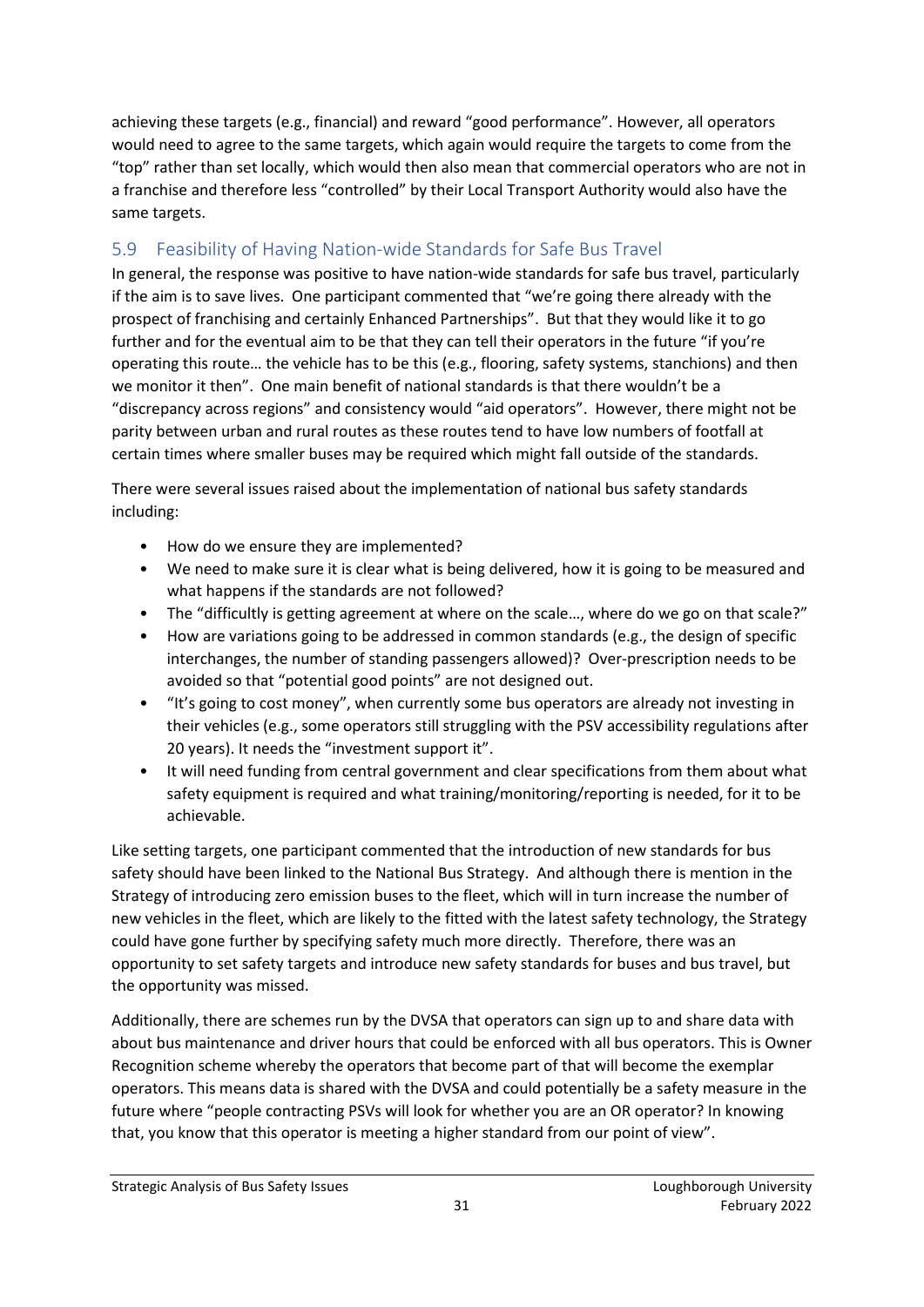One final point which was made was that it is important that any national standards must be able to "evolve and change over time", so regular reviewing would be needed, and updates made as "technology and best practices evolved and changed".

## <span id="page-32-0"></span>5.10 Responsibility for Setting and Enforcing National Standards for Bus Safety

The main organisations/bodies which were mentioned as being the one(s) to have ultimate responsibility were:

- Department for Transport (DfT)/Government,
- DVSA,
- Traffic Commissioner,
- Operators,
- Mayors,
- The co-ordinating body (i.e., Combined Authority).

It was apparent that the Government (DfT) were perceived to be the main body who should set safety standards. One participant commented that they would like to see something from the government that says, "whether you're an operator, whether you're a Local Transport Authority, a co-ordinator, we would expect this from you". It was suggested that the role of the Traffic Commissioners and DVSA should be supporting each other to set and or enforce the safety standards. However, for either body, their role would need to be expanded for this to be feasible, and maybe have a separately funded section in each which focusses only on buses and ensuring safety standards are adhered to.

The participant from the Traffic Commissioners suggested that they would be "ideally placed" to look at the "vehicle and driver" as they are "specialised regulators", but it would need "resource" and they suggested that the routes are "best placed locally". However, they said it would need to be a "DfT initiative" because the Traffic Commissioners are "apolitical". The DVSA stated that any change in regulation that came into their remit "we would have to look at but that is also a new piece of work for us". This change would also require working with the DfT in terms of resources as "we only have so many examiners" that would be doing this new work.

There is an obvious need to not "reinvent the wheel" and set up another new body overseeing this but work with what is in existence. The key area appears to a need for a more "joined up approach" between the operators, DVSA and Traffic Commissioners and then this would make the implementation of any new standards much more successful.

Although the responsibility for setting the standards should be national, many participants suggested that their local co-ordinating body (i.e., Transport Authority) should play a role in monitoring local bus safety standards and should be given the powers to be able to enforce them. This monitoring could be embedded in the Enhanced Partnership Schemes or through franchise agreements however without a national safety standard there is no compulsion to make this happen.

## <span id="page-32-1"></span>5.11 Feasibility of a National Safety Body for Bus Travel or a National Branch for Investigating Bus Accidents

In general, the response was positive for introducing a National Safety Body for bus travel and a National Branch for investigating accidents, as it would help to provide a "national picture" of bus safety and there would be an opportunity for data sharing at a national level, not just on bus safety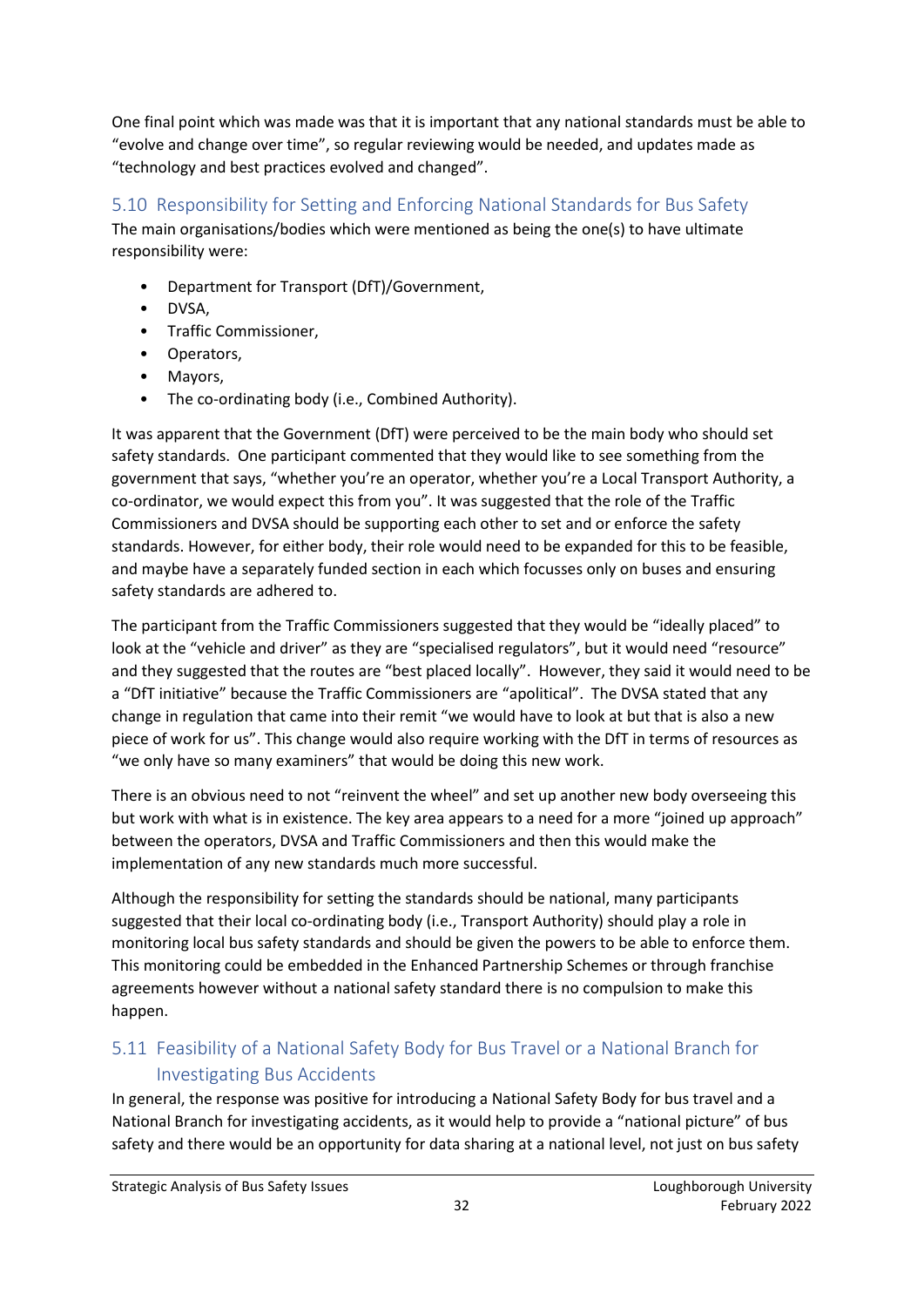and driver safety, but also on highways issues related to bus routes. There is a "role for somebody to actually be able to bring the data together" to help "learn the lessons" and learn from "best practice", but it may take a group to "come together to develop it" to bring in the appropriate "partners" to oversee it. As one participant stated, "rail have, so why should bus not have?" However, it would need to be "an overriding body that's wholly independent" but it could also expand on DVSA and the Traffic Commissioners' current role within the industry.

The Traffic Commissioners themselves thought that a National Safety Body would be "possible" and "beneficial", but the challenge would be "where do the powers start and end compared to say the regulator's powers start and end?" They thought that there were various bus bodies already and would this be "just another bus body?" It was suggested that buses could be put "into Network Rail as an organisation". The DVSA were also supportive of a National Bus Safety Body but "having it put in place and having the right people at the table… that's the difficulty". They mentioned the existing partnerships that already exist, but they need to be more effective "to work together to achieve that common goal".

When discussing the feasibility of a National Branch for investigating bus accidents, it was pointed out that by law, if there is an incident on a bus, the operator has to "report it to the Secretary of State", via a DVSA form. The incident is quoted as being a "failure or damage of a nature calculated to affect the safety of occupants of the public service vehicle or of persons using the road" (Senior Traffic Commissioner's statutory guidance and statutory directions). These as previously mentioned tend to apply where the bus is faulty and not to the smaller incidents that happen. This was identified by the Traffic Commissioners as being missing as to how to use incident data to identify trends and potential improvements based on these trends.

The Traffic Commissioners also said that even though only 10% of the operators they register are bus operators (compared to 90% goods operators), the issues they normally deal with in buses are normally "far more contentious than HGVs", mainly because their "loads are people rather than goods", so it is more "emotive". This probably means that it is more like "20,30% of their time taken up on buses". This highlights the need for a separate Bus Safety Body which can focus more on the more complicated issues in bus travel, which the Traffic Commissioners may struggle to have the time to deal with.

A few participants mentioned that to some degree the "framework and bones of that" is already there, mainly for the very major incidents and there would "have to be a threshold above which they became involved, and there already is in that sense". The DVSA have the ability to compile the main incidents that happen on a new electronic recording system, but they recognise this data would only be a small proportion of incidents collated from the reporting forms. Overall, it was generally thought that not every single incident could be investigated independently in the same way as it is in other transport modes, because there would be just too many to investigate due to the numbers of buses on the nations' roads. However, it could be possible to collate information from other sources for the less serious incidents (i.e., operators) and obtain supplemental information for the more serious (e.g., police, HSE), and independent investigations would then be carried out on just the most serious or high-profile cases.

Some issues which were highlighted in the interviews included:

• It can't be "reactive" (i.e., not just look at incidents which have occurred, but also identify risks for potential future incidents).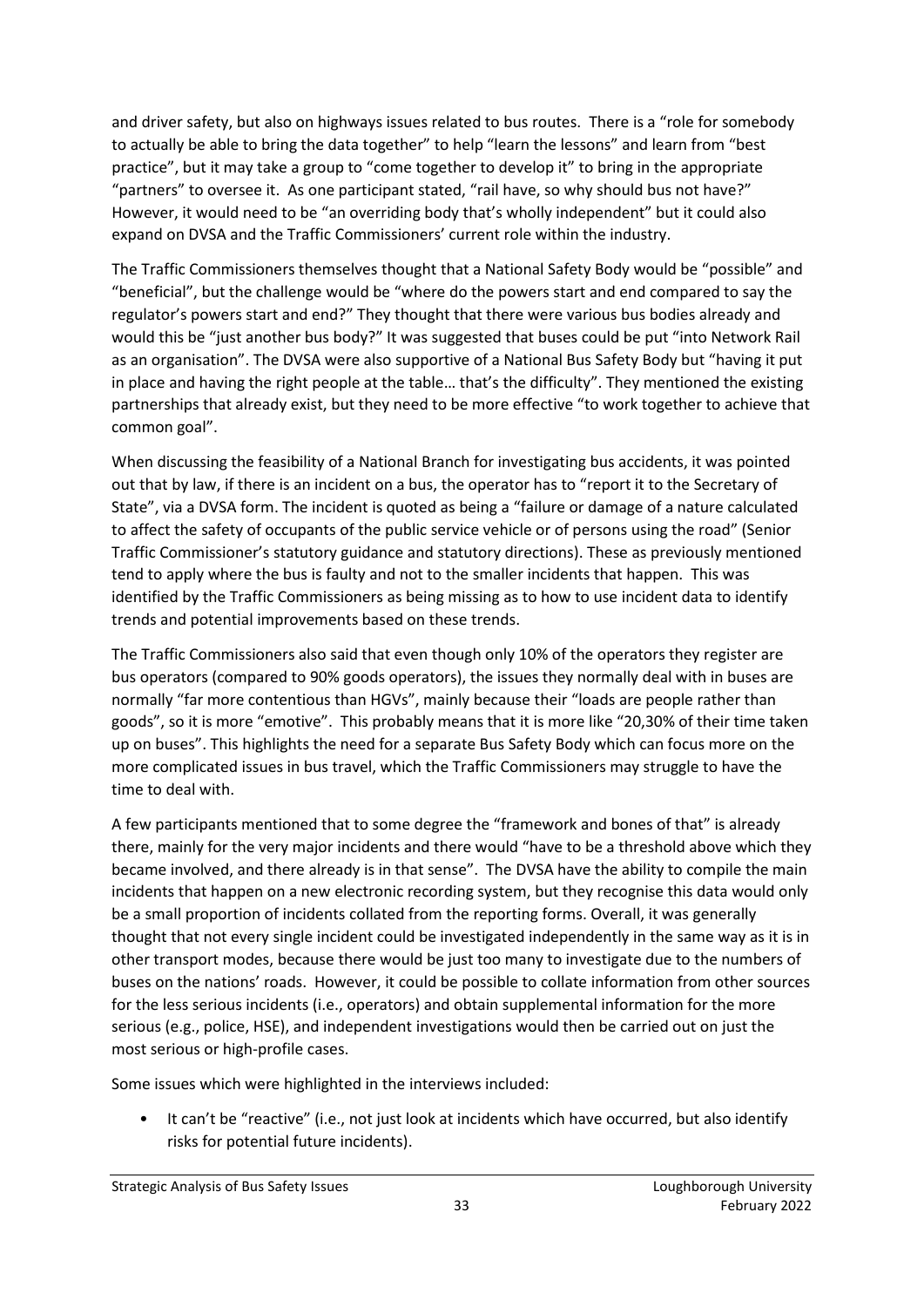- The bus fleet in England outside London is too large to investigate all incidents, so a level would need to be set.
- There could be political barriers to introducing this (national and local).
- There will be a cost to the industry (i.e., moving away from "lowest price wins" to better level of quality).
- The national picture might be different to the local ones (i.e., variations in local costs to bring up to a specific standard).
- Some "mechanisms" may be required to "compel, encourage the operators to be a part of it" and they would need to see the benefits/incentives for them to get involved (e.g., financial, reduced monitoring by DVSA) and share data to a national body, or they will not support it
- "Who's going to pay for it?" There needs to be an investment and it needs to be "nationally funded".

## <span id="page-34-0"></span>5.12 Transport Authorities' Links with their Local Operators

In addition to the specific questions asked, some observations were also made about the Transport Authorities links with their local bus operators from the responses given to many of the questions. In general, most of the interviewees said they had a good working relationship and good communications with their local bus operators, both on their tendered routes and the commercial routes. However, some did note that they knew of other Authorities who do not have as good a relationship with their local operators. There was also an apparent lack of communication in some areas as information about incidents / issues that have been overcome by commercial operators have not been communicated to the Local Transport Authorities to inform their tendered operators, so they are aware of issues before an incident occurs.

The Transport Authorities stated they were able to include safety-related aspects in their conditions of contract with their tendered (subsidised) operators. For example:

- The operators need to notify the Transport Authority of any "significant action" taken by the DVSA or Traffic Commissioners.
- The Transport Authority can request the operators' maintenance records, so they know if they are a "good" operator.
- Some Transport Authorities are able to specify "Euro 5" engines, therefore ensuring the vehicles on their tendered routes are newer and therefore more likely to have the latest safety systems installed.
- They can request maximum vehicle sizes to ensure the buses are suitable for the roads on the route.
- One participant said their operators were happy to provide information about safety issues, although this is not always the case.
- Transport Authorities can request regular meetings with their operators to discuss performance and any "notifiable incidents".

## <span id="page-34-1"></span>5.13 To Summarise

The interviews with the stakeholders provided a very informative outlook on the current situation regarding the regulation of safe bus travel in England outside of London. It was the general consensus that there are currently no stringent safety requirements similar to other forms of transport and very little consistency in what is regulated and how. Inconsistencies exist between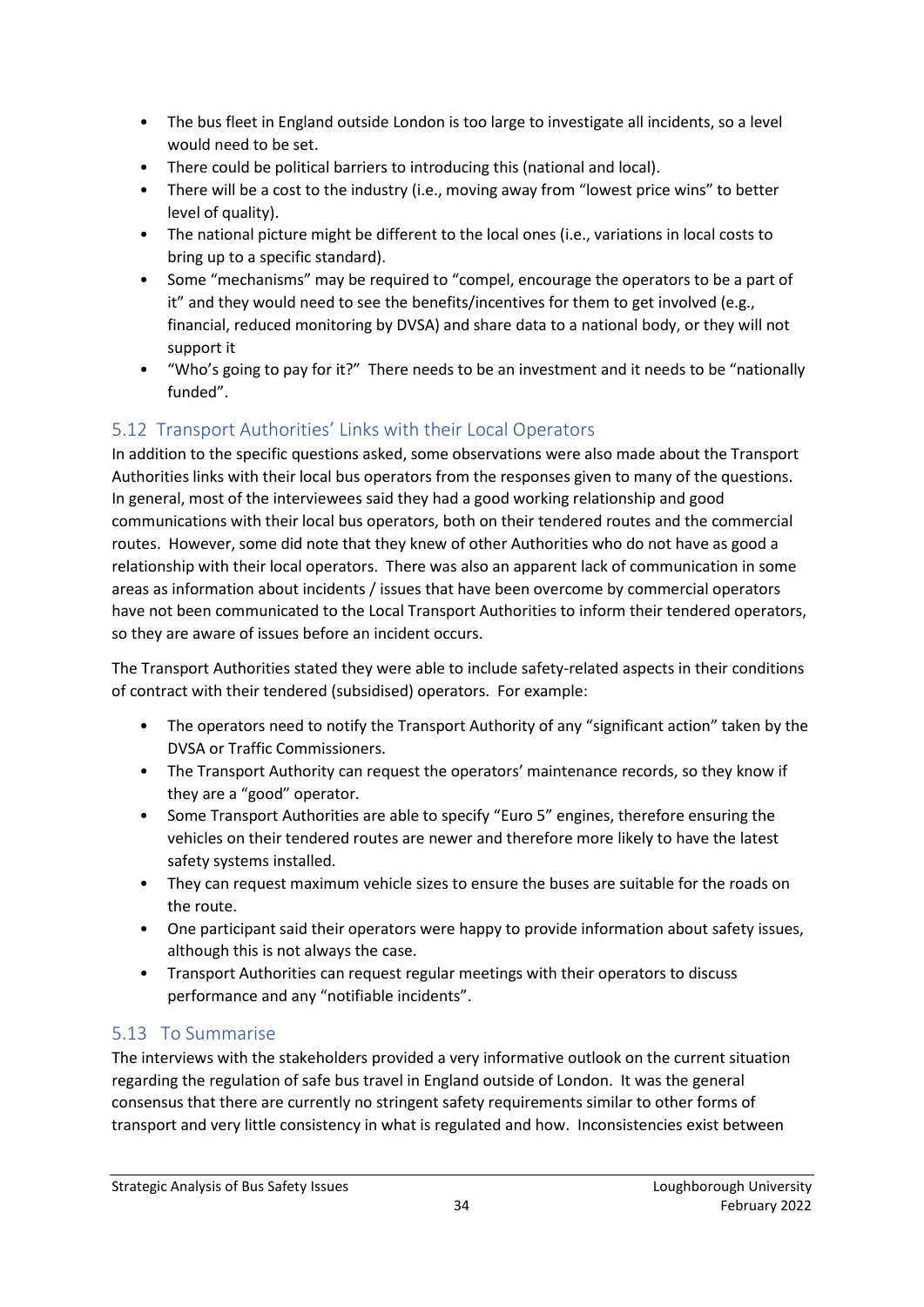operators in how they approach safety, particularly between the smaller and larger operators and this could also apply to Transport Authorities in the areas of safety they have control over.

Lack of resources was highlighted as one of the major obstructions to having a consistent safety regulatory set-up across the country, which leads to a reactive, rather than a proactive set-up in terms of dealing with safety issues, including at the major actors in bus travel (e.g., Traffic Commissioners, DVSA).

Transport Authorities have very little control over the standards of buses in their area, or the training and monitoring of bus drivers on routes in their local area, and there is no requirement for bus operators to notify Transport Authorities of any accidents or incidents occurring in their area. This type of information is generally kept in-house by the bus operators.

One area which Local Transport Authorities do have more control over, however, is bus infrastructure, particularly bus stations and interchanges.

Overall, the response was positive to having nation-wide standards and safety targets for safe bus travel and to an extent, it was thought that Enhanced Partnerships and franchising are a step in the right direction towards this. The response was also very positive for introducing a National Safety Body for bus travel and a National Branch for investigating bus accidents.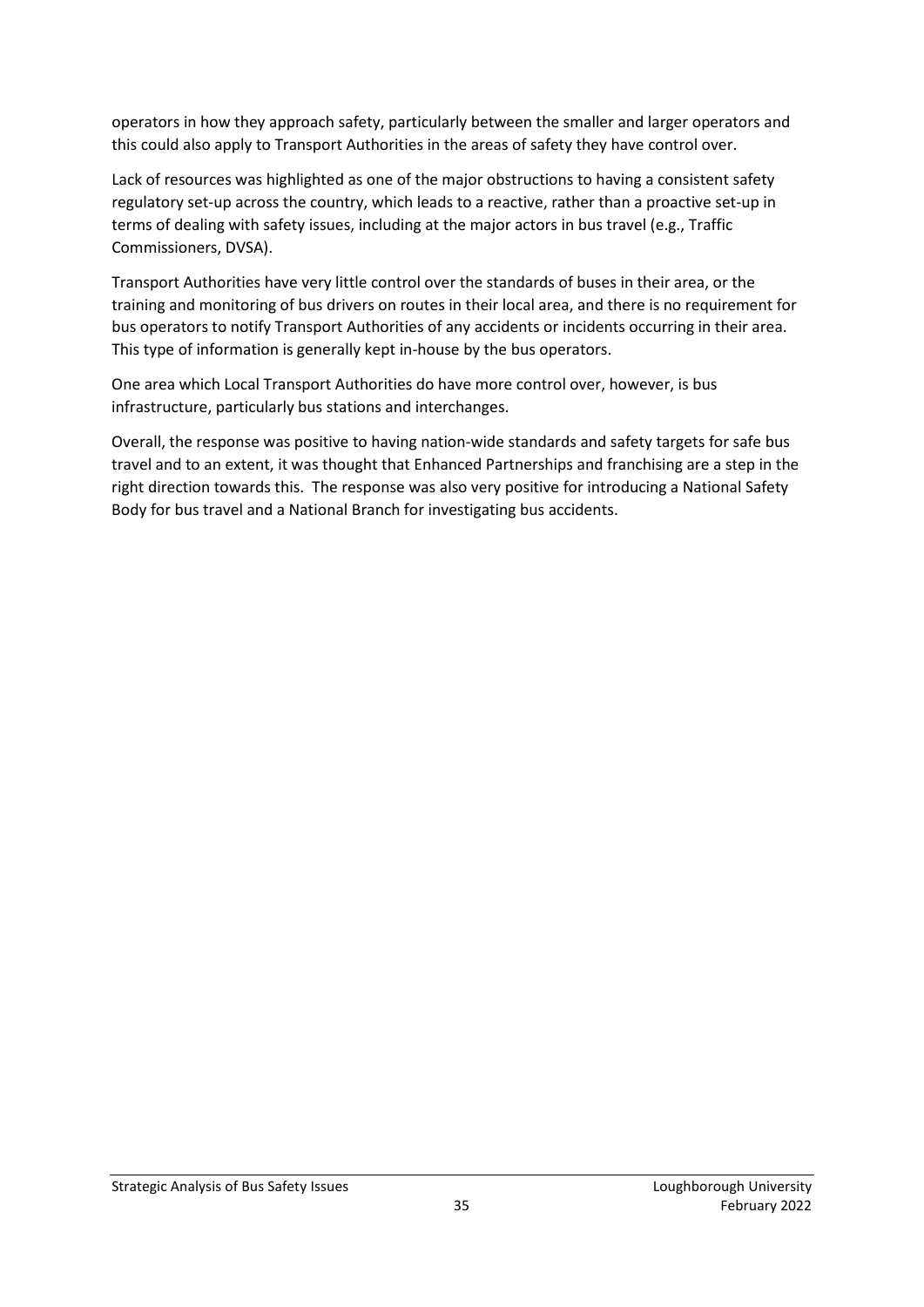# <span id="page-36-0"></span>6 Main Challenges in the Regulation of Bus Safety in England Outside of London

From undertaking this extensive review of the regulation of bus safety and safe bus travel in England outside of London, the following were identified as the main challenges to having a well-regulated system:

- Overall, funding and resources appears to be one of the main challenges. Up until recently, bus travel does not appear to have been a priority compared with other forms of travel and transport (i.e., rail, road, air), and the lack of resources has led to safety measures being more reactive rather than proactive.
- There is a distinct problem in the division of roles and the language used in the approach to bus safety with many terms overlapping but with different meanings. Therefore, to direct the future of bus safety there is a need for greater precision in delineating the language of and between 'leadership' on bus safety, 'regulation and enforcement' of bus safety,' responsibility for provision' of safe bus services and 'responsibility for the operation' of a safe bus service.
- Since bus deregulation in the 1980's, Local Transport Authorities do not have control over the bus operators providing bus services in their area nor are they able to access incident data from operators to be able to monitor collisions and near misses or driver safety performances in their area (often blocked by "confidentiality agreements" put in place by the bus operators).
- There are a number of new strategies and updates to Bus Acts in recent years, but all are focussed on improving the quality and quantity of bus services, but very little focus has been given to safety in any shape or form, whether it be through vehicle safety (design/maintenance), driver training and performance, bus infrastructure (e.g., bus stops/shelters/stations) or incident reporting/accident investigation systems.
- From reading through the literature and searching through the Transport Select Committee sessions (inquiry & non-inquiry), there appears to be some concern of the role of the Traffic Commissioners on being able to monitor the safety of bus operators once registrations have been approved, and to some degree, prior to registration. This is mainly a resource issue, and to some level a result of the high numbers of HGVs registrations that the Traffic Commissioners are responsible for alongside those from the bus industry, which when issues arise tend to be more complicated than those related to HGVs. The Traffic Commissioners' role seems to have become more of a reactive role rather than proactive in bus safety.
- Also, there has been some question marks of how effective communications between DVSA and the Traffic Commissioners are, and indeed with the Transport Authorities, especially when bus operators in their areas are found to have unsafe working practices and are called to public inquiry.
- The Bus Services Act 2017 and more recently the UK Government's Bus Strategy "Bus Back Better" to some level try to give back some control to Local Transport Authorities about the bus services in their area, by ensuring "Enhanced Partnerships" are formed between Local Transport Authorities and bus operators so that they can work together to improve the standards of bus services in the area. However, it does not specify anywhere within this Strategy anything about sharing incident data or driver performance data. As before, it appears that it is up to the Transport Authorities to try and persuade their bus operators to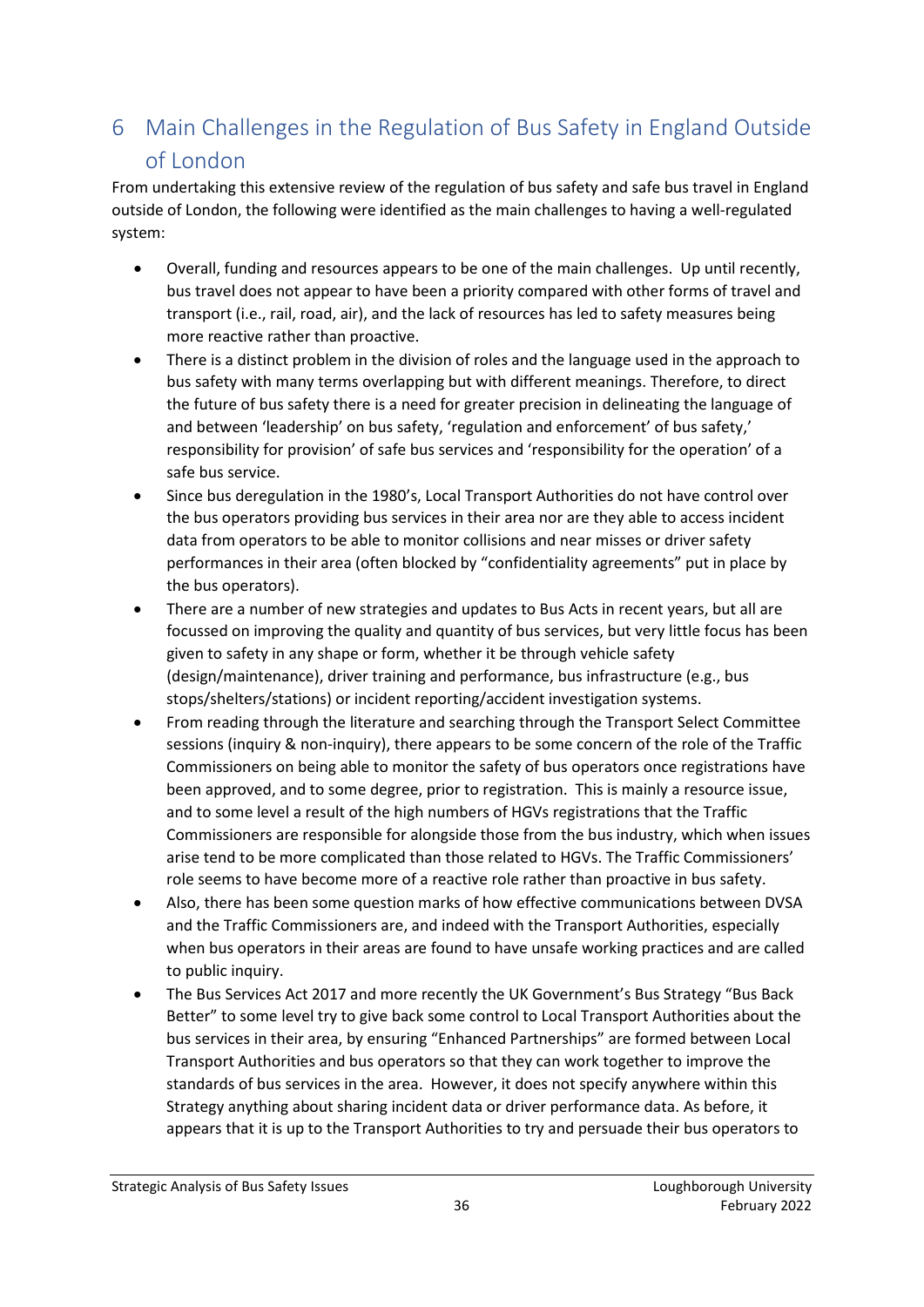come to an agreement to share this data with them, or indeed to come to an agreement about the level of safety on the buses the operators use for their services.

- Unlike Rail, Air and Marine, there is no independent body which investigates accidents involving buses.
- There is some good practice in London and Northern Ireland and indeed in the rail industry for accident investigation which could be used as a starting point to set up a national independent accident investigation body for bus crashes. However, it needs an overall body (i.e., DfT) to introduce this and enforce it and make it clear which organisations are responsible for which areas of bus safety and which type of bus incidents should be investigated by the national body.
- Good practice in terms of regulating and monitoring bus safety is also occurring at a local level, with many larger operators and some regional Transport Authorities with franchises having in-depth procedures in place for ensuring safe buses, safe drivers and safe routes. However, safe bus travel is an inconsistent picture across England as a whole, with safety often being an optional extra limited to those who have the funds and resources for it.
- Regulatory documents for bus safety can also be very confusing with concerns regarding the potential for manipulation and misinterpretation. There are also countless numbers of guidance documents available published by various bodies (e.g., DfT, DVSA, Transport Authorities, Trade Unions), which has the potential to lead to confusion as to which documents operators and others in the bus industry should be following.
- In general, safety itself appears not to be looked on as a priority by DfT who have the power to legislate and provide funding for safety. It is currently about increasing the number of customers, particularly encouraging people back on the buses who stopped using them during the Covid pandemic, and it is about increasing the frequency and variation of routes across the country, along with easier ticketing systems to make the passenger experience a lot "easier". Safety of the driver, passengers and surrounding road users appears to come further down on the list than these issues, which is particularly highlighted in the Government's Bus Safety Strategy document "Bus Back Better", in which safety is barely mentioned.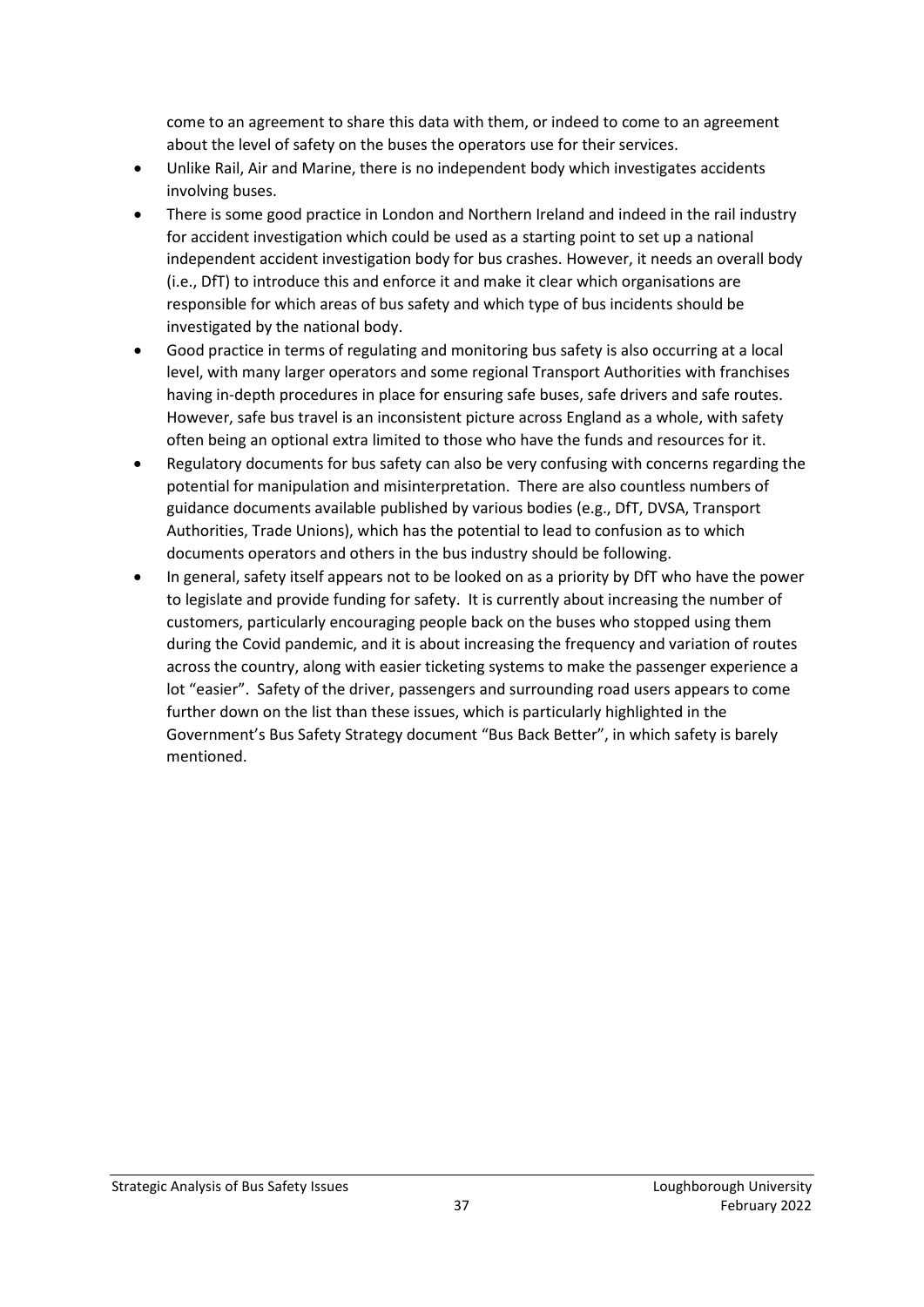# <span id="page-38-0"></span>7 Conclusions

It is evident from the desk top review and interviews with various stakeholders that driving up bus safety levels beyond the current minimum legal requirements is not seen as a high priority at national level (outside of the London area). There are minimum safety requirements in place that enable bus operators to provide a bus route for the Transport Authority. This requirement ensures the bus is roadworthy and the driver has a license to drive the vehicle. However, there is no additional requirement for bus operators to improve the safety on board their buses for passengers or for their drivers. Only more serious accidents or incidents involving bus failures are reported to the Traffic Commissioner via the DVSA incident form. Where reports of poor maintenance or persistent offences by bus operators occur, they will attend inquiries lead by the Transport Commissioners. There are minimum standards and a level of reporting that takes place but the opportunity to work towards a common safety target is missing. This impacts the bus operators as there are no requirements to improve the safety beyond the minimum requirements unless these are imposed by national standards or at Local Transport Authority level. Unfortunately, the recent National Bus Strategy was considered a missed opportunity to drive up bus safety standards for operators and Transport Authorities alike.

Very little detail about safety was presented in the National Bus Strategy, which means that the Local Transport Authorities (LTA) have the responsibility to embed safety in contracts with bus operators as part of the Enhanced Partnership schemes or in franchise agreements. This approach continues the imbalance across England about bus safety as each LTA can set their own agreements and continue proliferating the "patchwork" approach to bus safety. It is recognised that resources are required to deliver bus safety across England and to enforce any regulations or agreed standards. Again, unless there is a desire to deliver nationally set targets the resources will not necessarily be diverted to bus safety. Certain safety improvements will occur by default if LTAs are following a green agenda as newer buses will need to be on commercially operated routes to adhere to low emission targets. However, the discrepancy in safety will perpetuate itself as old bus stock is likely to be moved to rural routes to deliver low emissions from the newer buses in the cities.

It is apparent that bus safety is an important issue for those interviewed but any additional bus safety agendas have to be led by the local teams and will be reliant on resources and other agencies to regulate. Thus, without a national directive or a joining up of relevant agencies to work together to drive up and develop national bus safety standards, the likelihood of success will be limited and remain "patchy". One of the main challenges for bus safety regulation is the need to join together a number of organisations and actors in a harmonious structure, which currently does not exist.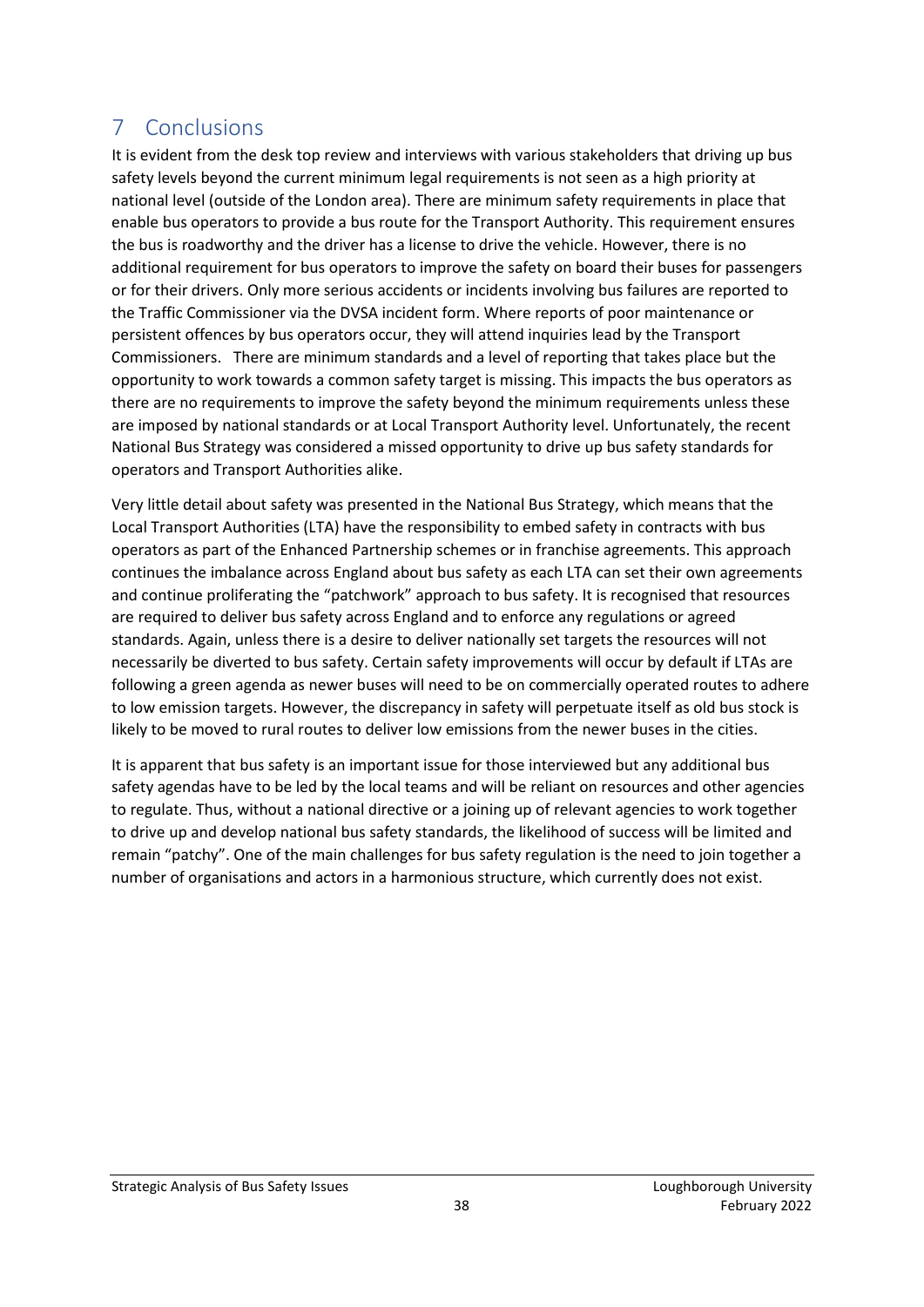# <span id="page-39-0"></span>8 Best Practice Recommendations – How the Regulatory Framework for Bus Safety Could be Improved

The main recommendations from this report to help improve bus safety suggests that any improvements must be instigated through regulation of improved minimum safety standards ensuring all parties have a common goal. However, as an initial step, an agreement must be made as to what the minimum bus safety standards should be for England outside of London.

- As a starting point, the TfL bus safety strategy should be reviewed and from this, key minimum requirements should be agreed on that would derive a national bus safety strategy for the rest of England. This strategy should include clear targets for improving safety and reducing casualties involving buses, plus setting clear roles and responsibilities for bus safety in England outside of London.
- The regulations should be developed to allow Transport Authorities to have a greater and clearer role in safe bus travel and the commissioning of new bus routes/operators in their area, using best practice from both London (TfL) and Northern Ireland (Translink) to develop standard protocols for safety (e.g., route risk assessments, accident data collection, performance monitoring) in their area. The guidance for developing this should be standardised across the whole of England.
- There should be one main body in charge of safe bus travel within England (i.e., separate from HGVs). In theory, having a single body that determines regulations and policy with respect to bus safety has many potential benefits, including consistency and clarity within the industry together with a general lack of ambiguity, which should appeal to the operators. It would also ensure that best practices are adopted across the entire industry, whereas multiple approaches through de-centralised regulation could cause different safety strategies to emerge with the possibility of safety prioritised in some, but not all regions. However, if this is the approach to be adopted in the future, there will be a need to ensure that it delivers on safety, and therefore close monitoring of safety track-records across the board will be required.
- Alongside a National Safety Body for bus travel, there should also be a National Branch for independently investigating accidents and incidents, similar to other modes of travel (e.g., RAIB, AAIB, MAIB). Both the National Safety Body and Branch for investigating accidents/incidents could be developed from existing organisations provided with the additional resources to have separate branches specifically focussing on bus travel and bus safety.
- The Government (DfT) needs to set specific minimum requirements in a bus safety standard for operators and Transport Authorities to adhere to and start "joining" the agencies together for a common goal (as mentioned in the previous point). In terms of developing a bus safety standard, DfT should be looking at the TfL Bus Safety standard as a starting point. The benefit of adopting a national bus safety standard will challenge all bus operators to comply with at least a minimum standard which could be set at above the minimum legal requirements. There could still be variability between operators as some may settle at the minimum levels set in the standard compared to others who are more willing to adopt safety initiatives to push for even higher standards.
- For driver training and performance monitoring, the UK Government should be looking at how Translink have adapted training and monitoring procedures from the rail industry to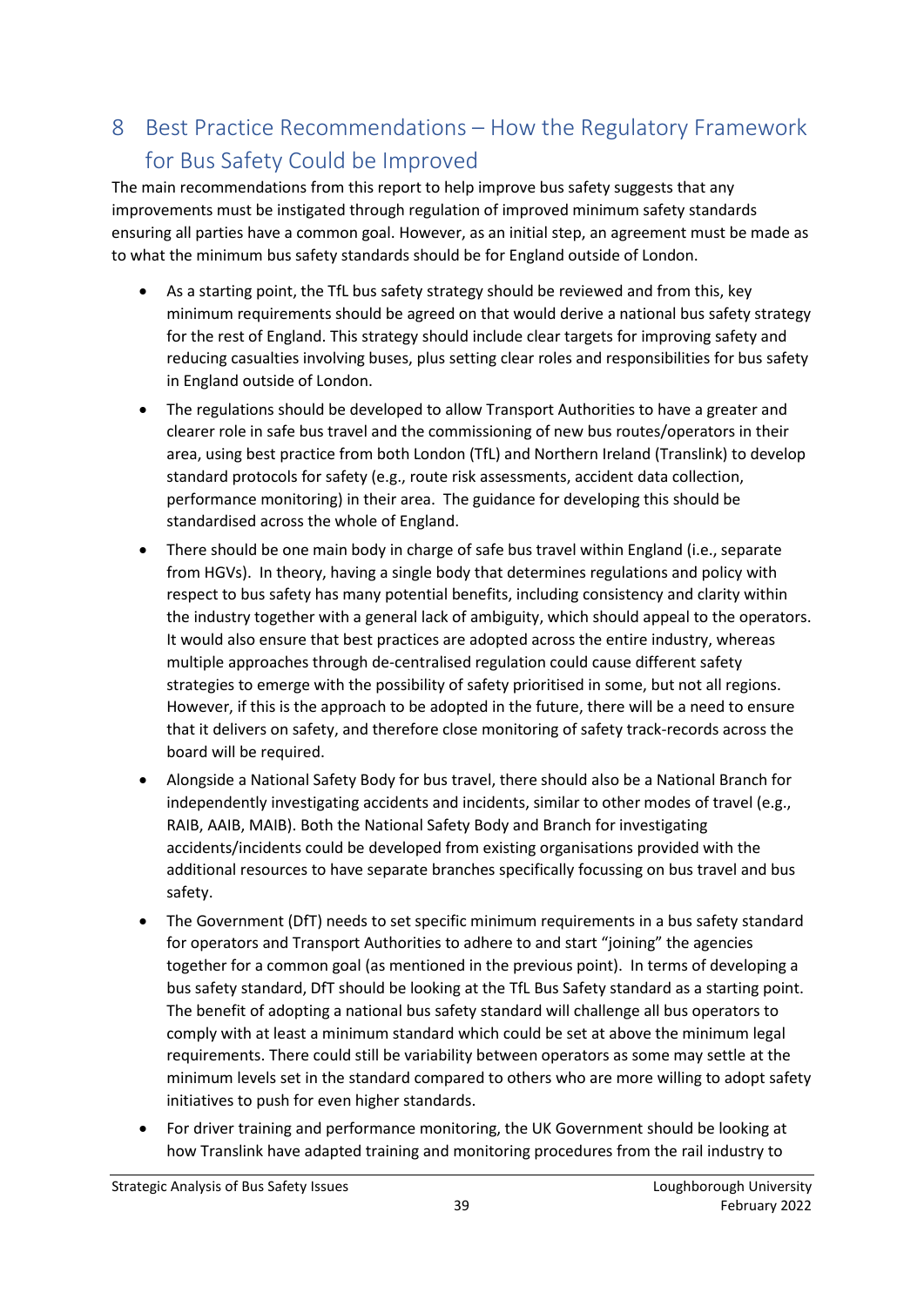develop their own rigorous processes for training and monitoring their drivers (e.g., annual in-service assessment for all drivers).

- Under the current regulatory system, the Traffic Commissioners and DVSA's roles to regulate the minimum safety standards for bus travel must be clearly defined and the resources to enable this should be made available.
- Bus safety regulations should be stating that Local Transport Authorities need to be embedding minimum bus safety requirements into their Enhanced Partnership schemes or franchise contracts with bus operators.
- Bus operators must adhere to the developed safety standards and provide evidence of this when competing for contracts and agree to follow minimum safety standards when contracts are signed.
- There should be a requirement for bus operators to sign up to the DVSA Earned Recognition scheme and/or the Operator Compliance Risk Score (OCRS) system. This would incentivise operators to achieve better than the minimum legal requirements for safety (i.e., drives up safety to a higher level).
- There should be a data sharing agreement between operators, Transport Authorities and DVSA to enable incident and driver performance data to monitor bus and passenger safety. The use of data is fundamental to the success of many of these recommendations as it will provide the quantitative evidence from which to measure success, set goals and safety targets.
- A National Incident Report Systems, similar to IRIS used by TfL and TSMIS by Translink, should be developed and introduced for all bus operators and Transport Authorities across England to record incidents and accidents involving buses, and it should be a requirement that all incidents are recorded into this system, with regular reviews of this information taking place by the National Bus Safety Body. This should be in addition to the investigations undertaken by the National Bus Accident Investigation Branch, whose aim would be to undertake in-depth investigations on the more serious cases in the same way that RAIB do for all rail incidents.
- A "blame" culture should be avoided in terms of drivers reporting incidents, to allow drivers to feel comfortable in reporting incidents they are involved in without fear of being penalised in the first instance. Support and further training should be encouraged prior to more serious actions being considered.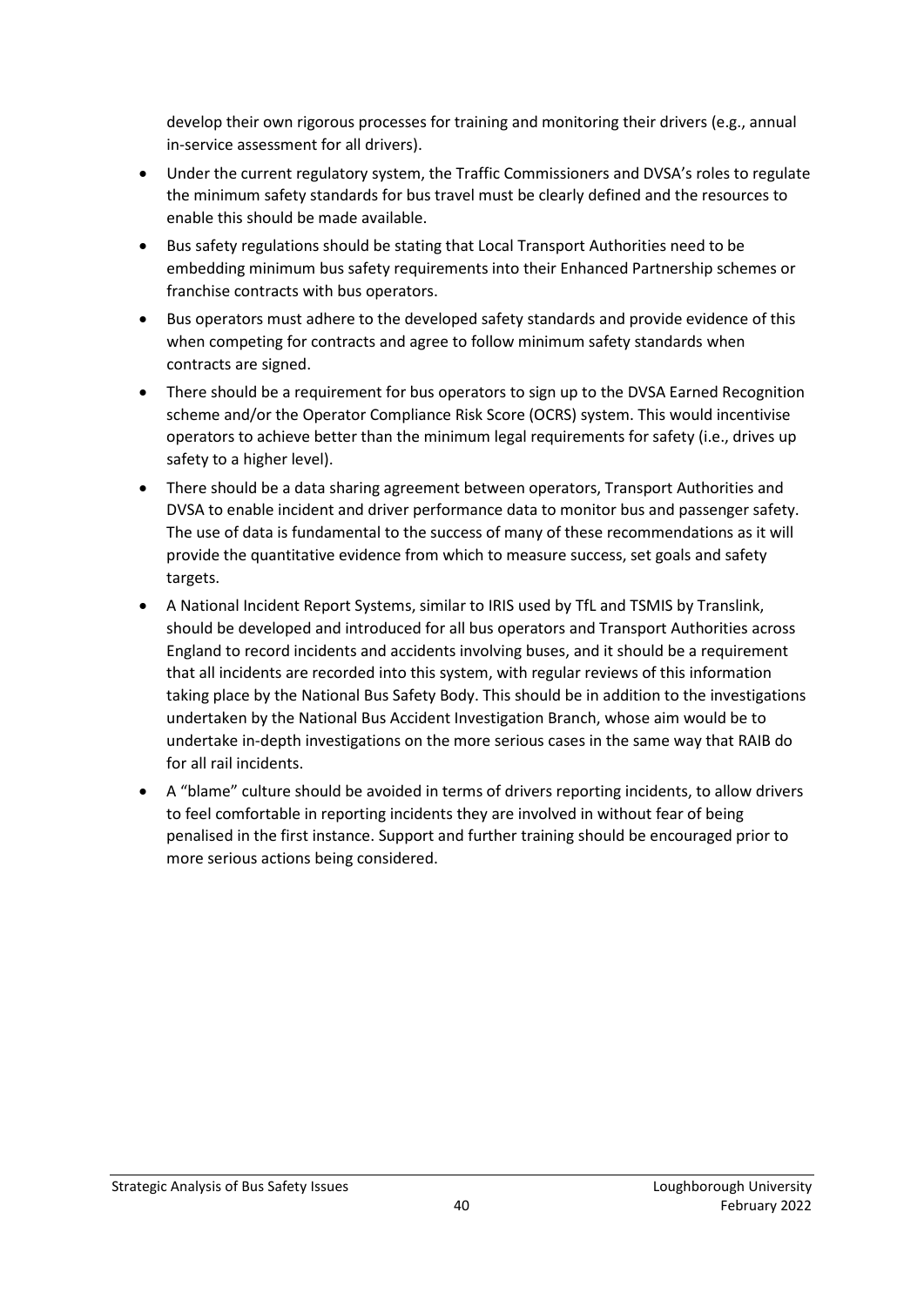## <span id="page-41-0"></span>9 References

Checked Safe, (n.d.). "DVSA Compliance Guidelines" [Online]. Available: https://www.checkedsafe.com/dvsa-compliance-guidelines/ [2021, December].

Department for Transport (2015). "Triennial Review of the Traffic Commissioners" [Online]. Available:

[https://assets.publishing.service.gov.uk/government/uploads/system/uploads/attachment\\_data/file](https://assets.publishing.service.gov.uk/government/uploads/system/uploads/attachment_data/file/418268/Triennial_Review_of_the_Traffic_Commissioners.pdf) [/418268/Triennial\\_Review\\_of\\_the\\_Traffic\\_Commissioners.pdf](https://assets.publishing.service.gov.uk/government/uploads/system/uploads/attachment_data/file/418268/Triennial_Review_of_the_Traffic_Commissioners.pdf) [2021, December].

Department for Transport (2015). "Triennial Review Implementation Plan" [Online]. Available: [https://assets.publishing.service.gov.uk/government/uploads/system/uploads/attachment\\_data/file](https://assets.publishing.service.gov.uk/government/uploads/system/uploads/attachment_data/file/487375/triennial-review-implementation-plan.pdf) [/487375/triennial-review-implementation-plan.pdf](https://assets.publishing.service.gov.uk/government/uploads/system/uploads/attachment_data/file/487375/triennial-review-implementation-plan.pdf) [2021, December].

Driver & Vehicle Standards Agency, (2020). "Guide to Maintaining Roadworthines[s"](https://www.parliament.uk/business/committees/committees-a-z/commons-select/transport-committee/inquiries/parliament-2017/departmental-policy-performance-17-19/) [Online]. Available:

[https://assets.publishing.service.gov.uk/government/uploads/system/uploads/attachment\\_data/file](https://assets.publishing.service.gov.uk/government/uploads/system/uploads/attachment_data/file/1033118/guide-to-maintaining-roadworthiness-commercial-goods-and-public-service-vehicles.pdf) [/1033118/guide-to-maintaining-roadworthiness-commercial-goods-and-public-service-vehicles.pdf](https://assets.publishing.service.gov.uk/government/uploads/system/uploads/attachment_data/file/1033118/guide-to-maintaining-roadworthiness-commercial-goods-and-public-service-vehicles.pdf) [2021, December].

Driver & Vehicle Standards Agency, (2020). "Guidance for Drivers: Passenger Carrying Vehicles" [Online]. Available[: https://www.gov.uk/government/publications/guidance-for-vocational](https://www.gov.uk/government/publications/guidance-for-vocational-drivers/guidance-for-drivers-passenger-carrying-vehicles-pcvs)[drivers/guidance-for-drivers-passenger-carrying-vehicles-pcvs](https://www.gov.uk/government/publications/guidance-for-vocational-drivers/guidance-for-drivers-passenger-carrying-vehicles-pcvs) [2021, December].

Driver & Vehicle Standards Agency, (2021). "PSV Daily Walk Around Check Guidelines" [Online]. Available:

[https://assets.publishing.service.gov.uk/government/uploads/system/uploads/attachment\\_data/file](https://assets.publishing.service.gov.uk/government/uploads/system/uploads/attachment_data/file/978233/public-service-vehicle-walkaround-check.pdf) [/978233/public-service-vehicle-walkaround-check.pdf](https://assets.publishing.service.gov.uk/government/uploads/system/uploads/attachment_data/file/978233/public-service-vehicle-walkaround-check.pdf) [2021, December].

Driver & Vehicle Standards Agency, (2021). "Enforcement Sanctions Policy" [Online]. Available: [https://assets.publishing.service.gov.uk/government/uploads/system/uploads/attachment\\_data/file](https://assets.publishing.service.gov.uk/government/uploads/system/uploads/attachment_data/file/956087/dvsa-enforcement-sanctions-policy.pdf) [/956087/dvsa-enforcement-sanctions-policy.pdf](https://assets.publishing.service.gov.uk/government/uploads/system/uploads/attachment_data/file/956087/dvsa-enforcement-sanctions-policy.pdf) [2021, December]

Driver & Vehicle Standards Agency, (2021). "Categorisation of vehicle Defects" [Online]. Available: [https://assets.publishing.service.gov.uk/government/uploads/system/uploads/attachment\\_data/file](https://assets.publishing.service.gov.uk/government/uploads/system/uploads/attachment_data/file/1005624/categorisation-of-vehicle-defects.pdf) [/1005624/categorisation-of-vehicle-defects.pdf](https://assets.publishing.service.gov.uk/government/uploads/system/uploads/attachment_data/file/1005624/categorisation-of-vehicle-defects.pdf) [2021, December].

Driver & Vehicle Standards Agency, (2021). "Public Service Vehicle Inspection Manual" [Online]. Available:

[https://assets.publishing.service.gov.uk/government/uploads/system/uploads/attachment\\_data/file](https://assets.publishing.service.gov.uk/government/uploads/system/uploads/attachment_data/file/980129/psv-inspection-manual.pdf) [/980129/psv-inspection-manual.pdf](https://assets.publishing.service.gov.uk/government/uploads/system/uploads/attachment_data/file/980129/psv-inspection-manual.pdf) [2021, December].

Department for Transport & Transport Scotland, (2015). "Design Standards for Accessible Railway Stations" [Online]. Available:

[https://assets.publishing.service.gov.uk/government/uploads/system/uploads/attachment\\_data/file](https://assets.publishing.service.gov.uk/government/uploads/system/uploads/attachment_data/file/918425/design-standards-accessible-stations.pdf) [/918425/design-standards-accessible-stations.pdf](https://assets.publishing.service.gov.uk/government/uploads/system/uploads/attachment_data/file/918425/design-standards-accessible-stations.pdf) [2021, December].

Department for Transport, (2017). "Bus Services Act 2017: new powers and opportunities" [Online]. Available: [https://www.gov.uk/government/publications/bus-services-act-2017-new-powers-and](https://www.gov.uk/government/publications/bus-services-act-2017-new-powers-and-opportunities)[opportunities](https://www.gov.uk/government/publications/bus-services-act-2017-new-powers-and-opportunities) [2021, December].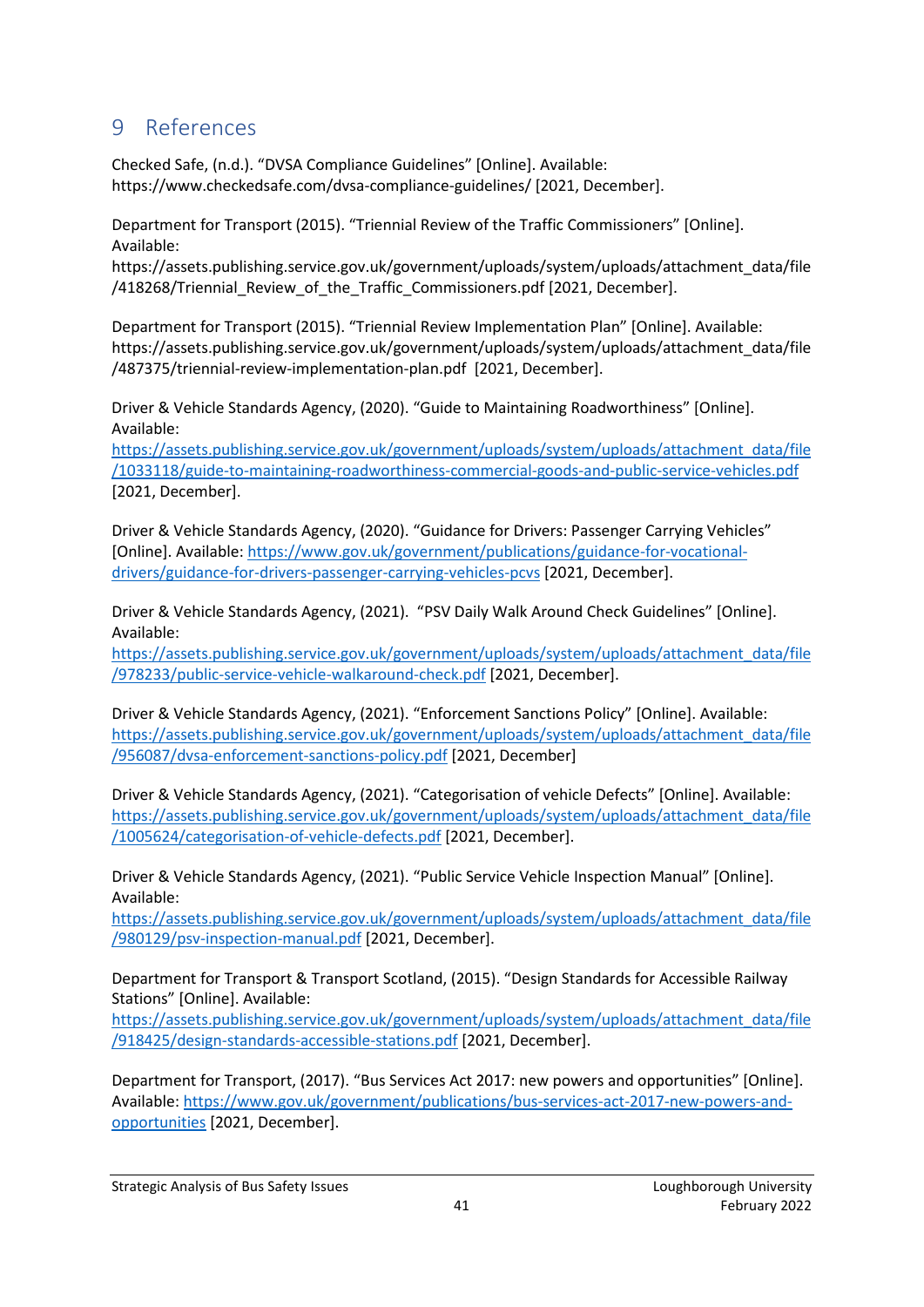Department for Transport, (2019). "Bus Service Act" [Online]. Available: <https://www.gov.uk/government/collections/bus-services-bill-overview>[2021, December].

Department for Transport, (2019). "Road safety statement 2019: a lifetime of road safety" [Online]. Available: [https://www.gov.uk/government/publications/road-safety-statement-2019-a-lifetime-of](https://www.gov.uk/government/publications/road-safety-statement-2019-a-lifetime-of-road-safety)[road-safety](https://www.gov.uk/government/publications/road-safety-statement-2019-a-lifetime-of-road-safety) [2021, December].

Department for Transport, (2020). "Guidance: A better deal for bus users" [Online]. Available: [https://www.gov.uk/government/publications/a-better-deal-for-bus-users/a-better-deal-for-bus](https://www.gov.uk/government/publications/a-better-deal-for-bus-users/a-better-deal-for-bus-users)[users](https://www.gov.uk/government/publications/a-better-deal-for-bus-users/a-better-deal-for-bus-users) [2021, December]Available: [https://www.gov.uk/government/publications/a-better-deal-for](https://www.gov.uk/government/publications/a-better-deal-for-bus-users/a-better-deal-for-bus-users)[bus-users/a-better-deal-for-bus-users](https://www.gov.uk/government/publications/a-better-deal-for-bus-users/a-better-deal-for-bus-users) [2021, December].

Department for Transport, (2021). "Bus Back Better" [Online]. Available: <https://www.gov.uk/government/publications/bus-back-better> [2021, December]

Director, Railway Safety and HM Chief Inspector of Railways, (2020). "Health and safety regulatory strategy" [Online]. Available:<https://www.orr.gov.uk/media/10601> [2021, December].

Driver & Vehicle Standards Agency, (updated 2014). ""Guidance: National standard for driving buses and coaches" [Online]. Available: [https://www.gov.uk/government/publications/national-standard](https://www.gov.uk/government/publications/national-standard-for-driving-buses-and-coaches)[for-driving-buses-and-coaches](https://www.gov.uk/government/publications/national-standard-for-driving-buses-and-coaches) [2021, December]

Driver & Vehicle Licensing Agency, (Updated 2020). "Guidance for drivers: Passenger Carrying Vehicles (PCV)" [Online]. Available[: https://www.gov.uk/government/publications/guidance-for](https://www.gov.uk/government/publications/guidance-for-vocational-drivers/guidance-for-drivers-passenger-carrying-vehicles-pcvs)[vocational-drivers/guidance-for-drivers-passenger-carrying-vehicles-pcvs](https://www.gov.uk/government/publications/guidance-for-vocational-drivers/guidance-for-drivers-passenger-carrying-vehicles-pcvs) [2021, December].

Driver and Vehicle Standards Agency, (updated 2021). ""Guidance: Report an incident involving your organisation's bus or coach" [Online]. Available: <https://www.gov.uk/government/publications/report-an-accident-involving-a-psv-psv112> [2021, December]

Driver & Vehicle Licensing Agency, (2020). "Guidance for drivers: Passenger Carrying Vehicles" [Online]. Available[: https://www.gov.uk/government/publications/guidance-for-vocational](https://www.gov.uk/government/publications/guidance-for-vocational-drivers/guidance-for-drivers-passenger-carrying-vehicles-pcvs)[drivers/guidance-for-drivers-passenger-carrying-vehicles-pcvs](https://www.gov.uk/government/publications/guidance-for-vocational-drivers/guidance-for-drivers-passenger-carrying-vehicles-pcvs) [2021, December]

Driver & Vehicle Standards Agency, (n.d.). "Advice: Bus and coach drivers" [Online]. Available: <https://www.safedrivingforlife.info/advice/bus-driving/> [2021, December]

Driver & Vehicle Standards Agency, (2021). "Safe Driving for Life: Bus and Coach drivers" [Online]. Available:<https://www.safedrivingforlife.info/advice/bus-driving/> [2021, December].

HM Government, (1968). "Transport Act 1968" [Online]. Available: <https://www.legislation.gov.uk/ukpga/1968/73/contents> [2021, December].

HM Government, (1972). "Local Government Act 1972" [Online]. Available: <https://www.legislation.gov.uk/ukpga/1972/70/contents> [2021, December].

HM Government, (1984). "London Regional Transport Act 1984" [Online]. Available: <https://www.legislation.gov.uk/ukpga/1984/32/contents> [2021, December].

HM Government, (1985). "Transport Act 1985" [Online]. Available: <https://www.legisltion.gov.uk/ukpga/1985/67/contents> [2021, December].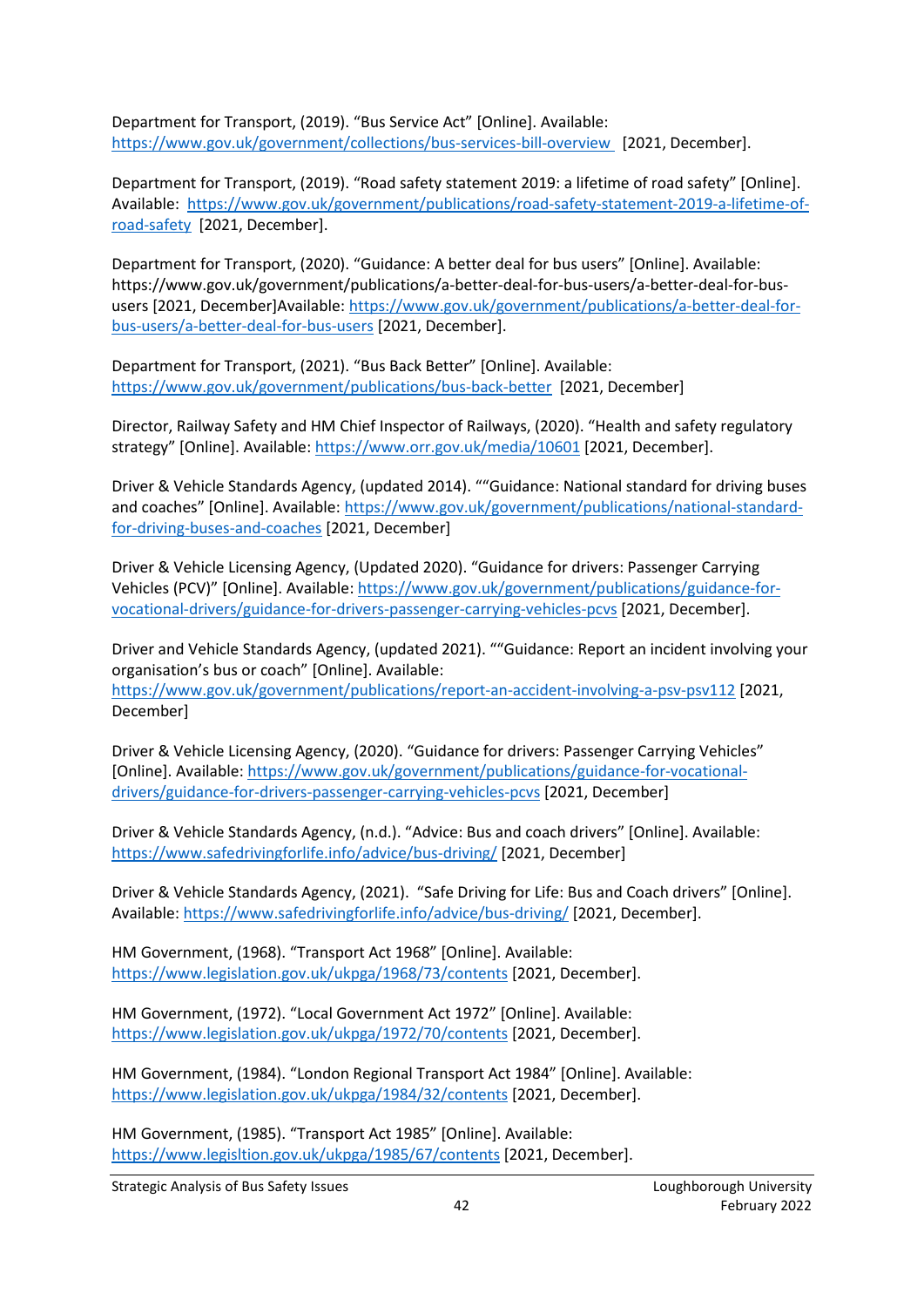HM Government, (1990). "The Public Service Vehicles (Conduct of Drivers, Inspectors, Conductors and Passengers) Regulations 1990" [Online]. Available: <https://www.legislation.gov.uk/uksi/1990/1020/made> [2021, December].

HM Government, (2000). "Transport Act 2000" [Online]. Available: <https://www.legislation.gov.uk/ukpga/2000/38/contents> [2021, December].

HM Government, (2008). "Local Transport Act 2008) [Online]. Available: <https://www.legislation.gov.uk/ukpga/2008/26/contents> [2021, December].

HM Government, (2017). "Bus Services Act 2017" [Online]. Available: <https://www.legislation.gov.uk/ukpga/2017/21/contents> [2021, December].

HM Government, (1981). "Public Passenger Vehicles Act 1981" [Online]. Available: <https://www.legislation.gov.uk/ukpga/1981/14/section/20> [2021, December].

HM Government. "Driver CPC training for qualified drivers" [Online]. Available: <https://www.gov.uk/driver-cpc-training> [2021, December].

HM Government. "Drivers' hours" [Online]. Available: [https://www.gov.uk/drivers-hours/gb](https://www.gov.uk/drivers-hours/gb-domestic-rules)[domestic-rules](https://www.gov.uk/drivers-hours/gb-domestic-rules) [2021, December].

HM Government, (2010). "The Train Driving Licenses and Certificates Regulations 2010" [Online]. Available:<https://www.legislation.gov.uk/uksi/2010/724/contents> [2021, December].

International Road Transport Union, (2009)., "Bus and coach road safety handbook" [Online]. Available:

[http://www.busandcoach.travel/download/best\\_practices/e0314en\\_bc\\_safety\\_handbook\\_web.pdf](http://www.busandcoach.travel/download/best_practices/e0314en_bc_safety_handbook_web.pdf) (2021, December).

Legislation Gov UK, (1981). Department for Transport, (2021). "Bus Back Better: national bus strategy for England" [Online]. Available[: https://www.gov.uk/government/publications/bus-back](https://www.gov.uk/government/publications/bus-back-better)[better](https://www.gov.uk/government/publications/bus-back-better) [2021, December].

Legislation Gov UK, (1990). "The Public Service Vehicles (Conduct of Drivers, Inspectors, Conductors and Passengers) Regulations 1990" [Online]. Available: <https://www.legislation.gov.uk/uksi/1990/1020/made> [2021, December].

National Audit Office (2020). "Improving local bus services in England outside London" [Online]. Available: [https://www.nao.org.uk/wp-content/uploads/2020/10/Improving-local-bus-services-in-](https://www.nao.org.uk/wp-content/uploads/2020/10/Improving-local-bus-services-in-England-outside-London.pdf)[England-outside-London.pdf](https://www.nao.org.uk/wp-content/uploads/2020/10/Improving-local-bus-services-in-England-outside-London.pdf) [2021, December].

Network Rail, (2015). "Station Design Principles for Network Rail" [Online]. Available: <https://cdn.networkrail.co.uk/wp-content/uploads/2019/03/Station-design-principles.pdf> [2021, December].

PACTS (2017). "Bus Services Bill passes through Third Reading in the House of Commons" [Online]. Available: [https://www.pacts.org.uk/bus-services-bill-passes-through-third-reading-in-the-house-of](https://www.pacts.org.uk/bus-services-bill-passes-through-third-reading-in-the-house-of-commons/)[commons/](https://www.pacts.org.uk/bus-services-bill-passes-through-third-reading-in-the-house-of-commons/) [2021, December].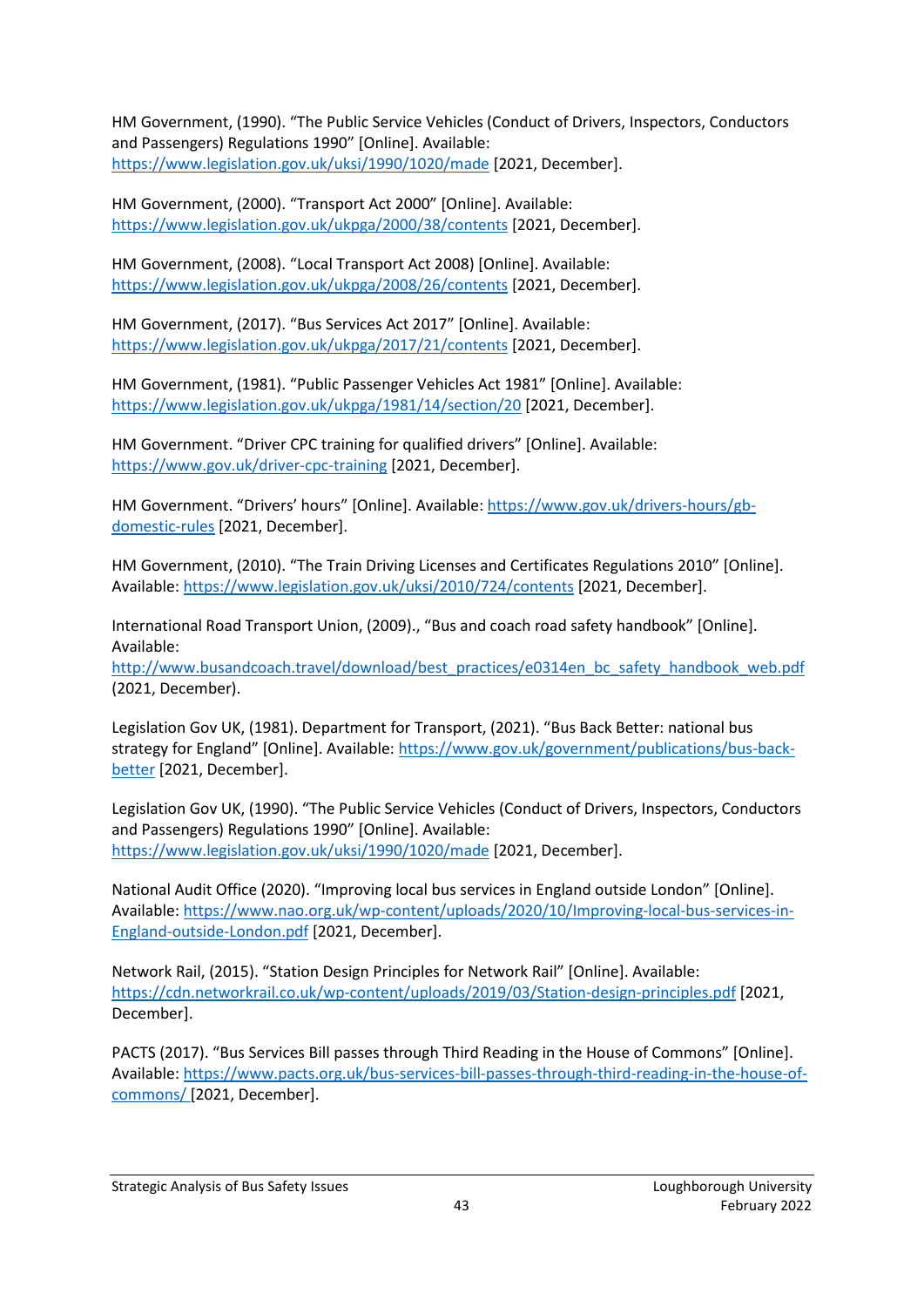Office of Rail and Road, (2021). "The Railways and Other Guided Transport Systems (Safety) Regulations 2006 (as amended) (ROGS)" [Online]. Available: <https://www.orr.gov.uk/sites/default/files/2021-10/rogs-guidance.pdf> [2021, December].

Pharoah, T. (2018). "Buses in Urban Developments". Chartered Institute of Highways & Transportation. [Online]. Available: [\(https://www.ciht.org.uk/media/4459/buses\\_ua\\_tp\\_full\\_version\\_v5.pdf](https://www.ciht.org.uk/media/4459/buses_ua_tp_full_version_v5.pdf) [2021, December].

RMT (2015). "Bus Workers handbook" [Online]. Available: [https://www.rmt.org.uk/news/public](https://www.rmt.org.uk/news/public-document-library/bus-workers-handbook/)[document-library/bus-workers-handbook/](https://www.rmt.org.uk/news/public-document-library/bus-workers-handbook/) [2021, December].

Roads Service Transportation Unit (NI), (2001). "Bus Stop Design Guide" [Online]. Available: [https://www.infrastructure-](https://www.infrastructure-ni.gov.uk/sites/default/files/publications/infrastructure/Bus%20Stop%20Design%20Guide.pdf)

[ni.gov.uk/sites/default/files/publications/infrastructure/Bus%20Stop%20Design%20Guide.pdf](https://www.infrastructure-ni.gov.uk/sites/default/files/publications/infrastructure/Bus%20Stop%20Design%20Guide.pdf) [2021, December].

The Chartered Institute of Highways and Transportation, (2010). "Manual for Streets 2 – Wider Application of the Principles" [Online]. Available:<https://tsrgd.co.uk/pdf/mfs/mfs2.pdf> [2021, December].

Traffic Commissioners for Great Britain, (2008). "Local PSV service registrations" [Online]. Available: <https://www.gov.uk/government/publications/local-psv-service-registrations-psv353a> [2021, December]

Traffic Commissioner, (2012). "Framework Document" [Online]. Available: [https://assets.publishing.service.gov.uk/government/uploads/system/uploads/attachment\\_data/file](https://assets.publishing.service.gov.uk/government/uploads/system/uploads/attachment_data/file/3573/framework-document-traffic-commissioners.pdf) [/3573/framework-document-traffic-commissioners.pdf](https://assets.publishing.service.gov.uk/government/uploads/system/uploads/attachment_data/file/3573/framework-document-traffic-commissioners.pdf) [2021, December].

Traffic Commissioner, (2017). "Traffic Commissioners' Annual Report" [Online]. Available: [https://assets.publishing.service.gov.uk/government/uploads/system/uploads/attachment\\_data/file](https://assets.publishing.service.gov.uk/government/uploads/system/uploads/attachment_data/file/663189/2016-to-2017-traffic-commissioners-annual-report.pdf) [/663189/2016-to-2017-traffic-commissioners-annual-report.pdf](https://assets.publishing.service.gov.uk/government/uploads/system/uploads/attachment_data/file/663189/2016-to-2017-traffic-commissioners-annual-report.pdf) [2021, December].

Traffic Commissioners for Great Britain, (2018). "Guidance: Local PSV service registrations" [Online]. Available:<https://www.gov.uk/government/publications/local-psv-service-registrations-psv353a> [2021, December].

Traffic Commissioner, (2020). "Annual Report to the Secretary of State 2019-2020" [Online]. Available: [https://www.gov.uk/government/publications/traffic-commissioners-annual-report-2019](https://www.gov.uk/government/publications/traffic-commissioners-annual-report-2019-to-2020/annual-report-to-the-secretary-of-state-2019-20) [to-2020/annual-report-to-the-secretary-of-state-2019-20](https://www.gov.uk/government/publications/traffic-commissioners-annual-report-2019-to-2020/annual-report-to-the-secretary-of-state-2019-20) [2021, December].

Traffic Commissioners for Great Britain, (2021). "Senior Traffic Commissioner's statutory guidance and statutory directions" [Online]. Available: [https://www.gov.uk/government/collections/senior](https://www.gov.uk/government/collections/senior-traffic-commissioners-statutory-guidance-and-statutory-directions)[traffic-commissioners-statutory-guidance-and-statutory-directions](https://www.gov.uk/government/collections/senior-traffic-commissioners-statutory-guidance-and-statutory-directions) [2021, December].

Traffic Commissioners for Great Britain, (updated 2021). "Senior Traffic Commissioner's statutory guidance and statutory directions" [Online]. Available: [https://www.gov.uk/government/collections/senior-traffic-commissioners-statutory-guidance-and](https://www.gov.uk/government/collections/senior-traffic-commissioners-statutory-guidance-and-statutory-directions)[statutory-directions](https://www.gov.uk/government/collections/senior-traffic-commissioners-statutory-guidance-and-statutory-directions) [2021, December].

Transport Committee, (2018). "Traffic Commissioners Inquiry" [Online]. Available: [https://old.parliament.uk/business/committees/committees-a-z/commons-select/transport](https://old.parliament.uk/business/committees/committees-a-z/commons-select/transport-committee/inquiries/parliament-2017/traffic-commissioners-17-19/)[committee/inquiries/parliament-2017/traffic-commissioners-17-19/](https://old.parliament.uk/business/committees/committees-a-z/commons-select/transport-committee/inquiries/parliament-2017/traffic-commissioners-17-19/) [2021, December].

Strategic Analysis of Bus Safety Issues Loughborough University Loughborough University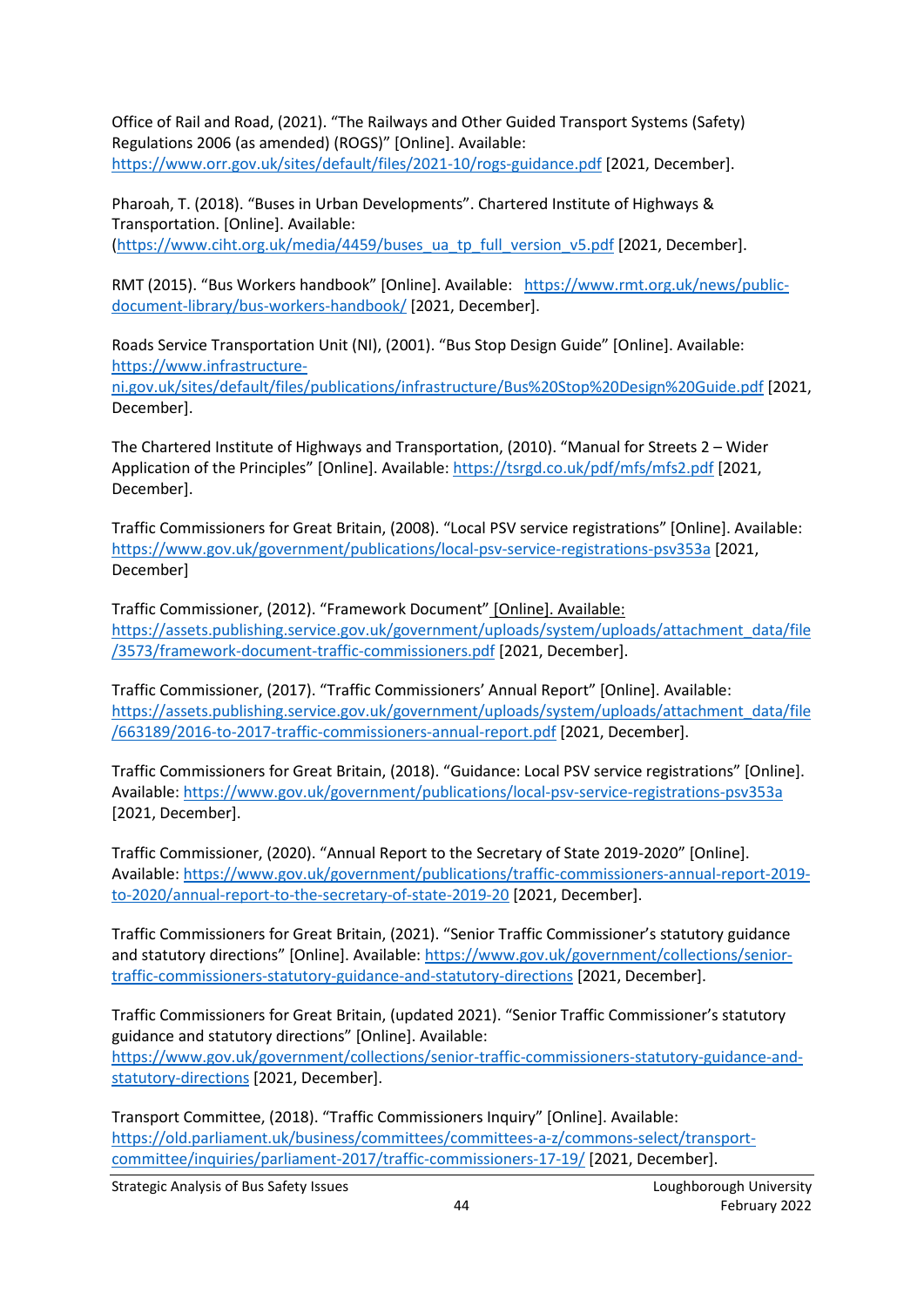Transport Committee, (2018). "Traffic Commissioners" [Online]. Available:

[http://data.parliament.uk/writtenevidence/committeeevidence.svc/evidencedocument/transport](http://data.parliament.uk/writtenevidence/committeeevidence.svc/evidencedocument/transport-committee/traffic-commissioners/oral/86446.pdf)[committee/traffic-commissioners/oral/86446.pdf](http://data.parliament.uk/writtenevidence/committeeevidence.svc/evidencedocument/transport-committee/traffic-commissioners/oral/86446.pdf) [2021, December].

Transport Committee, (2019). "Health of the bus market inquiry" [Online]. Available: [https://old.parliament.uk/business/committees/committees-a-z/commons-select/transport](https://old.parliament.uk/business/committees/committees-a-z/commons-select/transport-committee/inquiries/parliament-2017/health-of-bus-market-17-19/)[committee/inquiries/parliament-2017/health-of-bus-market-17-19/](https://old.parliament.uk/business/committees/committees-a-z/commons-select/transport-committee/inquiries/parliament-2017/health-of-bus-market-17-19/) [2021, December].

Transport Committee, (2019). "Priorities of the new Secretary of State for Transport" [Online]. Available:

[http://data.parliament.uk/writtenevidence/committeeevidence.svc/evidencedocument/transport](http://data.parliament.uk/writtenevidence/committeeevidence.svc/evidencedocument/transport-committee/priorities-of-the-new-secretary-of-state-for-transport/oral/106429.pdf)[committee/priorities-of-the-new-secretary-of-state-for-transport/oral/106429.pdf](http://data.parliament.uk/writtenevidence/committeeevidence.svc/evidencedocument/transport-committee/priorities-of-the-new-secretary-of-state-for-transport/oral/106429.pdf) [2021, December].

Transport Committee, (2019). "Departmental policy and performance: Update with the Secretary of State" [Online]. Available:

[http://data.parliament.uk/writtenevidence/committeeevidence.svc/evidencedocument/transport](http://data.parliament.uk/writtenevidence/committeeevidence.svc/evidencedocument/transport-committee/departmental-policy-and-performance-update-with-the-secretary-of-state/oral/103928.html)[committee/departmental-policy-and-performance-update-with-the-secretary-of](http://data.parliament.uk/writtenevidence/committeeevidence.svc/evidencedocument/transport-committee/departmental-policy-and-performance-update-with-the-secretary-of-state/oral/103928.html)[state/oral/103928.html](http://data.parliament.uk/writtenevidence/committeeevidence.svc/evidencedocument/transport-committee/departmental-policy-and-performance-update-with-the-secretary-of-state/oral/103928.html) [2021, December].

Transport Committee, (2021). "National Bus Strategy" [Online]. Available: <https://committees.parliament.uk/oralevidence/2057/html/> [2021, December].

Transport Committee, (2021). "National Bus Strategy Publications" [Online]. Available: <https://committees.parliament.uk/work/1133/national-bus-strategy/publications/> [2021, December].

Transport for London, (2016). "Bus Safety programme" [Online]. Available: <https://tfl.gov.uk/corporate/safety-and-security/road-safety/bus-safety> [2021, December].

Transport for London (2018). "Vision Zero for London" [Online]. Available: <https://tfl.gov.uk/corporate/safety-and-security/road-safety/vision-zero-for-london> [2021, December].

Transport for London, (2018). "The Bus Safety Standard" [Online]. Available: <https://content.tfl.gov.uk/bus-safety-standard-executive-summary.pdf> [2021, December].

Translink, (2020). "Translink Strategy 'Get on Board'" [Online]. Available: [https://trn-prd-cdn-](https://trn-prd-cdn-01.azureedge.net/mediacontainer/medialibraries/translink/publications-and-documents/get%20on%20board%20strategy/get-on-board-strategy-2020.pdf)[01.azureedge.net/mediacontainer/medialibraries/translink/publications-and](https://trn-prd-cdn-01.azureedge.net/mediacontainer/medialibraries/translink/publications-and-documents/get%20on%20board%20strategy/get-on-board-strategy-2020.pdf)[documents/get%20on%20board%20strategy/get-on-board-strategy-2020.pdf](https://trn-prd-cdn-01.azureedge.net/mediacontainer/medialibraries/translink/publications-and-documents/get%20on%20board%20strategy/get-on-board-strategy-2020.pdf) [2021, December].

UK Parliament Transport Committee (2019). "Bus services in England outside London Ninth Report of Session 2017–19" [Online]. Available:

<https://publications.parliament.uk/pa/cm201719/cmselect/cmtrans/1425/1425.pdf> [2021, December].

UK Parliament Transport Committee (2019). "Bus services in England outside London: Government response to the Committee's Ninth Report of Session 2017" [Online]. Available: <https://publications.parliament.uk/pa/cm201919/cmselect/cmtrans/110/11002.htm> [2021, December].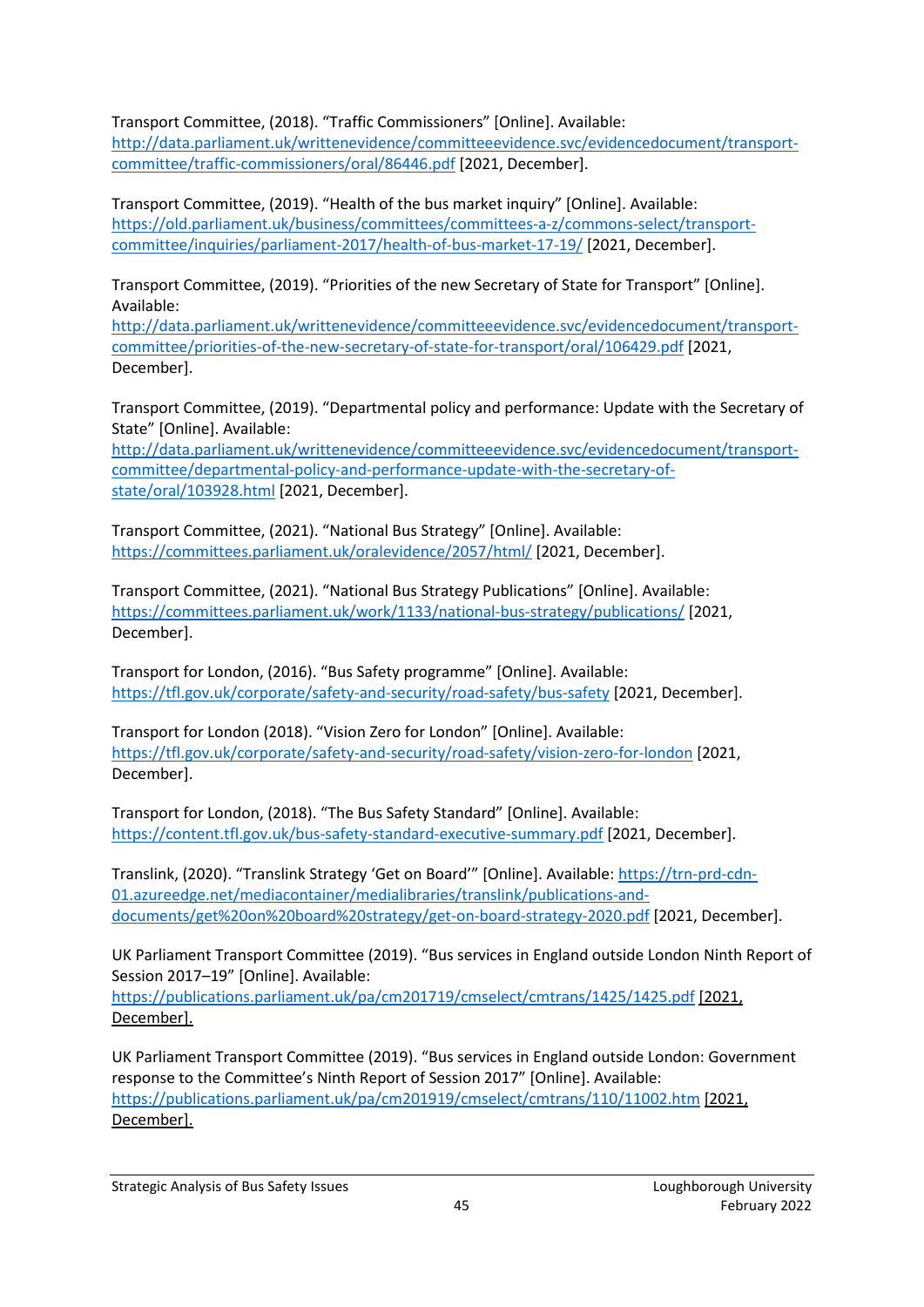Urban Transport Group (2011). "Guidance for safe design and operation of Bus Stations and Interchanges" [Online]. Available:

<https://www.urbantransportgroup.org/system/files/BusandCoachStationDesignGuide.pdf> [2021, December].

Vehicle & Operator Services Agency, (2011). "Public Service Vehicle Operator Licensing Guide for Operators" [Online]. Available:

[https://assets.publishing.service.gov.uk/government/uploads/system/uploads/attachment\\_data/file](https://assets.publishing.service.gov.uk/government/uploads/system/uploads/attachment_data/file/194259/PSV_Operator_Licensing_Guide.pdf) /194259/PSV Operator Licensing Guide.pdf [2021, December].

Vehicle & Operator Services Agency, (2011). "Public Service Vehicle Operator Licensing" [Online]. Available:

[https://assets.publishing.service.gov.uk/government/uploads/system/uploads/attachment\\_data/file](https://assets.publishing.service.gov.uk/government/uploads/system/uploads/attachment_data/file/194259/PSV_Operator_Licensing_Guide.pdf) /194259/PSV Operator Licensing Guide.pdf [2021, December].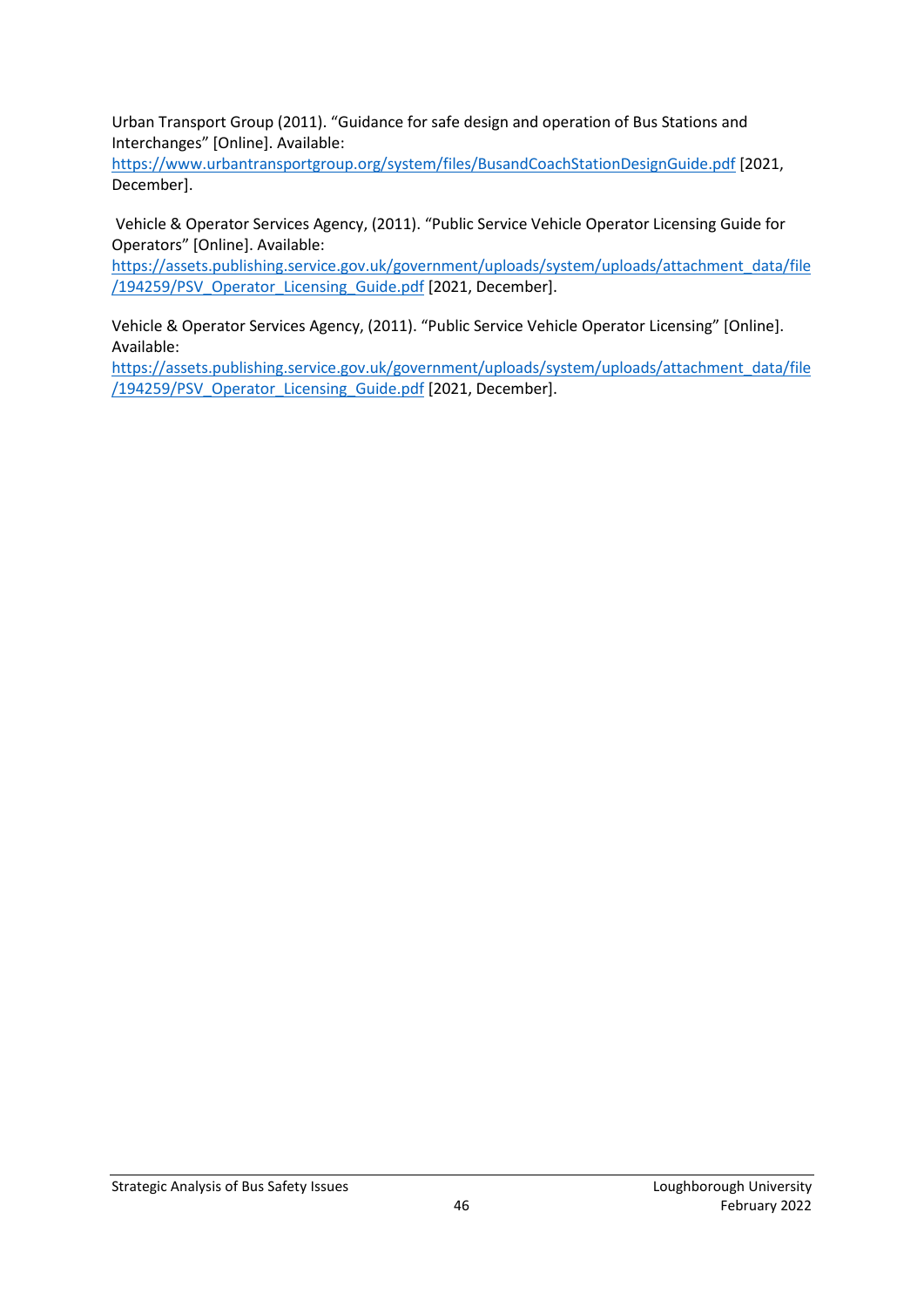# <span id="page-47-0"></span>Annex A: A Brief History of Acts Related to Bus Travel in England and

# Deregulation

- Transport Act 1968 The first Passenger Transport Authorities (PTAs) and Passenger Transport Executives (PTEs) were established in 5 areas (4 in England, 1 in Scotland), taking over bus operations from local councils.
- Local Government Act 1972 As part of a reorganisation to reform local government, this Act led to two new English PTEs being created in 1974 in the same name as the newly created Metropolitan counties. PTAs were abolished.
- Transport Act 1985 PTAs were recreated when the Metropolitan County Councils were abolished. This Act had two main parts: (i) deregulation and (ii) privatisation of bus operations. Deregulation meant that service licencing was replaced with a system of registration and PTEs and PTAs were no longer in control of licencing bus operators to operate routes in their area. Instead, "bus services" in general became a free market, with operators able to choose where and when to operate routes and how much to charge passengers. They could also stop or change a service at any time. The only requirement to set up a bus service was for bus operators to register their intention with the Traffic Commissioners, bypassing the local Transport Authorities. Privatisation also meant that publicly owned bus services were moved into the private sector, with the aim of increasing competition to increase revenue, drive down fares and improve services although this did not happen as intended.
- Because London Bus companies were governed by the London Regional Transport Act of 1984, deregulation did not happen in London., but privatisation of buses did. Instead, a system of franchised routes operated by private companies but managed by London Buses Ltd was introduced, meaning that London was able to still regulate the private companies providing bus travel.
- Transport Act 2000 This Act outlined the responsibility of local Transport Authorities to prepare and publish Local Transport Plans (LTPs) and develop bus strategies for carrying out their bus functions. It also provided for a type of Quality Partnership Scheme (QPS) or Quality Contract Scheme (QCS) between the bus operators and local Transport Authorities.
- Local Transport Act 2008 One of the main aspects of this Act that relates to bus travel concerns local Transport Authorities being given more powers to improve bus service quality, particularly in relation to the measures set out in the DfT report "Putting Passengers First" (DfT, 2006). It sets out proposals for a more consistent approach to local transport planning, and this included changing the name of PTAs to Integrated Transport Authorities (ITAs). The Act also made it easier for operators and local Transport Authorities to enable non-statutory agreements between them, but also, due to the low uptake since 2000, attempted to make the formation of QPSs and QCSs easier and more appealing to bus operators and local Transport Authorities. In addition, this Act made some changes to the role of the Traffic Commissioners by removing "the link between Traffic Commissioners and traffic areas and created the office of Senior Traffic Commissioner".
- Bus Services Act 2017 This Act allowed local Transport Authorities to strengthen arrangements with bus operators and presented them with new powers to form more structured partnership schemes with bus operators than outlined in previous Acts. These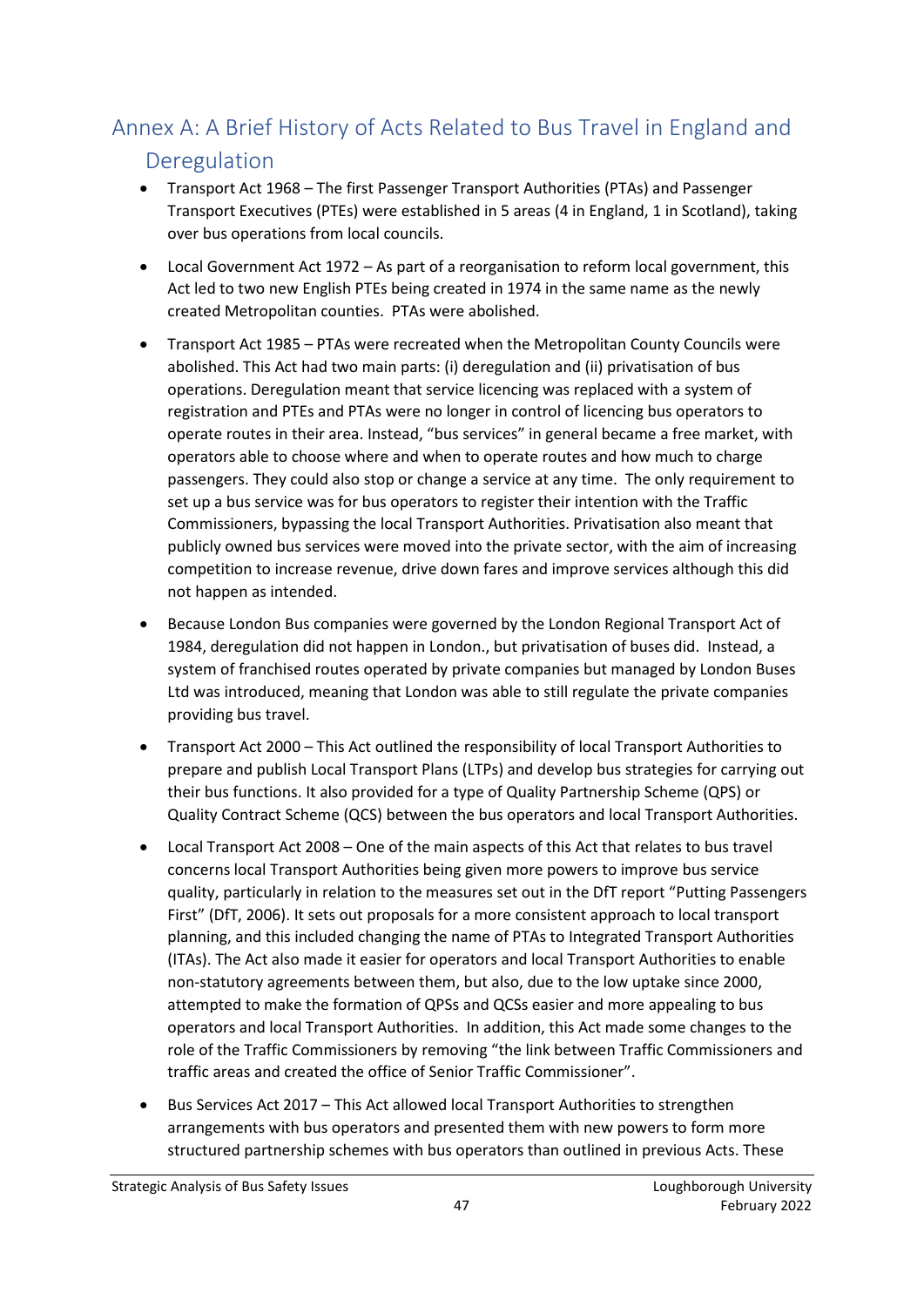strengthened arrangements were in the form of Advanced Quality and Enhanced Partnership schemes aimed to improve bus services. It also allowed the introduction of more advanced ticketing schemes. Additionally, the Act provided Mayors in Combined Authorities with equivalent powers to in London by enabling them to have similar franchising Authority which replaced the previous Quality Contract Schemes. However, this Act prohibits local Transport Authorities from reversing complete bus deregulation by forming a company for the purpose of providing local services.

| <b>Types of documentation</b>       | Publications identified for potential relevance to safe bus travel in<br><b>England outside of London</b>                                                                                    |  |  |
|-------------------------------------|----------------------------------------------------------------------------------------------------------------------------------------------------------------------------------------------|--|--|
| Policies & strategies for safe bus  | • Bus Back Better: national bus strategy for England (2021).8.                                                                                                                               |  |  |
| travel                              | • A Better Deal for Bus Users (2020)                                                                                                                                                         |  |  |
|                                     | • The Road Safety Statement 2019: A Lifetime of Road Safety.                                                                                                                                 |  |  |
|                                     | • The Bus Services Act 2017.9.                                                                                                                                                               |  |  |
| Commissioning of bus                | . DVSA PSV Operator Licencing: Guide for Operators (2011).                                                                                                                                   |  |  |
| routes/services                     | • Office of Traffic Commissioner-Operating registered local bus services in<br>England (except London) and Wales: Guide for Operators.                                                       |  |  |
|                                     | • The Bus Services Act 2017: Guidance on the Registration of local bus<br>services in an Enhanced Partnership Area.                                                                          |  |  |
| Running of bus routes/services      | • Bus Back Better; national bus strategy for England (2021).10.                                                                                                                              |  |  |
|                                     | • The Bus Services Act 2017. <sup>11</sup> .                                                                                                                                                 |  |  |
| Monitoring of bus routes/services   | • Senior Traffic Commissioner's statutory guidance and statutory directions                                                                                                                  |  |  |
| Driver training and performance     | . DVSA National Standard for Driving Buses and Coaches                                                                                                                                       |  |  |
|                                     | . The UK Government Rules on Driver's Hours                                                                                                                                                  |  |  |
|                                     | • The Driver Certificate of Professional Competence (CPC)                                                                                                                                    |  |  |
|                                     | · DVSA Guidance for Drivers: Passenger Carrying Vehicles (PCV)                                                                                                                               |  |  |
|                                     | • DVSA Safe Driving for Life                                                                                                                                                                 |  |  |
|                                     | . The Public Service Vehicles (Conduct of Drivers, Inspectors, Conductors and<br>Passengers) Regulations 1990                                                                                |  |  |
| Monitoring of driver performance    | . None found, apart from The UK Government Rules on Driver's Hours<br>(section on Rules for Employers)                                                                                       |  |  |
| Safe vehicle design                 | . None found, although the TfL Bus Safety Standards is used as a reference<br>by some Local Transport Authorities for their subsidised/franchised routes<br>in absence of any other guidance |  |  |
| Vehicle maintenance                 | · DVSA Guide to Maintaining Roadworthiness (Dec 2020)                                                                                                                                        |  |  |
| Monitoring of vehicle safety (e.g., | · DVSA Guide to Maintaining Roadworthiness (Dec 2020)                                                                                                                                        |  |  |
| inspections for design              | · DVSA Public Service Vehicle (PSV) Inspection Manual (2018)                                                                                                                                 |  |  |
| /maintenance issues)                | · DVSA Categorisation of Vehicle Defects (2019)                                                                                                                                              |  |  |
|                                     | • DVSA Enforcements Sanctions Policy                                                                                                                                                         |  |  |

*Table A.1: Bus Travel and Bus Safety related publications Identified from the online search* 

<sup>8</sup> No specific mention of safety in this

<sup>9</sup> Mentions safety but suggests sharing of incident data from operators a good idea in a franchise, but does not enforce it <sup>10</sup> No specific mention of safety in this

<sup>&</sup>lt;sup>11</sup> Mentions safety but suggests sharing of incident data from operators a good idea in a franchise, but does not enforce it

Strategic Analysis of Bus Safety Issues Loughborough University Loughborough University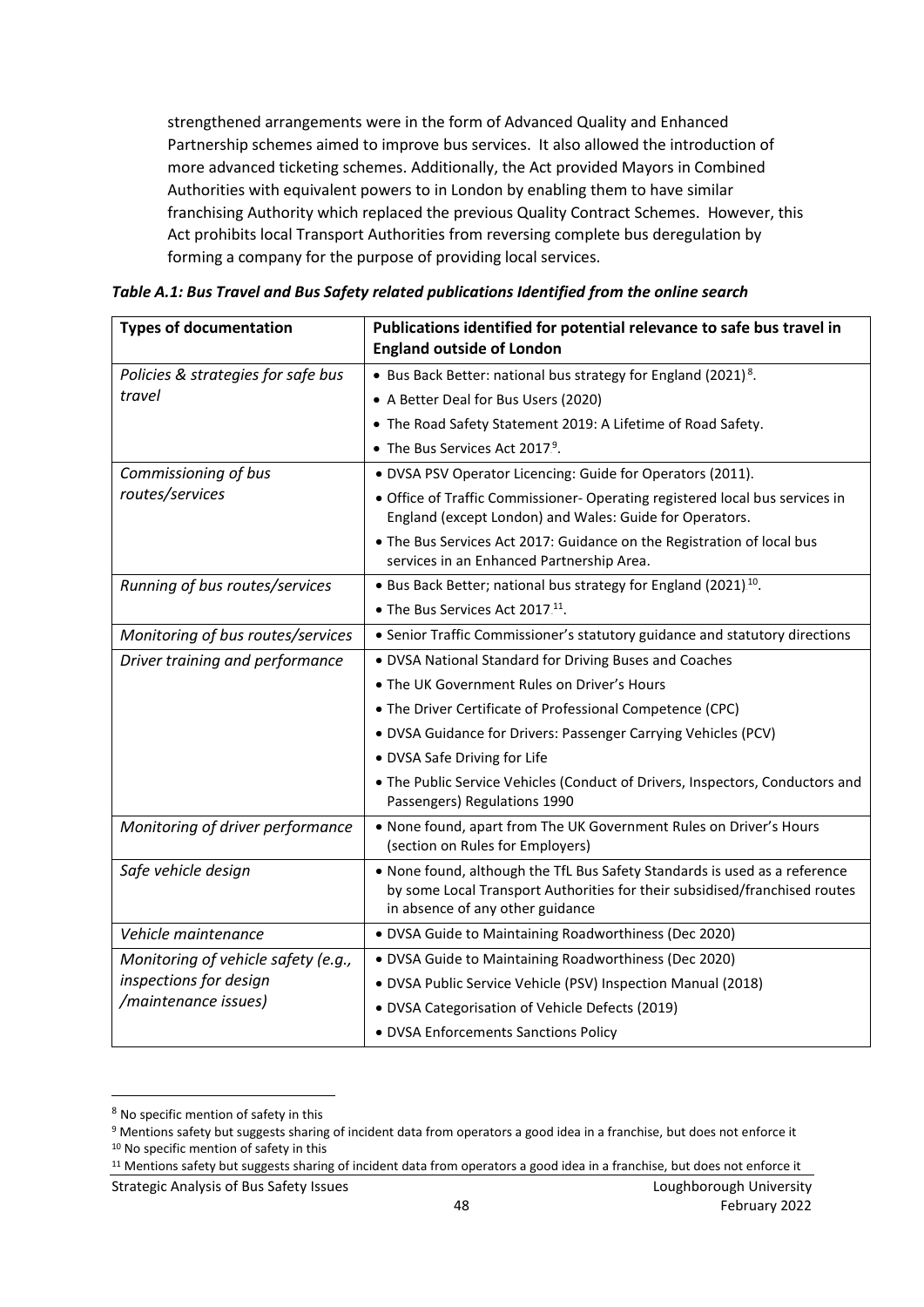| Bus infrastructure (e.g.,         | • Manual for Streets 2 (2010).                                                                                                          |  |
|-----------------------------------|-----------------------------------------------------------------------------------------------------------------------------------------|--|
| stops/shelters/stations)          | • Bus & Coach Station Design and Operation: Guidance for the safe design<br>and operation of bus stations and interchanges (UTG, 2011). |  |
|                                   | • Local (e.g., Metro (Leeds) Bus Stop Infrastructure Standards)                                                                         |  |
| Investigating accidents/incidents | • Reporting an accident involving a PSV (DVSA)                                                                                          |  |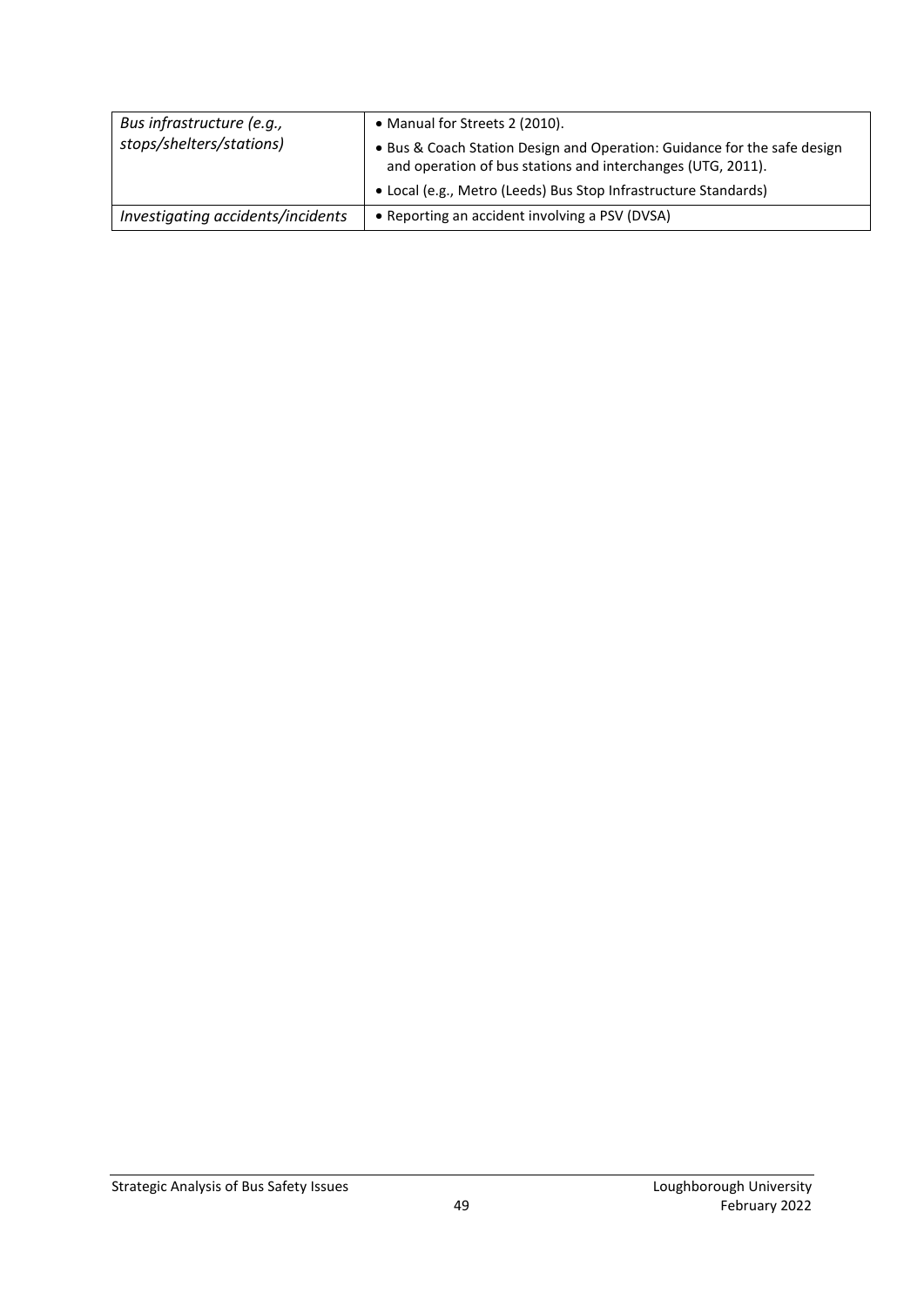## <span id="page-50-0"></span>Annex B: Overview of Current Standards & Procedures in Bus Safety

#### <span id="page-50-1"></span>B.1 Policies and Strategies for Safe Bus Travel

#### *The Bus Services Act 2017*

The Department for Transports (DfT) Bus Services Act (2017) focussed on simplifying and improving bus services but specifically bus safety was not mentioned. Subsequent DfT guidance publications between 2017 and 2019 provided explanations of the Bus Services Act in more detail.<sup>12</sup> and in the later guidance for "new powers and opportunities", there is a section discussing "improving the safety of bus services"..<sup>13</sup>

#### *The Road Safety Statement 2019: A Lifetime of Road Safety*

This is a general road safety policy document published by the Department for Transport.<sup>14</sup> It mentions using a "safe system approach" and having an "integrated approach to safety" and discusses "actions over the next 2 years" (i.e., from 2019 onwards). There is only one specific mention of buses in this publication (the "Tyred" campaign), where, based on this campaign, a ban on tyres 10 years and older has been proposed on all buses, coaches, Heavy Goods Vehicles (HGVs), minibuses, and private hire vehicles. The publication discusses HGVs, and therefore some of this also has the potential to be relevant to buses (e.g., driver vision, use of old tyres, side guards, driving for work, bridge strikes, safer users…).

#### *A Better Deal for Bus Users (February 2020)*

This online guidance published by the Department for Transport in 2020 highlights the UK Government's commitment to improving bus travel and bus users' experience in England. This first mentions the introduction of a National Bus Strategy which would eventually be outlined in more detail in the publication "Bus Back Better" in March 2021.<sup>15</sup> It also mentioned investing more in bus travel, prioritising buses and bus routes, air quality and emissions, improving passenger information and publicity, improving fares and payment systems and supporting on-demand services. However, there is no mention of any safety-related issues being included in the Government's plans.

#### *Bus Back Better: National Bus Strategy for England (2021)*

After some delay, in part due to the Covid-19 pandemic, the Government eventually published their much-awaited National Bus Strategy, "Bus Back Better" in March 2021.<sup>16</sup>. The main aim of this National Strategy is to persuade people to make greater use of buses by making bus services more appealing, affordable, convenient and accessible. Furthermore, it makes Enhanced Partnerships mandatory between Local Transport Authorities (LTAs) and bus operators in the local area, apart from those who had already formed a franchise(s).

The Government expected all LTAs to commit to establishing Enhanced partnerships by June 2021, apart from those Mayoral Combined Authorities (MCAs) who have already started the process of franchising. It will still be possible to set up a franchise, but the LTA/MCA must establish an Enhanced partnership in the meantime while the franchise is being set up due to the long lead time in setting up a franchise.

- <sup>13</sup> <https://www.gov.uk/government/publications/bus-services-act-2017-new-powers-and-opportunities>
- <sup>14</sup> <https://www.gov.uk/government/publications/road-safety-statement-2019-a-lifetime-of-road-safety>
- <sup>15</sup> <https://www.gov.uk/government/publications/a-better-deal-for-bus-users/a-better-deal-for-bus-users>
- <sup>16</sup> <https://www.gov.uk/government/publications/bus-back-better>

Strategic Analysis of Bus Safety Issues Loughborough University Loughborough University

<sup>12</sup> <https://www.gov.uk/government/collections/bus-services-bill-overview>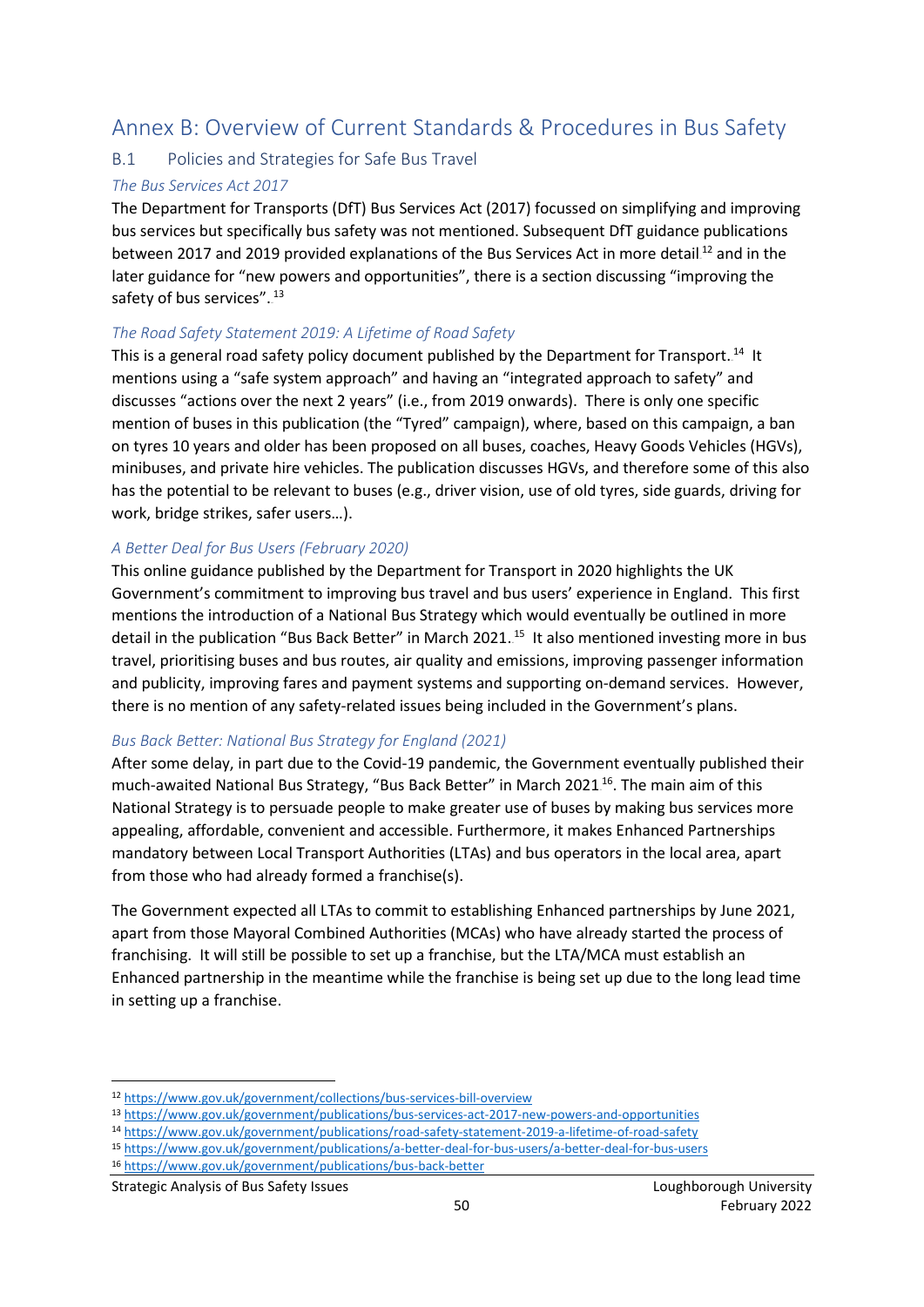Currently, franchising powers are only available automatically to MCAs, but through secondary legislation, they can be provided to other LTAs. Thus, franchising and Enhanced Partnerships are two ways for LTAs to obtain more power over the bus operators working in their areas than they may currently have.

The Government is "encouraging" either Enhanced Partnerships or franchises to be fully up and running by April 2022, by giving the financial incentive that from that date, only established franchising schemes and Enhanced Partnerships will be able to access new discretionary forms of Government bus funding and the reformed Bus Service Operators Grant.

Table B.1 shows the main differences between an Enhanced Partnership and a franchise in terms of the roles the operators and Local Transport Authorities (LTAs) would have and how that may influence the standards of bus safety in the local area.

| <b>Enhanced Partnerships</b>                 | <b>Franchising</b>                              |  |  |
|----------------------------------------------|-------------------------------------------------|--|--|
| Operators working alongside Local            | Operators working for LTAs can be made to       |  |  |
| Transport Authorities (LTAs), but also have  | share safety data as part of the franchise      |  |  |
| more control over being able to restrict the | agreement.                                      |  |  |
| safety data they share as it is a joint      |                                                 |  |  |
| agreement.                                   |                                                 |  |  |
| LTAs have less control over being able to    | LTAs have more control over being able to set   |  |  |
| set their own safety standards and request   | their own safety standards and request safety   |  |  |
| safety data from operators.                  | data from operators.                            |  |  |
| More "flexible" joint agreement, but it is   | Less "flexible", because operators will have to |  |  |
| therefore more likely that the safety        | agree to the LTA's safety standards before a    |  |  |
| standards "agreed" will be at the            | franchise is agreed, so there is more           |  |  |
| "minimum" level because operators will be    | opportunity for higher safety standards with a  |  |  |
| reluctant to "agree" to higher safety        | franchise.                                      |  |  |
| standards in a partnership (e.g., due to     |                                                 |  |  |
| costs).                                      |                                                 |  |  |

*Table B.1: Main difference in terms of safety between Enhanced Partnerships and Franchising*

Embedded in this was the fact that all LTAs were expected to publish a Local Bus Service Improvement Plan (BSIP) before the end of October 2021. These BSIPs discuss improving services for passengers (routes, timetables, punctuality, pricing etc..), but the only mention of safety is related to roadside infrastructure (i.e., bus stops/shelters). There is no mention in BSIPs of providing safer vehicles, better trained more safety aware drivers or better accident and incident reporting systems. Unfortunately, this is a missed opportunity to ensure that any incidents, including near misses, are logged, and reviewed to ensure lessons can be learned for the future safety of all passengers and other road users. Moreover, if Enhanced Partnerships are meant to ensure a joint agreement is in place between the LTA and the bus operators, or within a franchise scheme, then these should also include a joint agreement about the setting of minimum safety standards (beyond the minimum prescribed by the Government) and the sharing of accident/incident information between operator and LTA.

## <span id="page-51-0"></span>B.2 Commissioning, Running, and Monitoring of Bus Routes/Services

Various other guidance exists which helps to inform safe bus travel from different perspectives.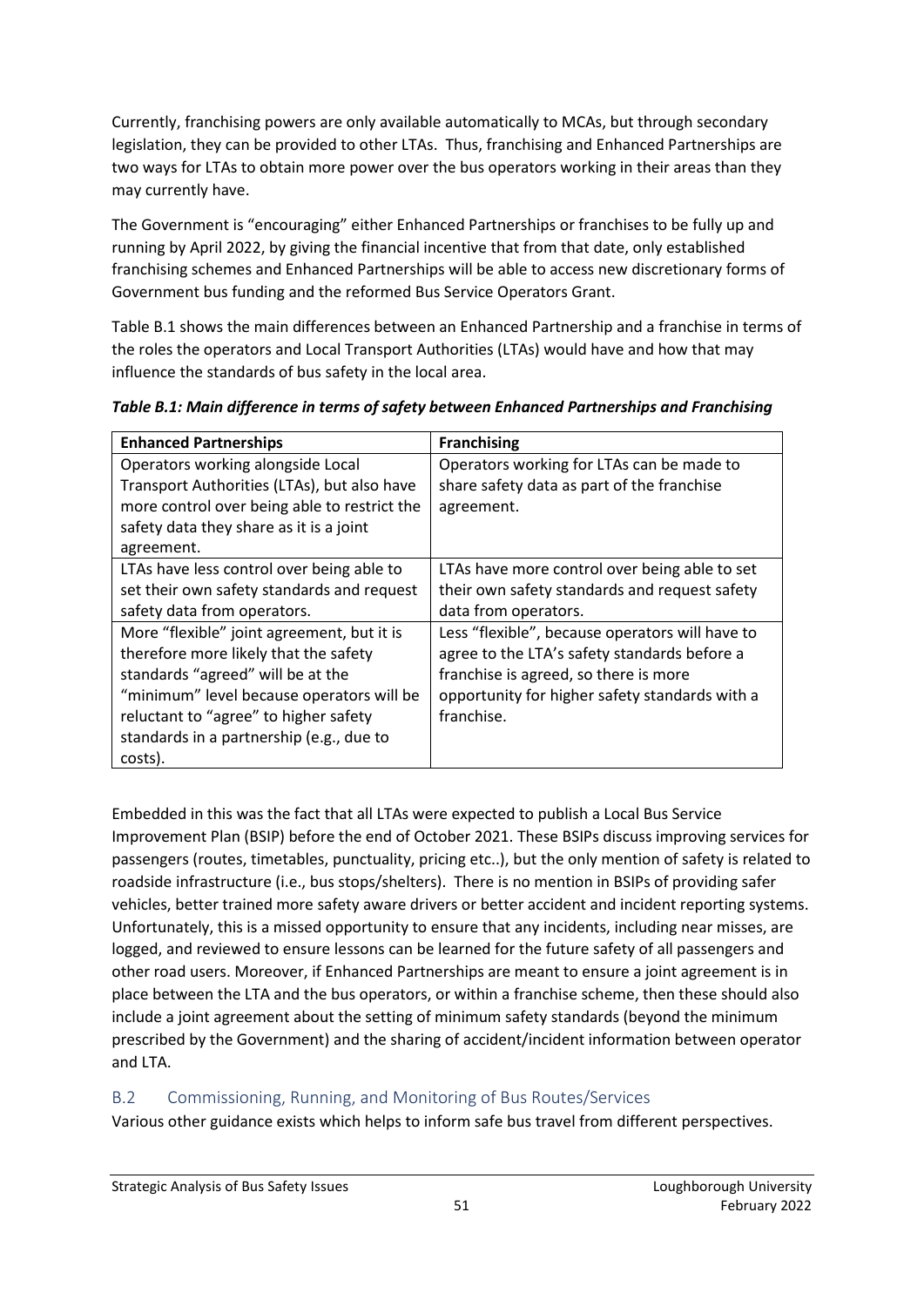#### *Public Service Vehicle Operator Licencing: Guide for Operators*

This publication from 2011 is a guide rather than a standard, but it provides a comprehensive overview of the procedures for obtaining a Passenger Service Vehicle (PSV) operator's licence (e.g., application process, requirements) and how to keep the licence (e.g., types of services allowed, hiring from other operators, additional requirements…).

#### *Office of the Traffic Commissioner: Operating Registered Local Bus Services in England (except London) and Wales – Guide for Operators*

This is a guide produced by the Traffic Commissioners (2018) to "explain about local bus services and their registration" and to "understand the requirements of running a local bus service" and what is required under the legislation and provides guidance on how to run a reliable bus service.<sup>17</sup>. Although it does not specifically mention safety, by following the guidance outlined with the guide, there is a greater likelihood that the bus services being operated will be safer and more reliable.

#### *Senior Traffic Commissioner's Statutory Guidance and Statutory Directions*

The Senior Traffic Commissioner's statutory guidance and statutory directions are a series of publications "explaining the legal basis and the way traffic commissioners will approach the exercise of their statutory functions".<sup>18</sup>

The sections on "Good repute and fitness", "Local bus services in England (outside London) and Wales" and the "Principles of decision making and the concept of proportionality" are the most relevant to bus safety. There is a note under "Good repute and fitness" which reminds operators of their duties under section 20 of the Public Passenger Vehicles Act 1981<sup>19</sup> to "report to the Secretary of State as soon as practicable, any failure or damage of a nature which has been calculated to affect the safety of occupants of a public service vehicle owned by them or of any persons using the road". There is a form (PSV112) on the UK Government's website which can be used for reporting an accident involving a bus (PSV) via the Driver and Vehicle Standards Agency (DVSA).<sup>20</sup>.

#### <span id="page-52-0"></span>B.3 Driver Training and Performance

#### National Standard for Driving Buses and Coaches (2013, updated 2014).<sup>21</sup>

This DVSA standard "describes the skills, knowledge and understanding needed to be a safe and responsible driver of a category D vehicle". Therefore, this is focussed on just the safe driving of buses. It links the work of the DVSA, People 1<sup>st</sup> (who set the Passenger Carrying Vehicle Driving National Occupation Standards) and the providers of driving related vocational qualifications. There are 5 main areas which highlight the main roles of a driver of a Category D vehicle:

- Role  $1$  Prepare vehicle and its occupants for a journey;
- Role  $2$  Guide and control the vehicle;
- Role 3 Use the road in accordance with the Highway Code;
- Role 4 Drive safely and responsibly in the traffic system;
- Role 5 Review and adjust driving behaviour over lifetime.

<sup>17</sup> <https://www.gov.uk/government/publications/local-psv-service-registrations-psv353a>

<sup>18</sup> <https://www.gov.uk/government/collections/senior-traffic-commissioners-statutory-guidance-and-statutory-directions>

<sup>19</sup> <https://www.legislation.gov.uk/ukpga/1981/14/section/20>

<sup>20</sup> <https://www.gov.uk/government/publications/report-an-accident-involving-a-psv-psv112>

<sup>21</sup> <https://www.gov.uk/government/publications/national-standard-for-driving-buses-and-coaches>

Strategic Analysis of Bus Safety Issues Loughborough University Loughborough University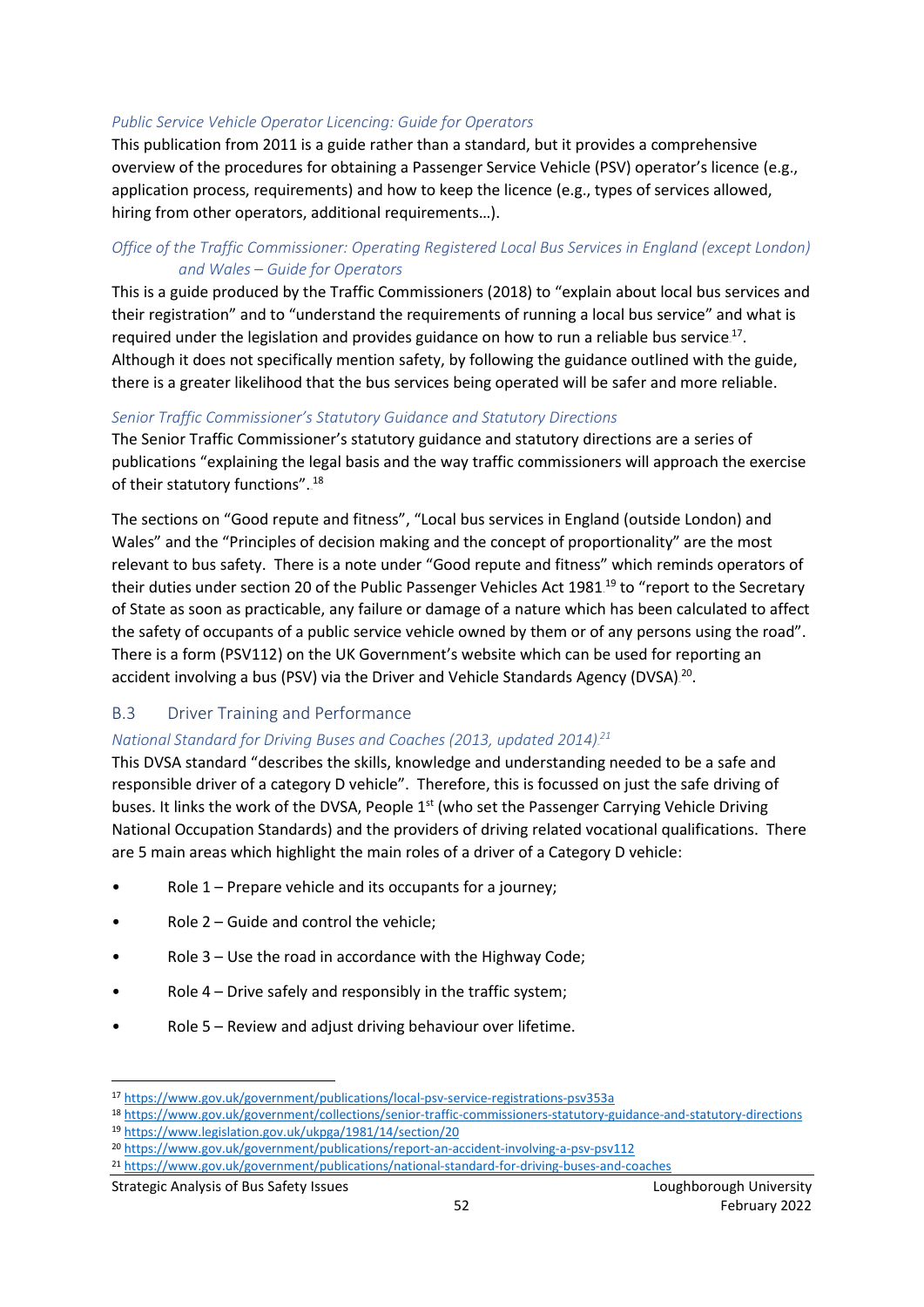#### *The Driver Certificate of Professional Competence (Driver CPC)*

This is a qualification for professional bus, coach, and HGV drivers.<sup>22</sup>. It was first introduced for bus and coach drivers in 2008 (HGV drivers in 2009) and has since been introduced across Europe with the aim of improving road safety and maintaining high standards of driving. All drivers need to complete 35 hours of periodic training every five years on an ongoing basis to keep driving for a living.

#### *The UK Government Rules on Driver's Hours*

The UK Government has set out rules for drivers of goods vehicles and passenger- carrying vehicles<sup>23</sup>. There are EU rules, GB domestic rules and separate rules in Northern Ireland. Rules for maximum bus driver hours were first introduced in the Transport Act 1968 and further rules were introduced by the EU in 2002 (Directive 2002/15/EC) and in 2006 (Regulation (EC)561/2006). The rules set out limits for daily driving, length of working day, daily duty, breaks (number and length), rest periods and exemptions.

#### *Guidance for Drivers: Passenger Carrying Vehicles (PCV)*

Further guidance specifically for drivers of passenger carrying vehicles was provided in this UK Government online publication, which was most recently updated in 2020.<sup>24</sup> It contains information regarding driver conduct, the driver CPC card, the driver tachograph card and driver licencing and medical conditions.

#### *DVSA Safe Driving for Life Online Information Source*

This online resource published by the DVSA and reintroduced in 2021.<sup>25</sup> includes a section specifically for bus drivers which includes advice and guidance on passing the driving test, the basics of driving a bus, tips on developing bus driving skills, advice regarding the bus driving experience (e.g., dealing with a collision/breakdown, driver and passenger safety…) and information regarding basic maintenance, vehicle documents, responsibilities and drivers' hours rules.

#### *The Public Service Vehicles (Conduct of Drivers, Inspectors, Conductors and Passengers) Regulations 1990*

These UK government regulations include a section for the "conduct of drivers, inspectors and conductors"<sup>26</sup>, including the statement that drivers and conductors "shall take all reasonable precautions to ensure the safety of passengers who are on, or who are entering or leaving, the vehicle". This is an old document and most buses do not have conductors on board anymore.

#### <span id="page-53-0"></span>B.4 Vehicle Maintenance and Monitoring of Vehicle Safety

The DVSA have published an array of guidance and policies related to bus safety to assist both drivers of buses and the operators in ensuring the vehicles they are using on their routes are safe and are achieving at least the minimum safety standards to ensure no sanctions are taken against them by the DVSA and/or the Traffic Commissioners. The publications include the "Guide to Maintaining Roadworthiness" (2018), "Categorisation of Vehicle Defects" (2019), the "Public Service

<sup>22</sup> <https://www.gov.uk/driver-cpc-training>

<sup>23</sup> <https://www.gov.uk/drivers-hours/gb-domestic-rules>

<sup>&</sup>lt;sup>24</sup> https://www.gov.uk/government/publications/guidance-for-vocational-drivers/guidance-for-driverspassenger-carrying-vehicles-pcvs

<sup>25</sup> https://www.safedrivingforlife.info/advice/bus-driving/

<sup>26</sup> <https://www.legislation.gov.uk/uksi/1990/1020/made>

Strategic Analysis of Bus Safety Issues Loughborough University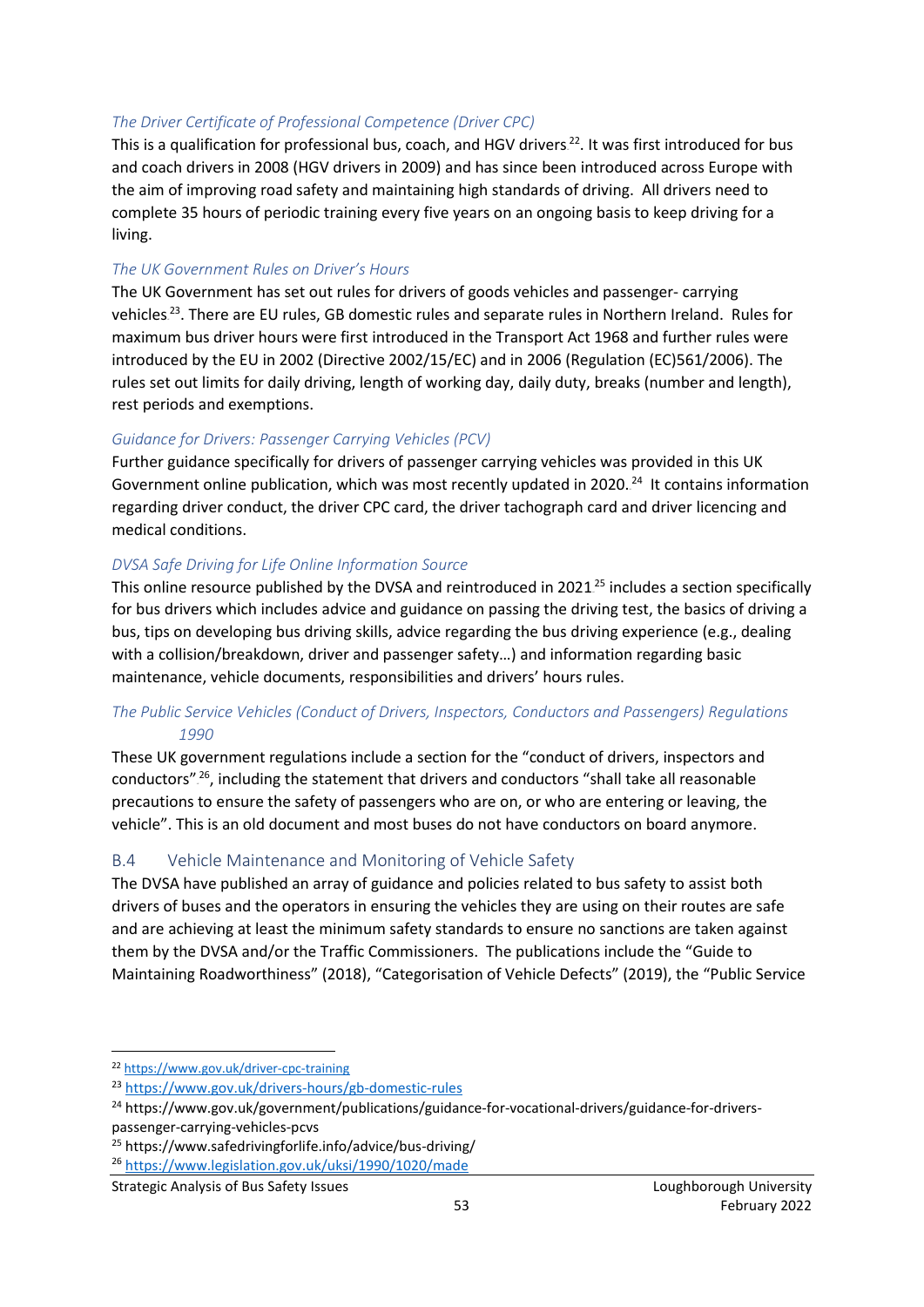Vehicle Inspection Manual" (2018), the "PSV Daily Walk Around Check Guidelines", "Guidance for Drivers: Passenger Carrying Vehicles" (2018), and the "Enforcement Sanctions Policy" (2018).<sup>27</sup>

#### <span id="page-54-0"></span>B.5 Bus Infrastructure Provision

The local/regional Transport Authorities have responsibility for the provision of adequate and safe bus infrastructure for bus operators to use. However, it appears that there are no national standards in England on bus stops or shelters, apart from guidance which appears in Manual for Streets 2 (CIHT, 2010)<sup>28</sup>. Most guidance is published by the individual Transport Authorities for their area. London has their own Accessible Bus Stop Design Guidance, while Northern Ireland has their own Bus Stop Design Guide. Another document which has been developed by the Urban Transport Group is the "Bus & Coach Station Design and Operation: Guidance for the safe design and operation of bus stations and interchanges" (2011).<sup>29</sup>.

The CIHT also published a guidance document in 2018 titled "Buses in Urban Developments".<sup>30</sup> which is aimed at transport planners, highways and traffic engineers to be used as reference for ensuring efficient bus travel and for bus operators to be aware of what is expected from the local Transport Authorities. Safety and accessibility are mentioned several times in the publication, mainly focussing on the safety of pedestrians and cyclists on bus routes and at bus stops. The safety of passengers on the buses is also mentioned on one or two occasions, with one example being the recommendation for straighter alignments on routes, leading to better visibility and therefore a smoother and safer ride for passengers.

## <span id="page-54-1"></span>B.6 Reporting and Investigating Accidents/Incidents

As mentioned in the earlier section (B.2), under "Good repute and fitness" of the Senior Traffic Commissioner's statutory guidance and statutory directions, there is a note which reminds operators of their duties under section 20 of the Public Passenger Vehicles Act 1981 to "report to the Secretary of State as soon as practicable, any failure or damage of a nature which has been calculated to affect the safety of occupants of a public service vehicle owned by them or of any persons using the road". There is a form (PSV112) on the UK Government's website which can be used for reporting an accident involving a bus (PSV) via the DVSA. However, it is not clear how well this is followed up, or how these reports are utilised after a form is submitted, or indeed whether any review or analysis of this information is carried out. Beyond the PSV112 form, there are no other national standards or legislation regarding reporting and investigating accidents and incidents involving buses. Apart from data collected by police at the scenes of injury accidents involving buses, accident data is generally collected by the individual operator and there is no obligation for the operator to divulge this information to any other interested party, apart from the police and the HSE. However, there is opportunity to agree to share the data either through a partnership or more likely, a franchise, where the local Transport Authority has more control over setting operator requirements.

## <span id="page-54-2"></span>B.7 Other Publications, Reports, and Useful Information

#### *Transport Committee (UK Parliament)*

A report published in May 2019 by the Transport Committee ("Bus Services in England outside London.<sup>31</sup>)" outlined their recommendation for a Bus Strategy and mentioned bus safety as part of

- 30 [https://www.ciht.org.uk/media/4459/buses\\_ua\\_tp\\_full\\_version\\_v5.pdf](https://www.ciht.org.uk/media/4459/buses_ua_tp_full_version_v5.pdf)
- <sup>31</sup> <https://publications.parliament.uk/pa/cm201719/cmselect/cmtrans/1425/1425.pdf>

<sup>27</sup> <https://www.checkedsafe.com/dvsa-compliance-guidelines/>

<sup>28</sup> <https://tsrgd.co.uk/pdf/mfs/mfs2.pdf>

<sup>29</sup> <https://www.urbantransportgroup.org/system/files/BusandCoachStationDesignGuide.pdf>

Strategic Analysis of Bus Safety Issues Loughborough University Loughborough University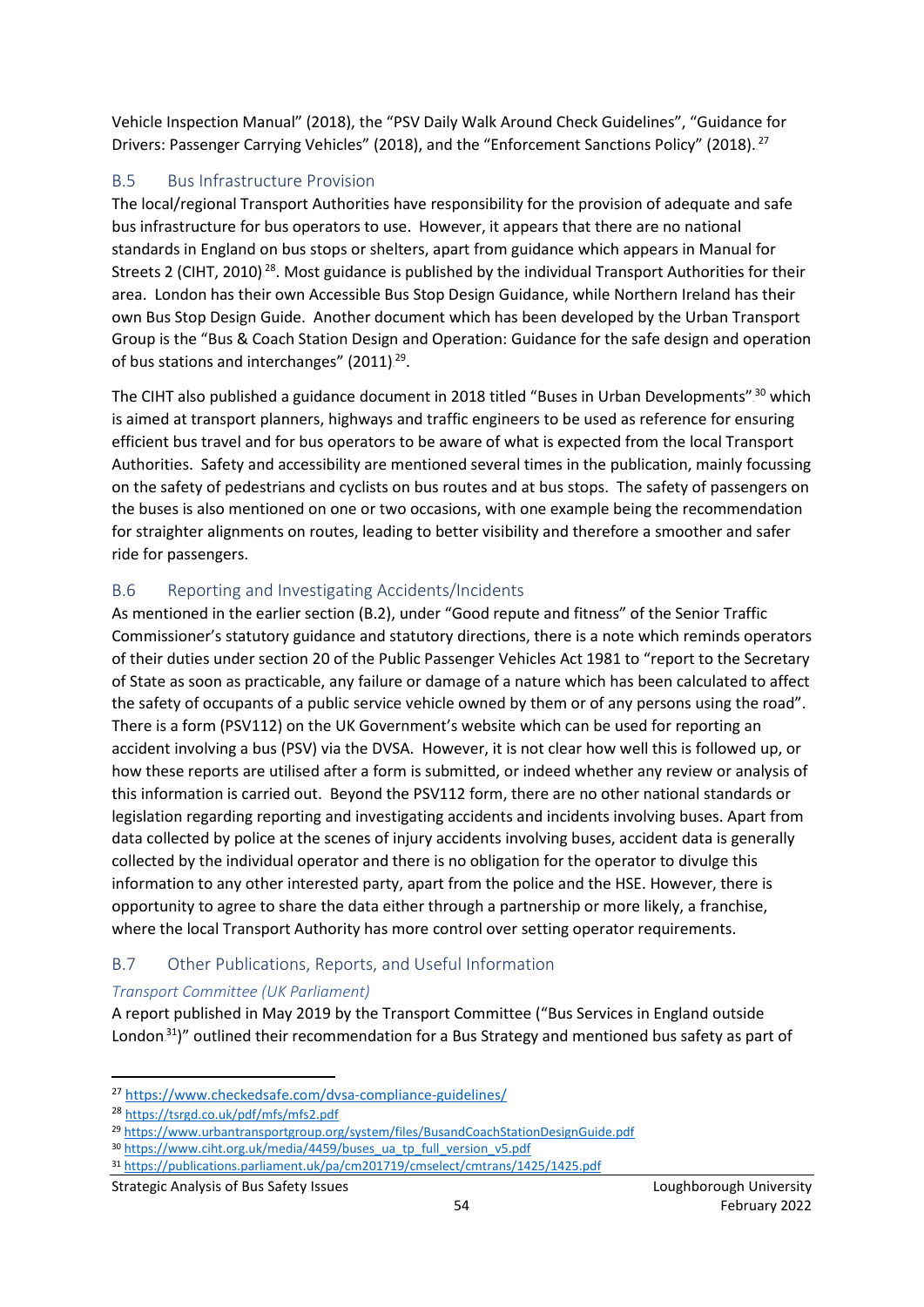this, along with improving services, recruitment and retention, skills and apprenticeships. And that "bus operators, trade unions and other stakeholders" should be encouraged through a "national forum" to "examine and share information" on these "issues". Long hours for bus drivers are also highlighted as a safety concern and the Transport Committee encourage the government to determine "whether legislation governing bus drivers' hours in Great Britain is still fit for purpose, or whether it should be amended, for example as is proposed by the Bus Drivers (Working Hours on Local Routes) Bill 2017–19. (Paragraph 97)". There was also a recommendation to add a "specific customer service training module…to the Certificate of Professional Competence syllabus for Public Service Vehicle drivers of local bus services".

The Government also published a response to the Transport Committee's recommendations later in 2019, in which they fully agreed with eight of the 21 recommendations, and partly agreed with ten, and fully disagreed with three.<sup>32</sup>. The recommendations which were partly agreed with included the one recommendation to add a training module to the CPC. The government felt that there was no need to include a mandatory customer service module in the CPC, because passengers are reporting "very high levels of satisfaction with their journeys" and therefore it should be left to the bus industry to decide on whether to include this type of training in their drivers' CPC syllabus. The government also partly agreed with the recommendation of possibly amending the drivers' hours legislation. A review conducted in 2009/10, concluded that the current GB rules are "appropriate" in ensuring the "safety of drivers and others on the road", and that "any further restrictions would risk imposing unreasonable burdens on industry. The Government has no current plans to make changes to the GB domestic drivers' hours legislation." The Government also partly agreed with developing and adopting a bus strategy but would not commit to a timetable at that point in time and would not further specify whether the issues listed would be included in the strategy when it was eventually published (which was in 2021: "Bus Back Better".<sup>33</sup>).

In addition, there were a number of Transport Committee sessions and inquiries between 2018 and 2021 in which either the National Bus Strategy or other aspects of bus travel were discussed, including safety issues, and these are listed in the References section at the end of this report.

#### *National Audit Office: Improving Local Bus Services in England Outside London*

This is a report published by the National Audit Office in 2020. It mainly highlights that bus funding has reduced considerably over the years.<sup>34</sup>

#### *Handbooks published by Bus Drivers' Unions*

A number of handbooks and guidance documents have been published by Unions representing bus drivers to support them in their work. These include the Bus and Coach Road Safety Handbook (International Road Transport Union, 2009).<sup>35</sup> and the National Union of Rail, Maritime and Transport Workers "Bus Workers Handbook" (RMT, 2015).<sup>36</sup>.

#### *The Parliamentary Advisory Councils for Transport Safety (PACTS)*

PACTS are a registered charity and they support the All-Party Parliamentary Group for Transport Safety. "Its aim is to advise and inform members of the House of Commons and of the House of Lords on air, rail and road safety issues". In March 2017, it reported that the Bus Services Bill passed

#### Strategic Analysis of Bus Safety Issues Loughborough University Loughborough University

<sup>32</sup> <https://publications.parliament.uk/pa/cm201919/cmselect/cmtrans/110/11002.htm>

<sup>33</sup> <https://www.gov.uk/government/publications/bus-back-better>

<sup>34</sup> <https://www.nao.org.uk/wp-content/uploads/2020/10/Improving-local-bus-services-in-England-outside-London.pdf>

<sup>35</sup> [http://www.busandcoach.travel/download/best\\_practices/e0314en\\_bc\\_safety\\_handbook\\_web.pdf](http://www.busandcoach.travel/download/best_practices/e0314en_bc_safety_handbook_web.pdf)

<sup>36</sup> <https://www.rmt.org.uk/news/public-document-library/bus-workers-handbook/>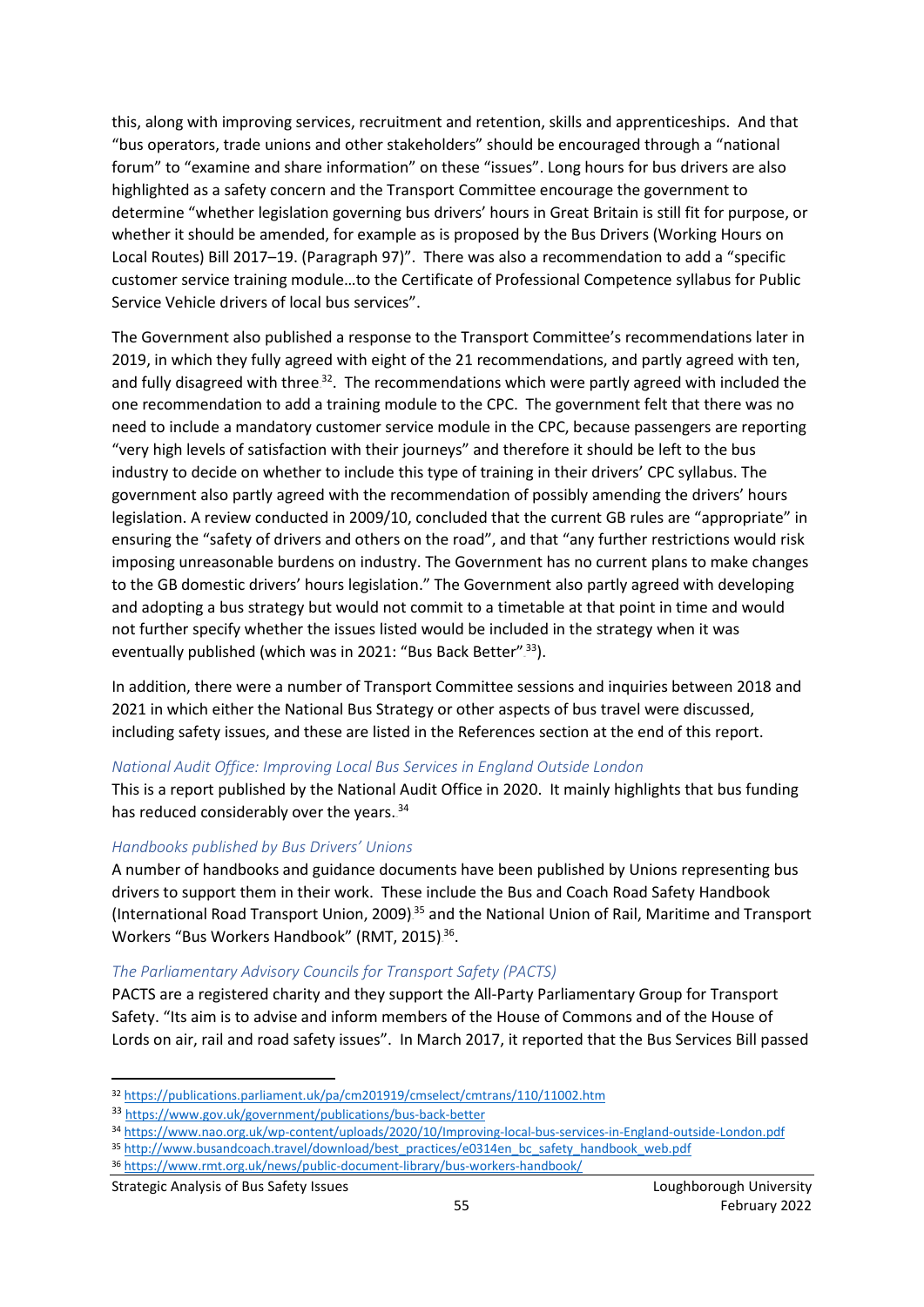through its Third Reading in the House of Commons and that PACTS tried to push through an amendment which would have "added a clause that would have required bus operators taking part in any scheme to subscribe to a confidential incident reporting and analysis system (such as CIRAS) and to make bus casualty data available to local Transport Authorities at least monthly. It would also have required local Transport Authorities to publish that data quarterly. The amendment was voted down in both the House of Lords and the House of Commons."<sup>37</sup>

Road Safety Minister Andrew Jones MP responded to the amendment in the House of Commons by stating that bus companies would be "encouraged" to consider the benefits of confidential reporting systems, as outlined below:

"If a franchising authority wishes to stipulate a system such as CIRAS as part of its conditions of contract, it is of course free to do so—that is what TfL has done here in London. Authorities that negotiate partnerships could also include bus safety measures as part of such an arrangement, so I will explore through guidance how we could encourage operators and local Transport Authorities to consider the benefits of an independent confidential reporting system, but we will probably limit that only to a franchising or partnership scheme to start with."

<sup>37</sup> <https://www.pacts.org.uk/bus-services-bill-passes-through-third-reading-in-the-house-of-commons/>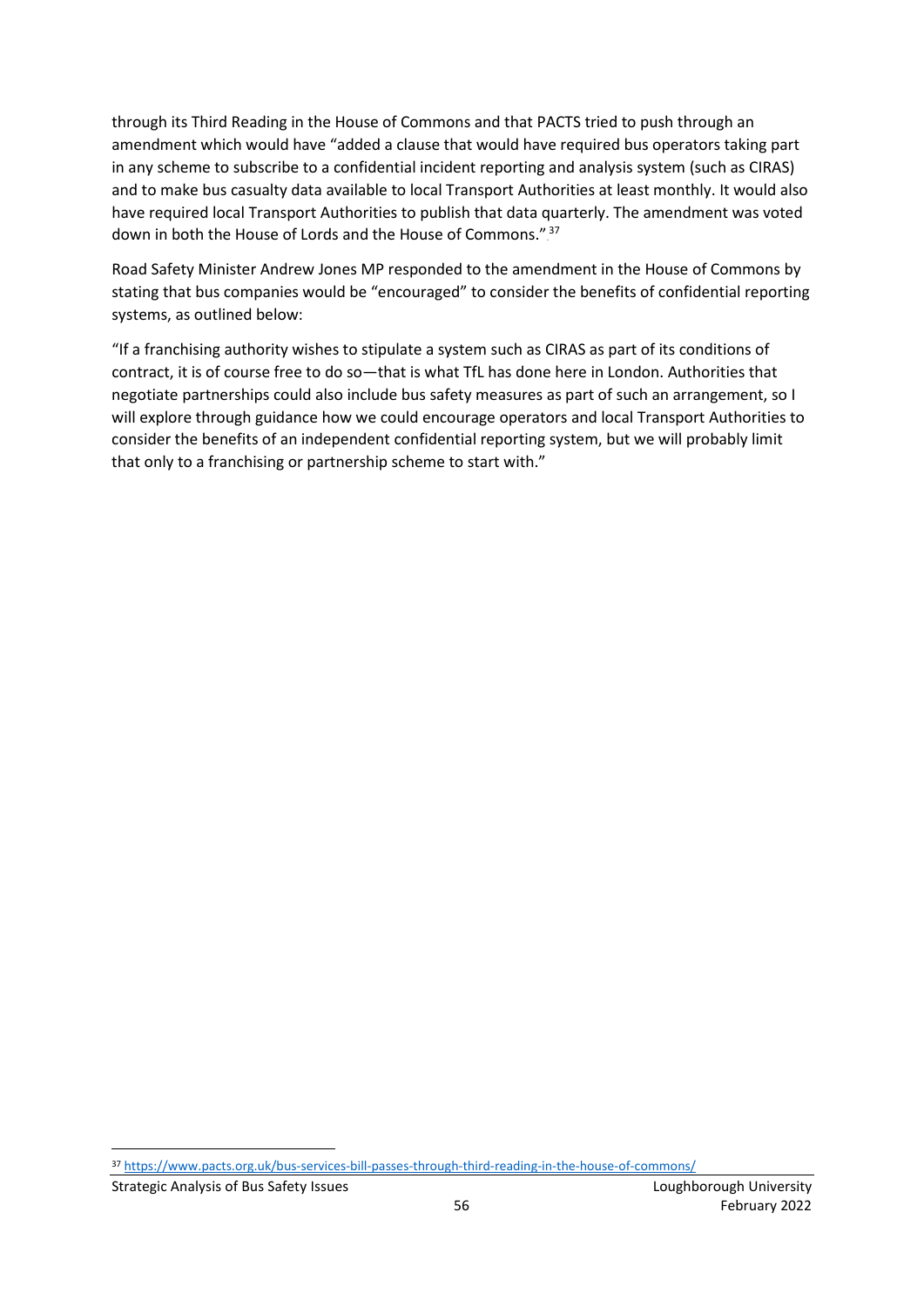# <span id="page-57-0"></span>Annex C: Rail Industry Organisational Chart



<sup>38</sup> <https://www.orr.gov.uk/media/12376>

Strategic Analysis of Bus Safety Issues Loughborough University Loughborough University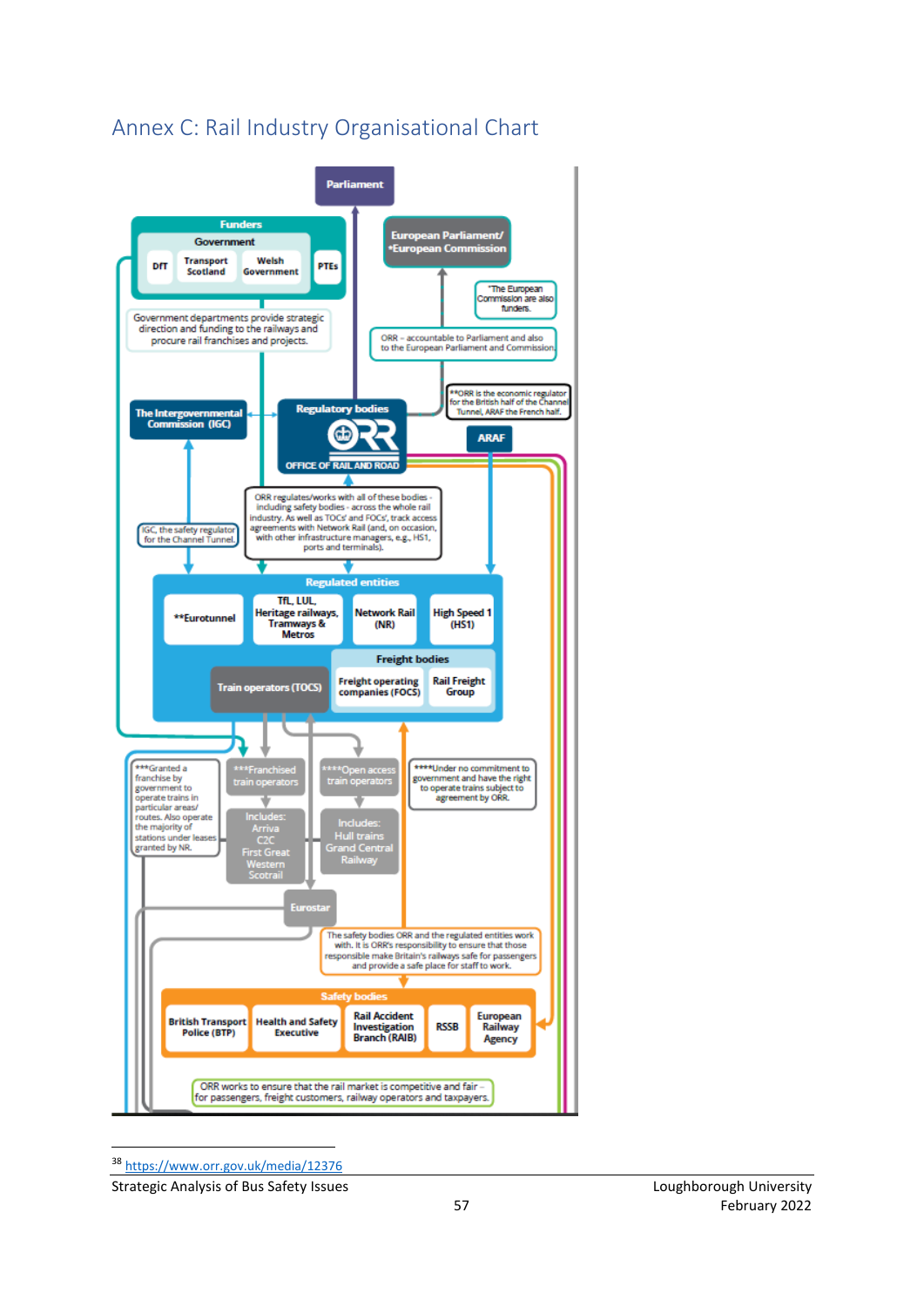# <span id="page-58-0"></span>Annex D: Comparison of the Regulation of Safe Bus Travel in England compared with "Best Practice" Sectors

#### *Table D.1: Overview of Standards and Guidelines Related to Bus Travel and Bus Safety for England, London, and Northern Ireland*

| Standards/ guidelines                                                              | <b>England (outside</b>                                                                                                                                                                                                                                                                                                                                                                                                                                                                                                                                                                                | London (TfL)                                                                                                                                                                                                                                                             | <b>Northern Ireland</b>                                                                                                                                                                                                                                                                                                                |
|------------------------------------------------------------------------------------|--------------------------------------------------------------------------------------------------------------------------------------------------------------------------------------------------------------------------------------------------------------------------------------------------------------------------------------------------------------------------------------------------------------------------------------------------------------------------------------------------------------------------------------------------------------------------------------------------------|--------------------------------------------------------------------------------------------------------------------------------------------------------------------------------------------------------------------------------------------------------------------------|----------------------------------------------------------------------------------------------------------------------------------------------------------------------------------------------------------------------------------------------------------------------------------------------------------------------------------------|
|                                                                                    | London)                                                                                                                                                                                                                                                                                                                                                                                                                                                                                                                                                                                                |                                                                                                                                                                                                                                                                          | (Translink)                                                                                                                                                                                                                                                                                                                            |
| Policies & strategies for<br>bus travel<br>Commissioning of bus<br>routes/services | • Bus Back Better (no<br>specific mention of<br>safety in this)<br>• The Bus Services Act<br>2017 (mentions safety<br>but suggests sharing of<br>incident data from<br>operators a good idea<br>in a franchise, but does<br>not enforce it)<br>• DVSA PSV Operator<br>Licencing: Guide for<br>Operators (2011)<br>• Office of Traffic<br>Commissioner-<br>Operating registered<br>local bus services in<br>England (except<br>London) and Wales:<br>Guide for Operators<br>• The Bus Services Act<br>2017: Guidance on the<br>Registration of local bus<br>services in an Enhanced<br>Partnership Area | • TfL Bus Safety<br>Programme (2016)<br>• Mayor's Transport<br>Strategy (2018) (70%<br>KSI reduction involving<br>buses by 2022, zero<br>killed by 2030)<br>• London Service Permit<br><b>Guidance Document</b><br>(Greater London<br>Authority Act 1999<br>Section 185) | • Translink Strategy - "Get on<br>Board" (2016-2021)<br>• Translink Group Corporate<br><b>Responsibility Strategy</b><br>$(2017 - 2021)$<br>• Safety Management System<br>(SMS)<br>• Commercial Bus Service<br>Permits: guidelines for<br>operators (2015)<br>$\bullet$ Bus operator handbook - a<br>guide for bus operators<br>(2021) |
| Running of bus<br>routes/services                                                  | • Bus Back Better<br>• The Bus Services Act<br>2017                                                                                                                                                                                                                                                                                                                                                                                                                                                                                                                                                    | • TfL Guidelines for<br><b>Planning Bus Services</b><br>(2012)                                                                                                                                                                                                           | • Commercial Bus Service<br>Permits: guidelines for<br>operators (2015)<br>• DVA The Safe Operator's<br>Guide (2017)                                                                                                                                                                                                                   |
| Monitoring of bus<br>routes/services                                               | • Senior Traffic<br>Commissioner's<br>statutory guidance and<br>statutory directions                                                                                                                                                                                                                                                                                                                                                                                                                                                                                                                   | · "TfL's "London's Bus<br>Contracting and<br><b>Tendering Process"</b><br>document includes<br>"Measuring Quality of<br>Performance"<br>• TfL Bus Network Safety<br>Performance Index (SPI)                                                                              | • Commercial Bus Service<br>Permits: guidelines for<br>operators (2015). Section<br>17 outlines "Monitoring<br>and Compliance with the<br>Service Permit System"                                                                                                                                                                       |
| Driver training                                                                    | • DVSA National<br><b>Standard for Driving</b><br><b>Buses and Coaches</b><br>• The UK Government<br>Rules on Driver's Hours                                                                                                                                                                                                                                                                                                                                                                                                                                                                           | • DVSA National Standard<br>for Driving Buses and<br>Coaches<br>• The UK Government<br>Rules on Driver's Hours<br>• "Big Red Book"                                                                                                                                       | • DVA The Safe Operator's<br>Guide (2017) (section on<br>driver monitoring, training,<br>hours)                                                                                                                                                                                                                                        |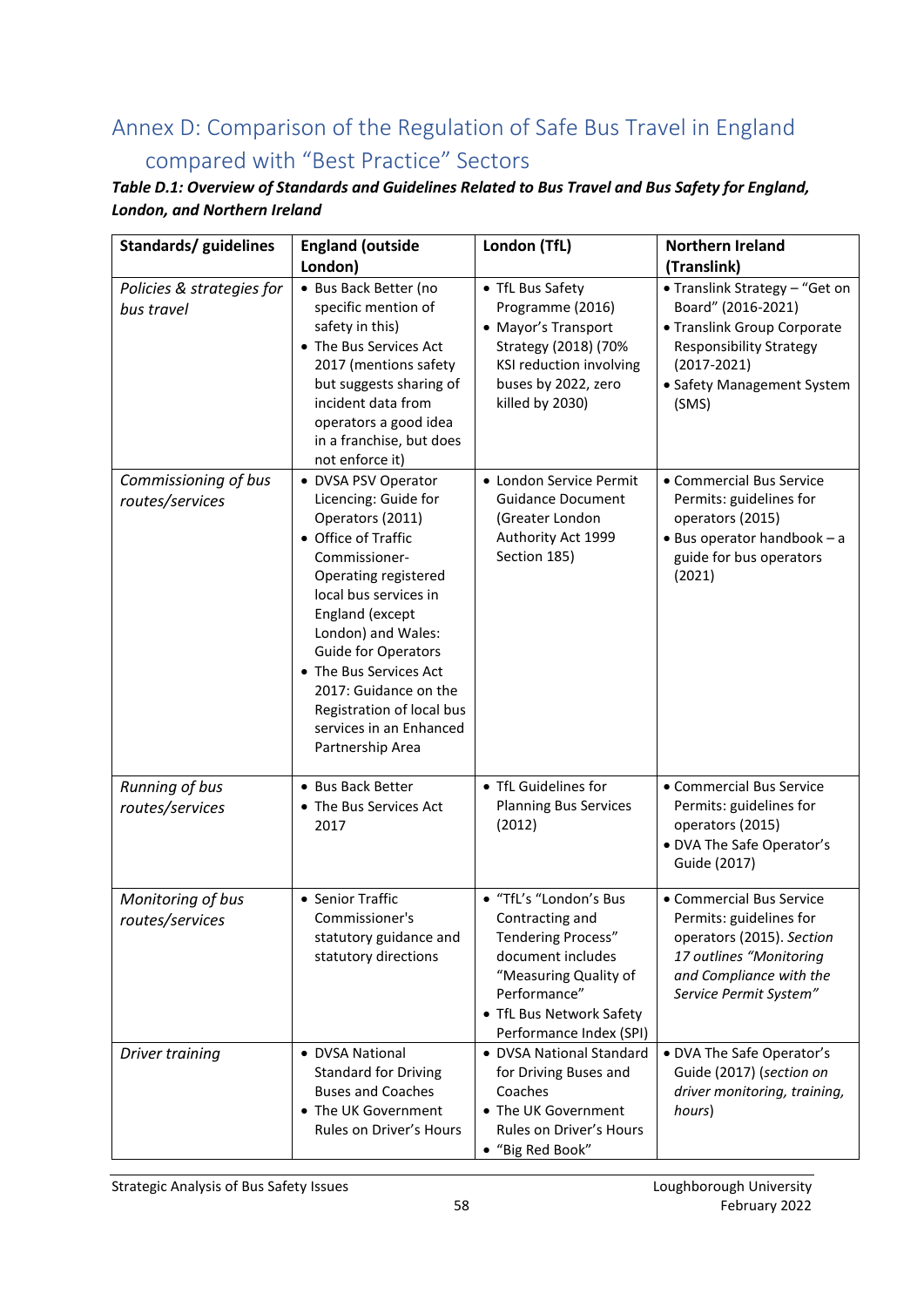|                                                                                          | • Driver Certificate of<br>Professional<br>Competence (DVA)                                                                                                                                          | • Vision Zero bus driver<br>training course (as part<br>of Bus Safety<br>Programme)                                                                                                                                                                                   | • Driver Certificate of<br><b>Professional Competence</b><br>(DVA)                                                                                                                                                               |
|------------------------------------------------------------------------------------------|------------------------------------------------------------------------------------------------------------------------------------------------------------------------------------------------------|-----------------------------------------------------------------------------------------------------------------------------------------------------------------------------------------------------------------------------------------------------------------------|----------------------------------------------------------------------------------------------------------------------------------------------------------------------------------------------------------------------------------|
| Monitoring of driver<br>performance                                                      | • None found, apart from<br>the DVSA rules on<br>driver hours on the<br>gov.uk website                                                                                                               | • TfL's Bus Contracting<br>and Tendering Process<br>document includes<br>"Driver Quality<br>Monitoring"<br>• TfL Bus Network Safety<br>Performance Index (SPI)                                                                                                        | · DVA Bus Operator<br>Handbook<br>· DVA Rules on Drivers'<br>Hours and Tachographs -<br>Passenger Vehicles in<br>Northern Ireland and<br>Europe                                                                                  |
| Safe vehicle design                                                                      | • None found                                                                                                                                                                                         | • Bus Safety Standard<br>· London Bus Vehicle<br>Specification                                                                                                                                                                                                        | • None found (Translink<br>follow TfL guidance)                                                                                                                                                                                  |
| Vehicle maintenance                                                                      | · DVSA Guide to<br>Maintaining<br>Roadworthiness (Dec<br>2020)                                                                                                                                       | • DVSA Guide to<br>Maintaining<br>Roadworthiness (Dec<br>2020)<br>• TfL's Contracting and<br><b>Tendering Process</b><br>document includes<br>"Engineering Quality<br>Monitoring"                                                                                     | · DVA Guide to maintaining<br>roadworthiness (Nov 2020)                                                                                                                                                                          |
| Monitoring of vehicle<br>safety (e.g., inspections<br>for design<br>/maintenance issues) | • Same as above<br>• DVSA Public Service<br>Vehicle (PSV) Inspection<br><b>Manual (2018)</b><br>· DVSA Categorisation of<br>Vehicle Defects (2019)<br>· DVSA Enforcements<br><b>Sanctions Policy</b> | • Same as above                                                                                                                                                                                                                                                       | • Same as above                                                                                                                                                                                                                  |
| Bus infrastructure (e.g.,<br>stops/shelters/stations)                                    | • Manual for Streets 2<br>• Bus & Coach Station<br>Design and Operation<br>(UTG)<br>• Local (e.g., Metro<br>(Leeds) Bus Stop<br>Infrastructure<br>Standards)                                         | • Accessible Bus Stop<br>Design Guidance<br>• Interchange Best<br><b>Practice Guidance</b>                                                                                                                                                                            | · Bus Stop Design Guide<br>(2010)                                                                                                                                                                                                |
| Investigating<br>accidents/incidents                                                     | • Reporting an accident<br>involving a PSV (DVSA)                                                                                                                                                    | • Reporting an accident<br>involving a PSV (DVSA)<br>• No standard found as<br>such, but as part of<br>their franchise,<br>operators are expected<br>to use TfL's IRIS system<br>& NIMI to report and<br>flag up accidents and<br>incidents involving their<br>buses. | • Translink have the Safety<br>Management Information<br>System (TSMIS), where all<br>incidents, including near<br>misses, are reported and<br>recorded. However, there<br>are no specific standards or<br>guidance beyond this. |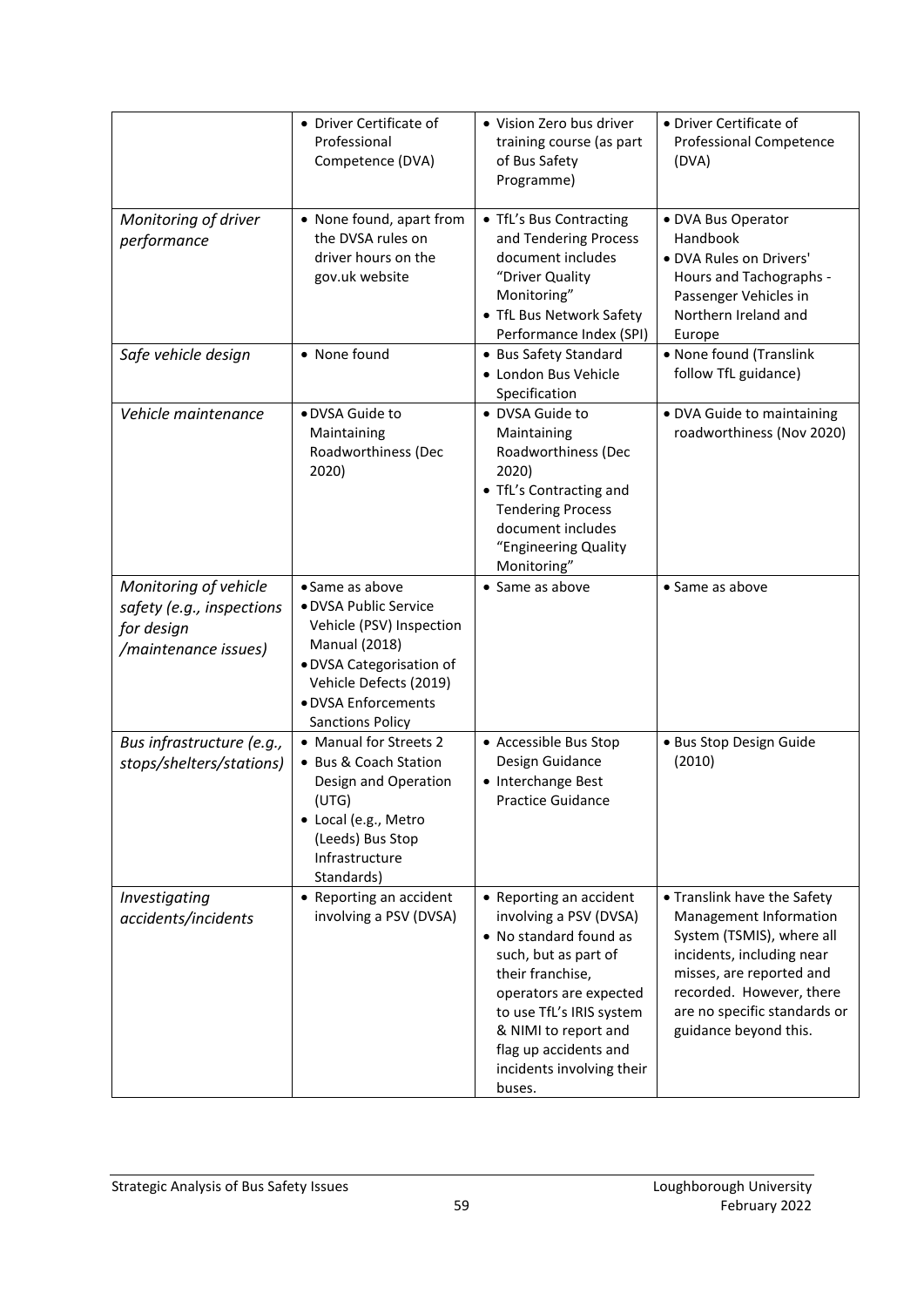*Table D.2: Overview of who is responsible for Bus Travel and Bus Safety in England, London, Northern Ireland and a comparison with the rail industry*

| Who is responsible<br>for                                                                | <b>England (outside</b><br>London)                                                                                                     | London (TfL)                                                                          | <b>Northern</b><br><b>Ireland</b>                  | Rail industry*                                                         |
|------------------------------------------------------------------------------------------|----------------------------------------------------------------------------------------------------------------------------------------|---------------------------------------------------------------------------------------|----------------------------------------------------|------------------------------------------------------------------------|
|                                                                                          |                                                                                                                                        |                                                                                       | (Translink)                                        |                                                                        |
| setting policies &<br>strategies for bus (*rail)<br>travel                               | DfT/UK<br>Government                                                                                                                   | Mayor of London                                                                       | NI Assembly<br>Infrastructure<br>Committee         | UK Government/<br>OSS/ Network Rail                                    |
| setting standards for safe<br>bus (*rail) travel                                         | DfT/UK<br>Government<br>(Transport<br>Committee)                                                                                       | Mayor of London; TfL                                                                  | Department<br>for<br>Infrastructure                | ORR & RSSB                                                             |
| commissioning bus (*rail)<br>routes/services?                                            | <b>Traffic</b><br>Commissioners                                                                                                        | London Bus (for TfL)<br>and Traffic<br>Commissioners                                  | <b>DVA</b>                                         | UK<br>Government/ORR                                                   |
| running bus (*rail)<br>routes/services?                                                  | <b>Bus operators</b>                                                                                                                   | Bus operators under<br>franchise to TfL                                               | <b>Translink</b><br>(Glider, Metro<br>& Ulsterbus) | <b>Train Operators</b><br>(TOCs)                                       |
| monitoring bus (*rail)<br>routes/services?                                               | Bus operators,<br>DVSA and Traffic<br>Commissioners (if<br>disciplinary action<br>is required)                                         | Bus operators, DVSA,<br><b>Traffic Commissioners</b><br>& TfL                         | Translink                                          | ORR                                                                    |
| safe bus (*rail) travel<br>overall?                                                      | No clear individual<br>body                                                                                                            | <b>TfL</b>                                                                            | Translink                                          | RSSB/ORR                                                               |
| driver training?                                                                         | <b>Bus operators</b><br>(following DVSA<br>standards)                                                                                  | <b>Bus operators</b><br>(following DVSA<br>standards)                                 | Translink                                          | ORR/TOCs                                                               |
| monitoring driver training<br>& performance?                                             | Bus operators and<br>DVSA (e.g., drivers'<br>hours)                                                                                    | Bus operators, DVSA<br>and TfL                                                        | Translink                                          | ORR/TOCs                                                               |
| ensuring buses (trains*)<br>on routes comply with<br>minimum safety design<br>standards? | <b>Bus operators</b>                                                                                                                   | Bus operators & TfL<br>(Bus Safety Standard &<br>London Bus Vehicle<br>Specification) | <b>Bus operators</b><br>& Translink                | <b>TOCs</b>                                                            |
| vehicle maintenance?                                                                     | <b>Bus operators</b><br>(following DVSA<br>standards)                                                                                  | <b>Bus operators</b><br>(following DVSA<br>standards & TfL<br>guidance)               | Translink                                          | <b>TOCs</b>                                                            |
| monitoring vehicle safety<br>(e.g., inspections for<br>design/maintenance<br>issues)     | DVSA/Bus<br>operators<br>(following DVSA<br>standards on<br>inspections and<br>roadside checks)                                        | TfL/Bus operators<br>(following DVSA<br>standards)                                    | DVA/<br>Translink                                  | ORR                                                                    |
| bus(*rail) infrastructure<br>(e.g., stops/shelters/<br>stations)                         | Local Transport<br>Authorities<br>(Combined,<br>Mayoral, Passenger<br>Transport<br>Executives), also<br>sometimes District<br>Councils | TfL (also bus lanes on<br>"red routes")                                               | Translink                                          | Network Rail<br>(owned & some<br>managed by)/TOCs<br>(many managed by) |